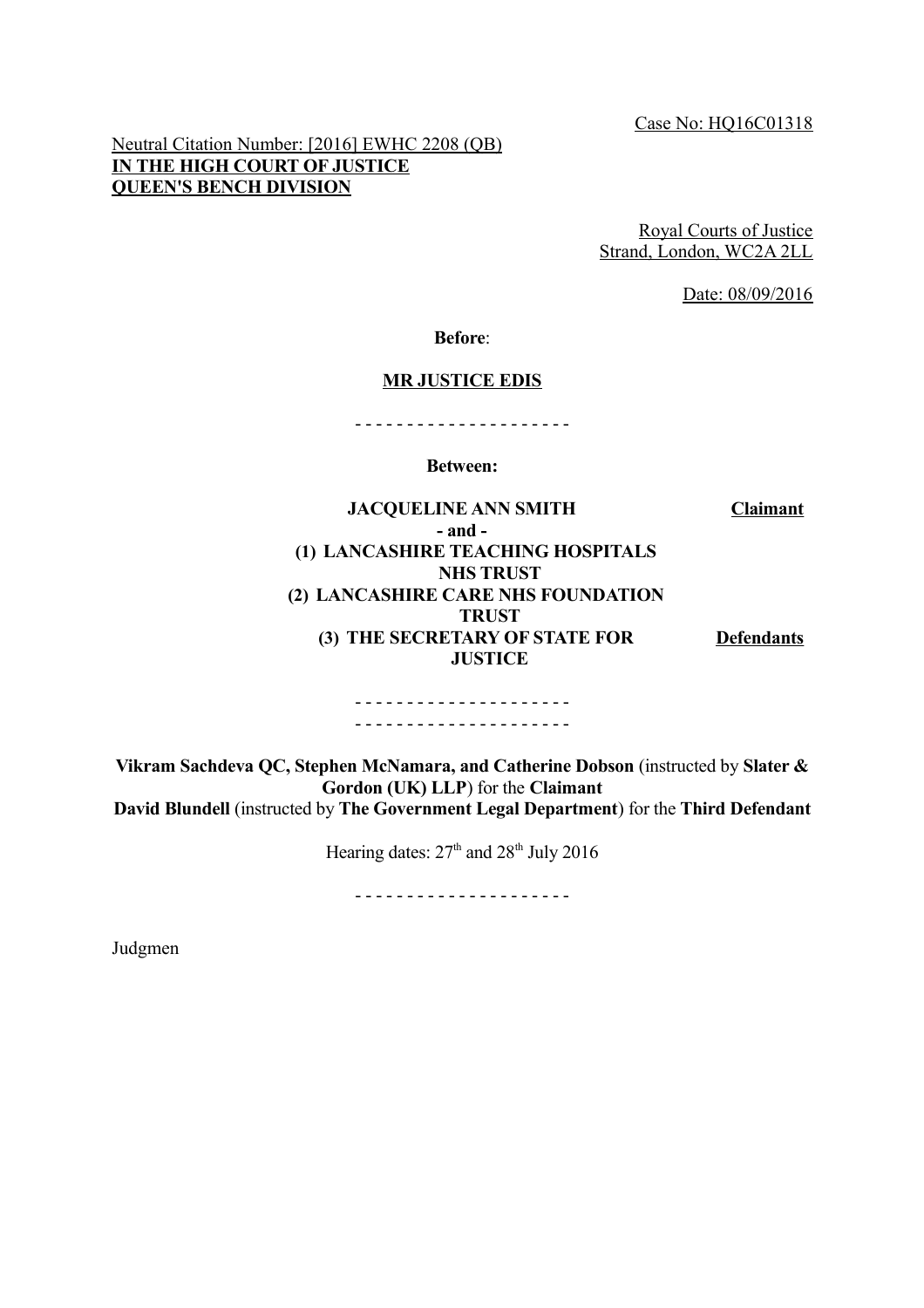# t**Mr. Justice Edis:**

# **The Claim**

- **1.** The claimant seeks a declaration in one of two alternative forms:
	- **i)** Pursuant to s.3 of the Human Rights Act 1998 ("the HRA") that s.1A(2)(a) of the Fatal Accidents Act 1976 ("FAA") is to be read as including cohabitees who were living with the deceased in the same household immediately before the date of the death, where they had been living with the deceased in the same household for at least two years before that date, and where they were living during the whole of that period as the husband or wife or civil partner of the deceased; or
	- **ii)** Pursuant to s.4 of the HRA that s.1A(2)(a) of the FAA is incompatible with her rights under the European Convention of Human Rights and Fundamental Freedoms either under Article 8 or under Articles 8 and 14 taken together.
- **2.** The FAA requires a tortfeasor who is liable for causing a death to pay dependency damages under s.1 to a person within certain categories of relationship with the deceased to compensate such a person for the financial losses caused by the death. By s.1A it also requires the tortfeasor to pay bereavement damages to the spouse or civil partner of the deceased or, where the deceased was a child who had not reached the age of 18, to the parents of that child. Dependency damages may be claimed by a person who had lived with the deceased as spouse or civil partner for at least two years at the date of death ("2 year + cohabitee"). The claimant contends in this action that the denial of bereavement damages to her, as a  $2$  year  $+$  cohabitee, after the death of her partner of many years violates her right to respect for her family or private life, or discriminates against her unlawfully on the ground of her status as an unmarried person.
- **3.** The declarations which the claimant seeks are intended to express the result of "reading down" and "incompatibility" respectively which are the remedies provided by the HRA where a statutory provision is, on its face, incompatible with Convention rights. The HRA requires them to be addressed in the order in which the declarations are expressed. The claimant seeks primarily the reading down declaration set out at [1(i)] above under s.3 of the HRA. This involves taking the 2 year + cohabitee provision (but not any of the other categories which can claim under s.1 but not s.1A) from s.1 and inserting it into s.1A. It is said that this is consistent with the wide ranging power to construe legislation conferred by s.3, which includes a power to read in words which change the meaning of the provision so as to make it ECHR compliant. In this submission she relies on the approach required by *Ghaidan v. Godin-Mendoza* [2004] UKHL 30; [2004] 2 AC 557. In the alternative, the claimant seeks the incompatibility declaration; and in any event she seeks damages under the HRA amounting to £11,800 being the bereavement award as at the date of death.

# **The issues**

**4.** After considering the rival submissions and for reasons I will explain, it seems to me that the questions I have to decide are these, and in this order:-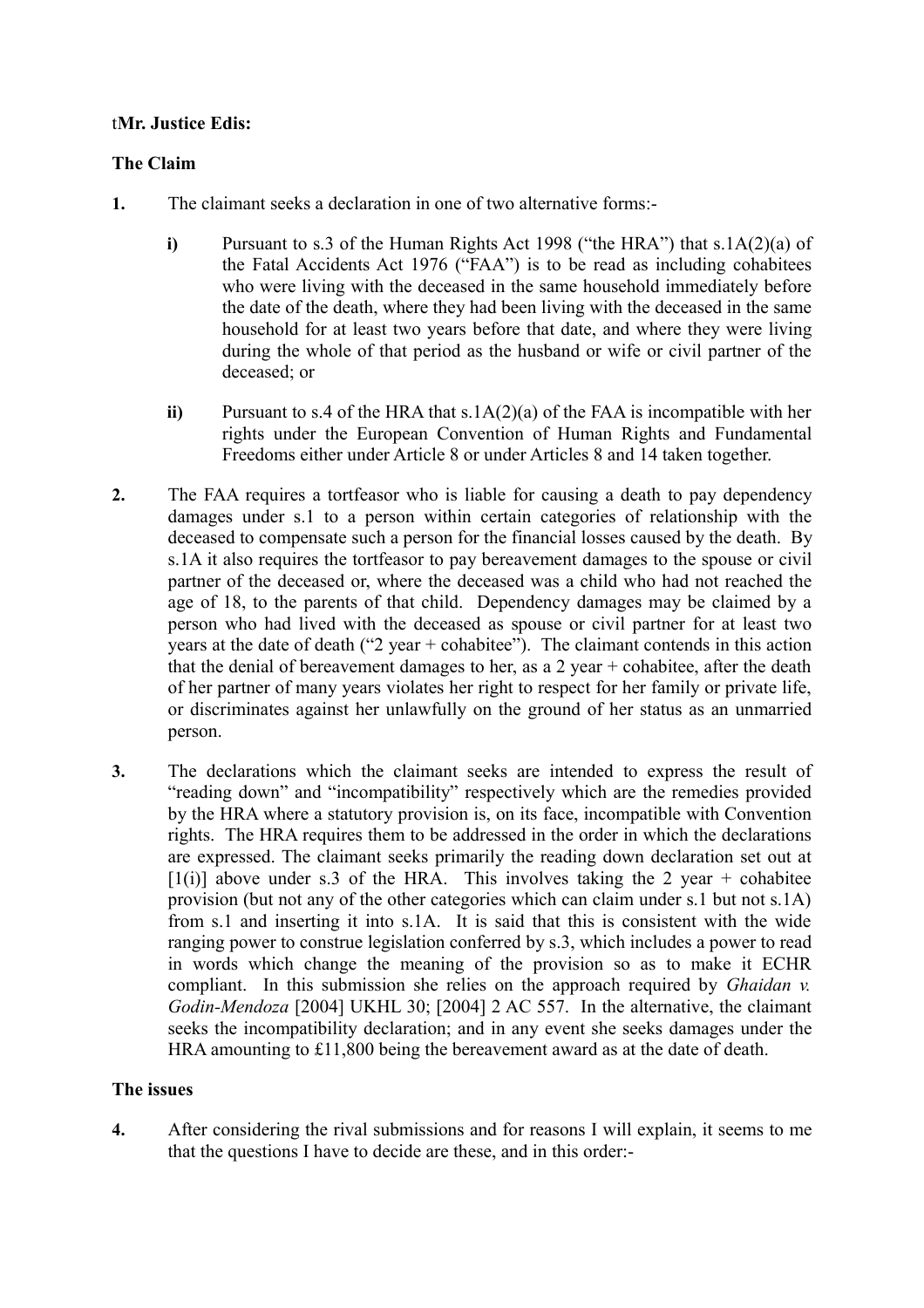- **iii)** Does the exclusion of 2 year + cohabitees from bereavement damages engage Article 8 rights;
- **iv)** If not, is the exclusion within the ambit of Article 8 so that Article 14 is engaged;
- **v)** If so, does the measure treat the claimant differently from others who are in an analogous situation;
- **vi)** If so, is this different treatment on the ground of status;
- **vii)** If the measure interferes with the claimant's Article 8 rights, or discriminates against the claimant on the ground of her status, is there objective justification for it: if so, is the measure proportionate to the justified aim. I have decided that the justification issue in relation to Article 8 and Articles 14 and 8 may be taken together;
- **viii)** If the claimant succeeds on either limb of her claim can s.1A of the FAA be read down so that she can bring her claim for bereavement damages;
- **ix)** If not should a declaration of incompatibility be made.

# **The legislation**

**5.** The relevant provisions were introduced into the FAA by the Administration of Justice Act 1982. This Act did two things of relevance. First, it introduced an entirely new type of claim for bereavement damages by s.1A. Secondly, it extended the availability of a claim for dependency under s.1 so that a 2 year + cohabitee could claim dependency damages. Subsequent amendments have extended both types of claim to civil partners. As amended the FAA provides as follows:-

# "**1. — Right of action for wrongful act causing death.**

(1) If death is caused by any wrongful act, neglect or default which is such as would (if death had not ensued) have entitled the person injured to maintain an action and recover damages in respect thereof, the person who would have been liable if death had not ensued shall be liable to an action for damages, notwithstanding the death of the person injured.

(2) Subject to section 1A(2) below, every such action shall be for the benefit of the dependants of the person ("the deceased") whose death has been so caused.

(3) In this Act *"dependant"* means—

(a) the wife or husband or former wife or husband of the deceased;

(aa) the civil partner or former civil partner of the deceased;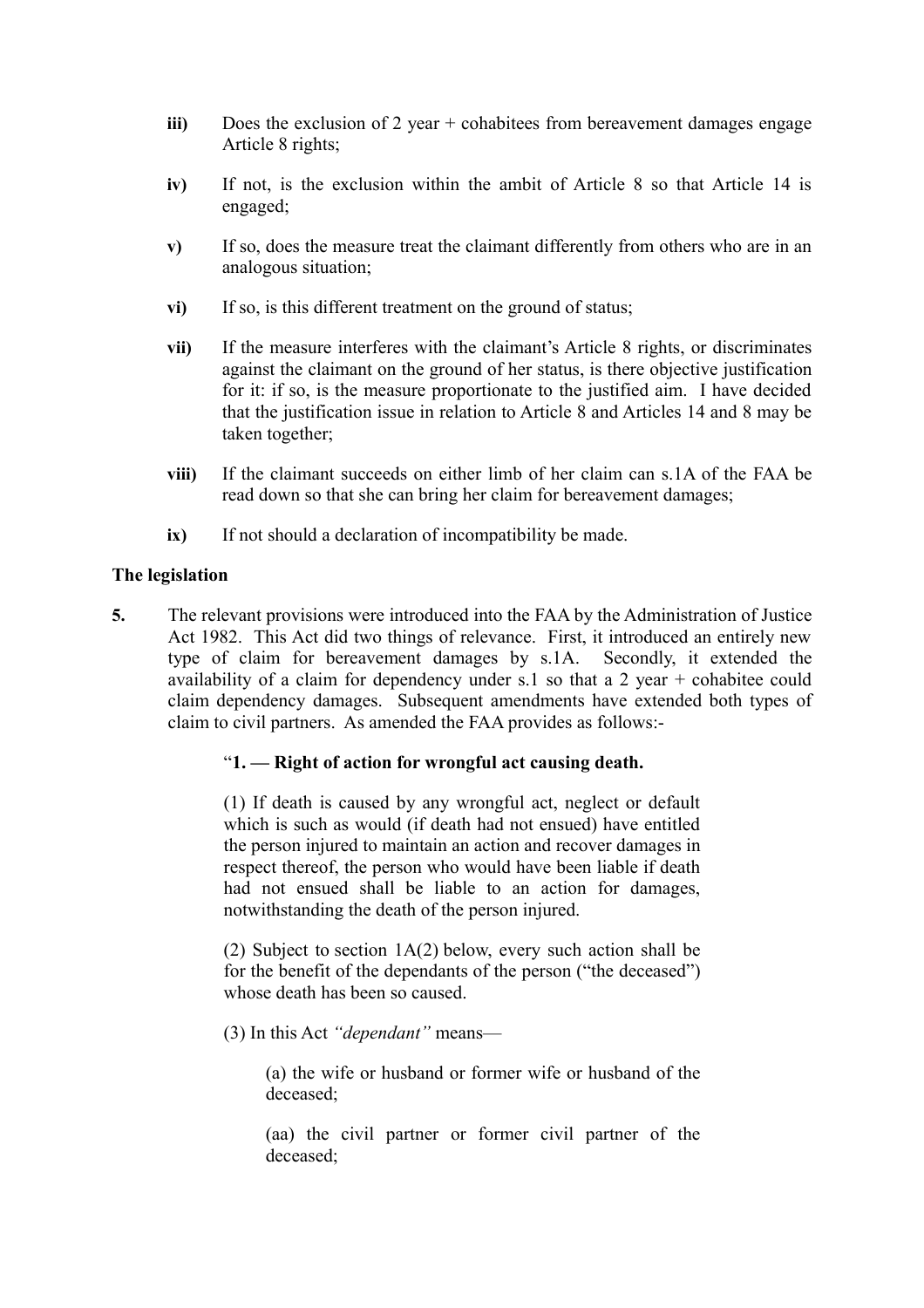(b) any person who—

(i) was living with the deceased in the same household immediately before the date of the death; and

(ii) had been living with the deceased in the same household for at least two years before that date; and

(iii) was living during the whole of that period as the husband or wife or civil partner of the deceased;

(c) any parent or other ascendant of the deceased;

(d) any person who was treated by the deceased as his parent;

(e) any child or other descendant of the deceased;

(f) any person (not being a child of the deceased) who, in the case of any marriage to which the deceased was at any time a party, was treated by the deceased as a child of the family in relation to that marriage;

(fa) any person (not being a child of the deceased) who, in the case of any civil partnership in which the deceased was at any time a civil partner, was treated by the deceased as a child of the family in relation to that civil partnership;

(g) any person who is, or is the issue of, a brother, sister, uncle or aunt of the deceased.

(4) The reference to the former wife or husband of the deceased in subsection (3)(a) above includes a reference to a person whose marriage to the deceased has been annulled or declared void as well as a person whose marriage to the deceased has been dissolved.

(4A) The reference to the former civil partner of the deceased in subsection (3)(aa) above includes a reference to a person whose civil partnership with the deceased has been annulled as well as a person whose civil partnership with the deceased has been dissolved.

(5) In deducing any relationship for the purposes of subsection (3) above—

(a) any relationship by marriage or civil partnership shall be treated as a relationship by consanguinity, any relationship of the half blood as a relationship of the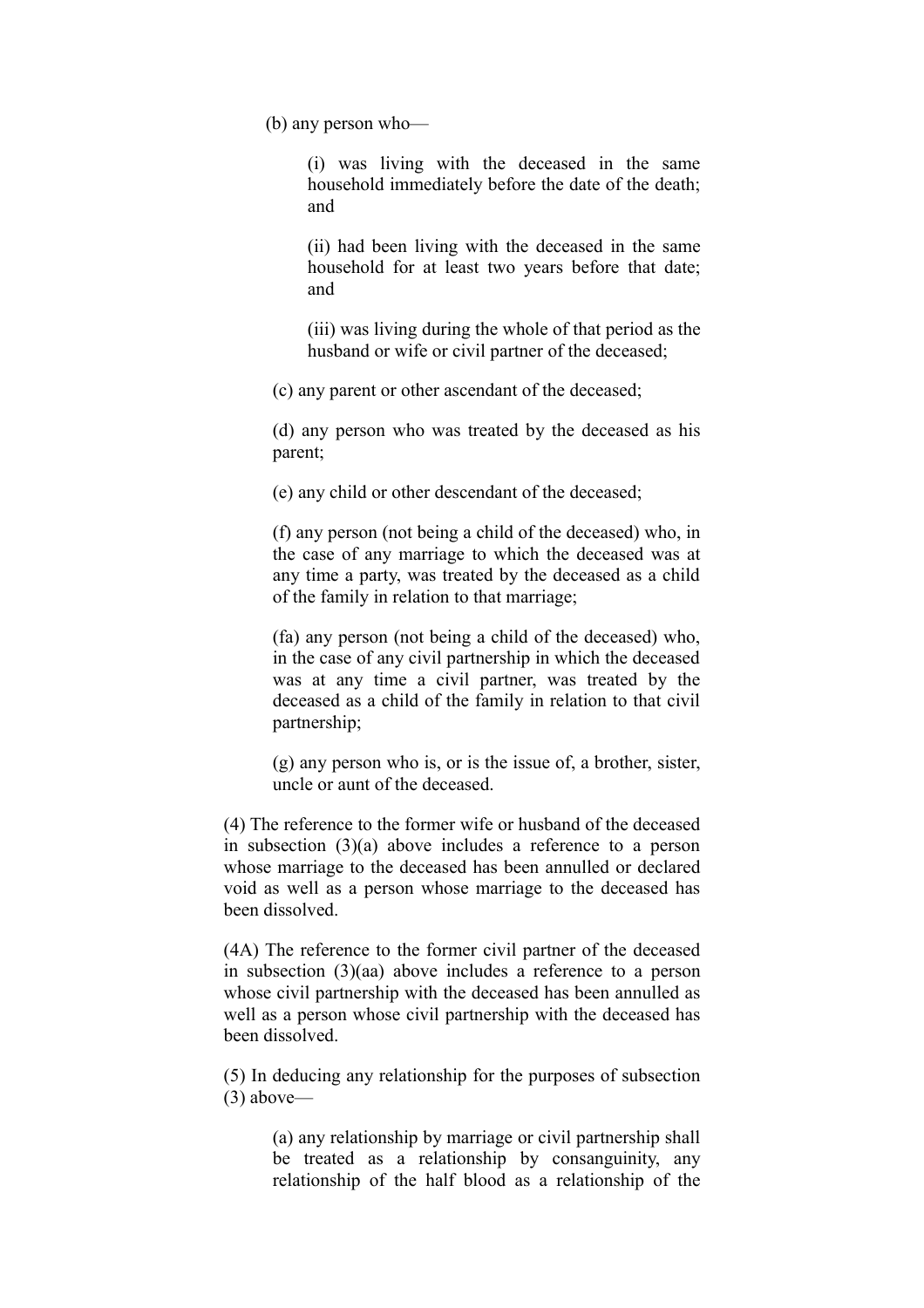whole blood, and the stepchild of any person as his child, and

(b) an illegitimate person shall be treated as—

(i) the legitimate child of his mother and reputed father, or

(ii) in the case of a person who has a female parent by virtue of section 43 of the Human Fertilisation and Embryology Act 2008, the legitimate child of his mother and that female parent.

(6) Any reference in this Act to injury includes any disease and any impairment of a person's physical or mental condition.

## **1A. — Bereavement.**

(1) An action under this Act may consist of or include a claim for damages for bereavement.

(2) A claim for damages for bereavement shall only be for the benefit—

> (a) of the wife or husband or civil partner of the deceased; and

> (b) where the deceased was a minor who was never married or a civil partner —

- (i) of his parents, if he was legitimate; and
- (ii) of his mother, if he was illegitimate.

(3) Subject to subsection (5) below, the sum to be awarded as damages under this section shall be £12,980.

(4) Where there is a claim for damages under this section for the benefit of both the parents of the deceased, the sum awarded shall be divided equally between them (subject to any deduction falling to be made in respect of costs not recovered from the defendant)."

#### **The Convention and the Human Rights Act**

**6.** The HRA provides

## "**3.— Interpretation of legislation.**

(1) So far as it is possible to do so, primary legislation and subordinate legislation must be read and given effect in a way which is compatible with the Convention rights.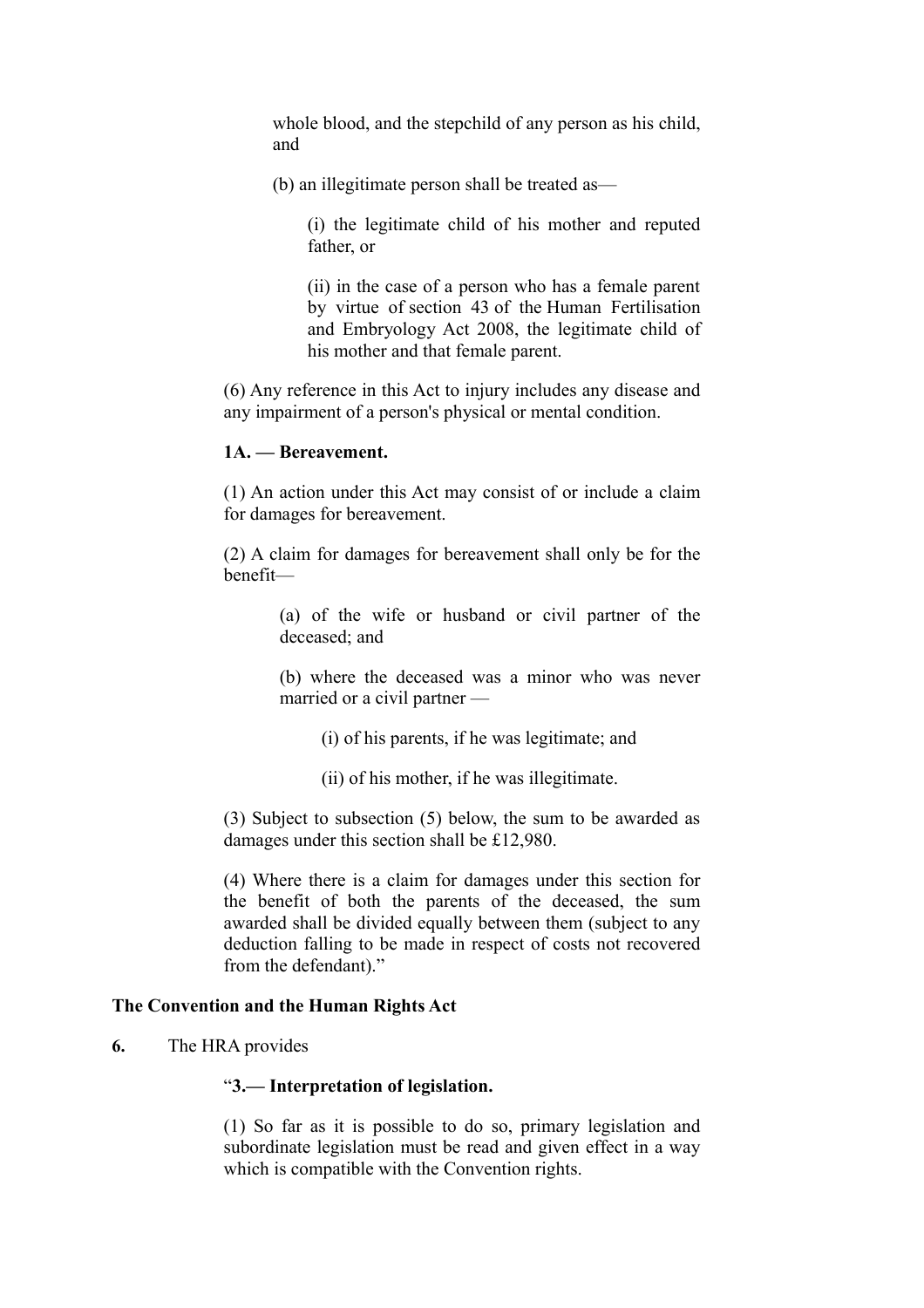(2) This section—

(a) applies to primary legislation and subordinate legislation whenever enacted;

(b) does not affect the validity, continuing operation or enforcement of any incompatible primary legislation; and

(c) does not affect the validity, continuing operation or enforcement of any incompatible subordinate legislation if (disregarding any possibility of revocation) primary legislation prevents removal of the incompatibility.

#### **4.— Declaration of incompatibility.**

(1) Subsection (2) applies in any proceedings in which a court determines whether a provision of primary legislation is compatible with a Convention right.

(2) If the court is satisfied that the provision is incompatible with a Convention right, it may make a declaration of that incompatibility.

(3) Subsection (4) applies in any proceedings in which a court determines whether a provision of subordinate legislation, made in the exercise of a power conferred by primary legislation, is compatible with a Convention right.

(4) If the court is satisfied—

(a) that the provision is incompatible with a Convention right, and

(b) that (disregarding any possibility of revocation) the primary legislation concerned prevents removal of the incompatibility,

it may make a declaration of that incompatibility.

(5) In this section *"court"* means —

…….a puisne judge of the High Court.

(6) A declaration under this section (*"a declaration of incompatibility"*)—

(a) does not affect the validity, continuing operation or enforcement of the provision in respect of which it is given; and

(b) is not binding on the parties to the proceedings in which it is made."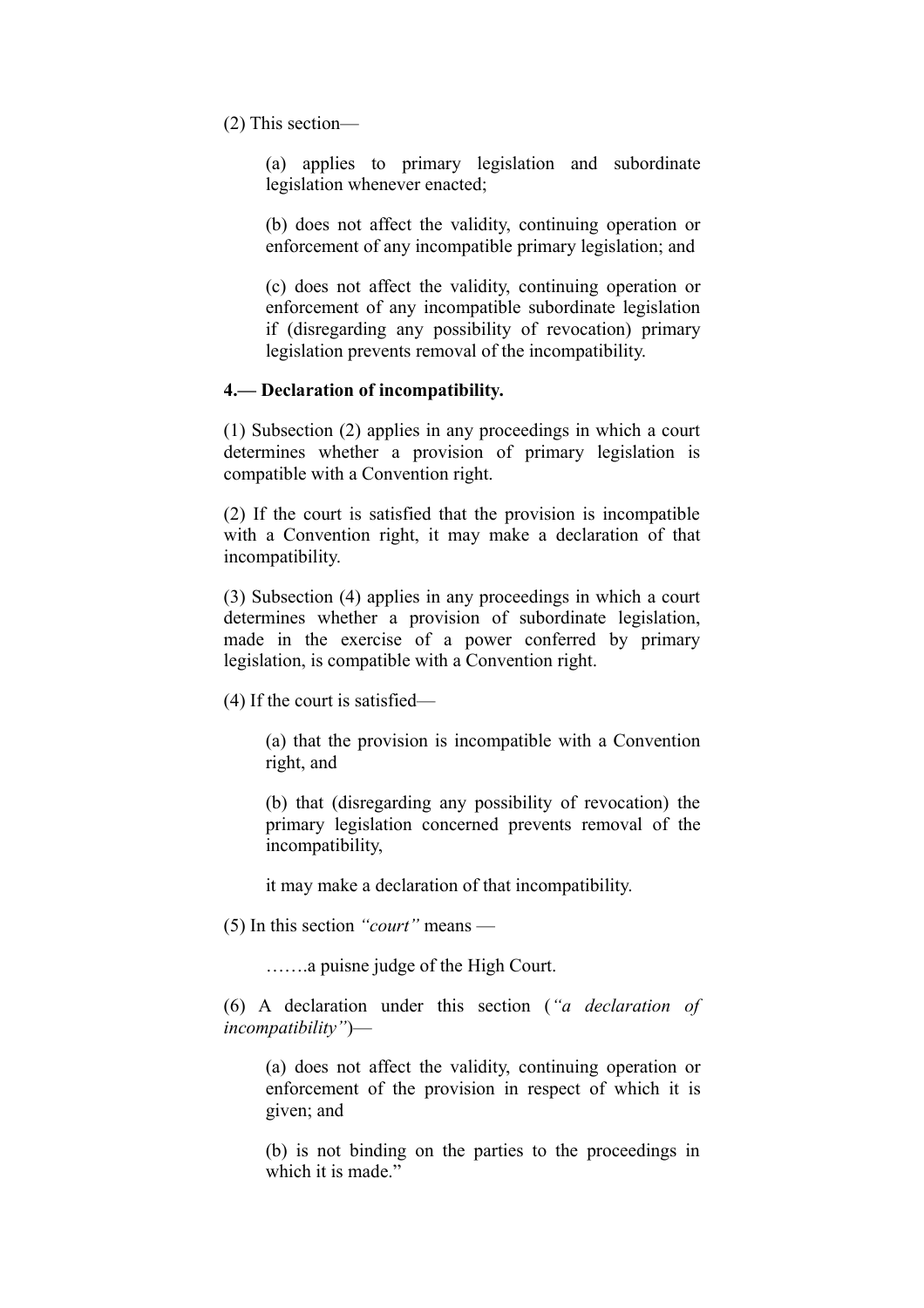**7.** The ECHR contains Articles 8 and 14 which are as follows:-

"ARTICLE 8 Right to respect for private and family life 1. Everyone has the right to respect for his private and family life, his home and his correspondence. 2. There shall be no interference by a public authority with the exercise of this right except such as is in accordance with the law and is necessary in a democratic society in the interests of national security, public safety or the economic wellbeing of the country, for the prevention of disorder or crime, for the protection of health or morals, or for the protection of the rights and freedoms of others.

ARTICLE 14 Prohibition of discrimination The enjoyment of the rights and freedoms set forth in this Convention shall be secured without discrimination on any ground such as sex, race, colour, language, religion, political or other opinion, national or social origin, association with a national minority, property, birth or other status."

# **The Facts**

- **8.** It is not necessary to set out the facts in any detail. They are undisputed. The claimant and the deceased had lived in the same household as man and wife between March 2000 and the date of the death of the deceased which was 12 October 2011. They never married. The deceased died as a result of the admitted negligence of the first and second defendants. The proceedings against them under s.1 of the FAA have been compromised and they now play no part in the litigation. The claimant as a 2 year + cohabitee was entitled to bring the dependency claim. No claim for bereavement damages was made against those defendants, although if the claimant is right about the reading down declaration it could have been. I am told on behalf of the claimant that a decision to make no such claim was taken in view of the express terms of s.1A(2)(a) of the FAA. The Secretary of State for Justice was then joined as third defendant so that the present claim could be pursued. Damages are claimed against her under the HRA as just satisfaction although this would have been the liability of the other defendants if s.1A should be read down as is argued.
- **9.** The claimant asserts, and this is accepted, that her relationship with the deceased was equal in every respect to a marriage in terms of love, loyalty and commitment. This is the factual basis on which she says that her exclusion from the class of persons entitled to claim bereavement damages infringes her right to respect for her private and family life under Article 8, or that it involves discrimination against her on the ground of her "other status" as an unmarried 2 year + cohabitee under Article 14. She contends that because the rights conferred by the FAA are within the ambit of Article 8 this discrimination is therefore a violation of Article 14. "Within the ambit" is a term of art to which I will have to return.
- **10.** It is not disputed that the claimant has the status of a victim for the purposes of s.7(7) of the HRA and Article 34 of the ECHR. If she is right that the denial of bereavement damages to 2 year + cohabitees violates Article 8 directly or Article 14 in combination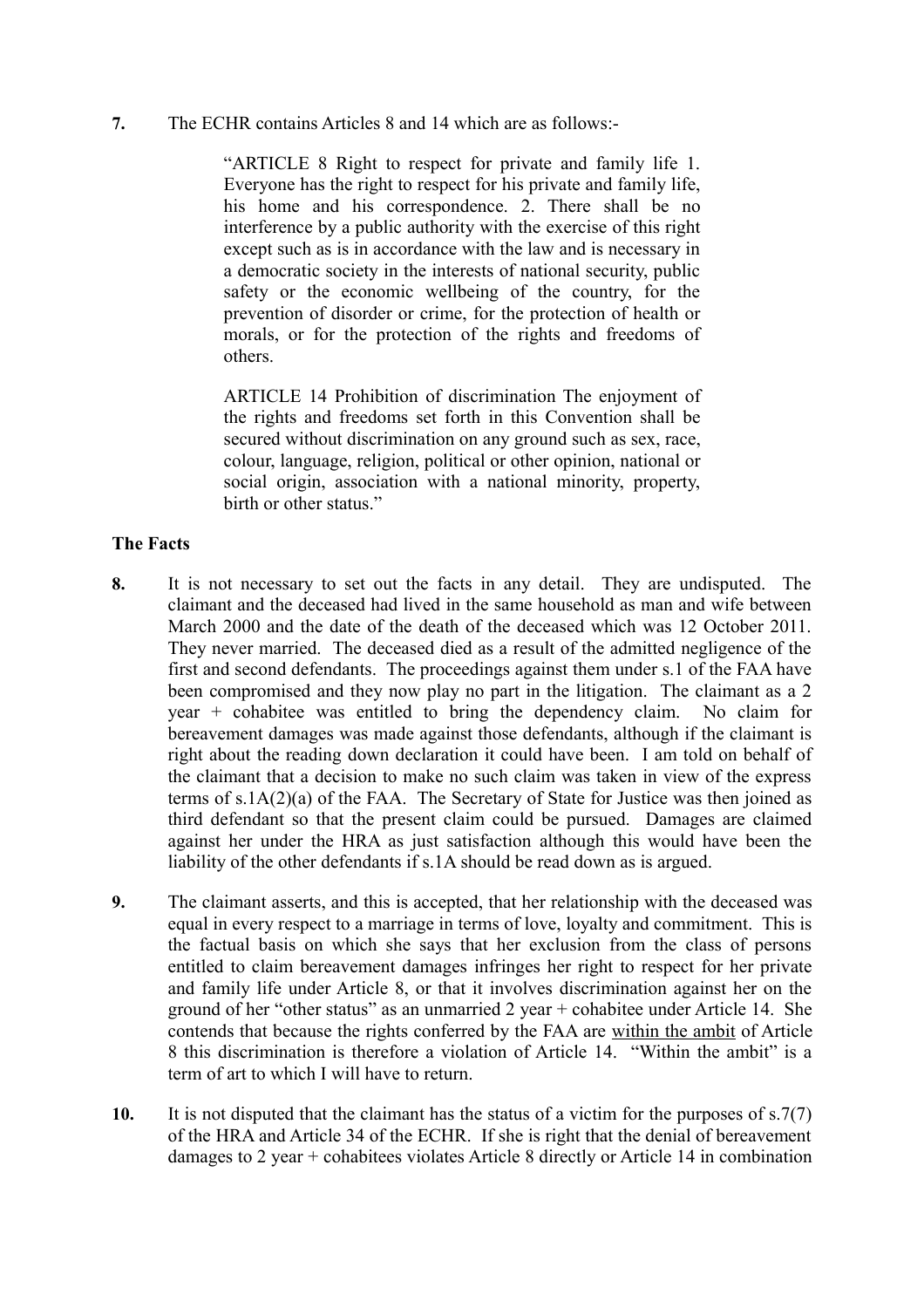with Article 8 then she has the necessary interest to enable her to bring this claim to vindicate her rights.

## **The legislative history**

- **11.** It is necessary to examine the history of ss.1 and 1A of the FAA with some care. In doing so, it is necessary to avoid contravention of Article IX of the Bill of Rights. In conferring the limited power to scrutinise legislation for compliance with the ECHR Parliament altered the constitutional position and the exercise which the Act requires involves evaluating decisions made by Parliament in 1982 and decisions made by Ministers more recently and announced in Parliament. This evaluation is for a very limited purpose namely to determine compatibility with the ECHR. I gratefully accept and follow the illuminating statements of principle of Stanley Burnton J as he then was in *Office of Government Commerce v. Information Commissioner (Attorney General intervening)* [2010] QB 98, especially at [36], [46] and [49]. In considering what the social policy of the provisions was it is legitimate also to consider the proceedings in Parliament, see *Wilson v. First County Trust Ltd.* [2004] 1 AC [2003] UKHL 40; [2004] 1 AC 816, at [61]-[67] per Lord Nicholls. Lords Scott and Rodger agreed with Lord Nicholls in that passage, see [173] and [178]. Lord Hope said something to a similar effect at [116]-[118] and Lord Hobhouse at [145-146] did likewise.
- **12.** When considering the compatibility of primary legislation the court is required by the HRA to evaluate it. Lord Nicholls in *Wilson* said this:-

"61. The Human Rights Act 1998 requires the court to exercise a new role in respect of primary legislation. This new role is fundamentally different from interpreting and applying legislation. The courts are now required to evaluate the effect of primary legislation in terms of Convention rights and, where appropriate, make a formal declaration of incompatibility. In carrying out this evaluation the court has to compare the effect of the legislation with the Convention right. If the legislation impinges upon a Convention right the court must then compare the policy objective of the legislation with the policy objective which under the Convention may justify a prima facie infringement of the Convention right. When making these two comparisons the court will look primarily at the legislation, but not exclusively so. Convention rights are concerned with practicalities. When identifying the practical effect of an impugned statutory provision the court may need to look outside the statute in order to see the complete picture, as already instanced in the present case regarding the possible availability of a restitutionary remedy. As to the objective of the statute, at one level this will be coincident with its effect. At this level, the object of section 127(3) is to prevent an enforcement order being made when the circumstances specified in that provision apply. But that is not the relevant level for Convention purposes. What is relevant is the underlying social purpose sought to be achieved by the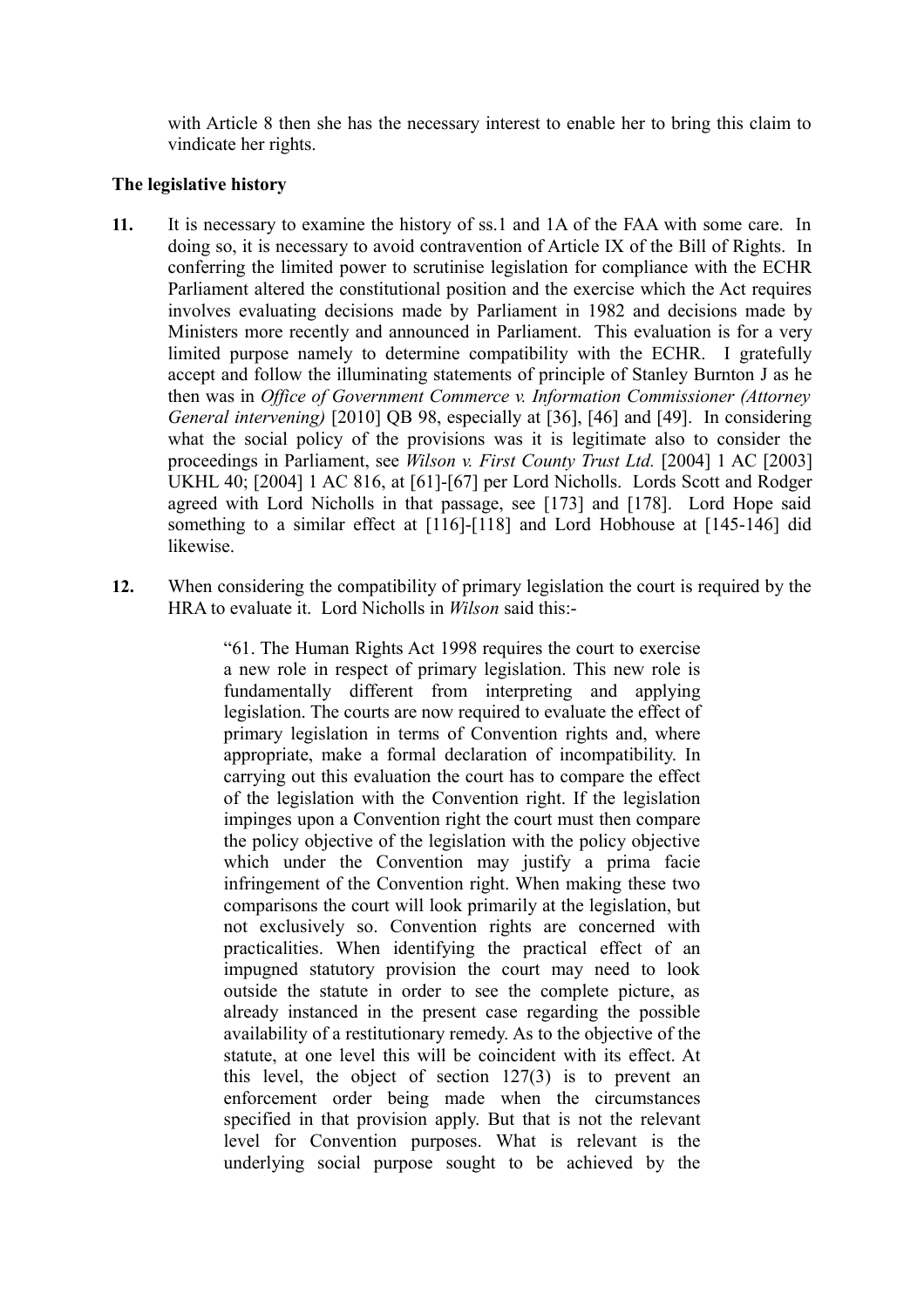statutory provision. Frequently that purpose will be selfevident, but this will not always be so.

62. The legislation must not only have a legitimate policy objective. It must also satisfy a "proportionality" test. The court must decide whether the means employed by the statute to achieve the policy objective is appropriate and not disproportionate in its adverse effect. This involves a "value judgment" by the court, made by reference to the circumstances prevailing when the issue has to be decided. It is the current effect and impact of the legislation which matter, not the position when the legislation was enacted or came into force. (I interpose that in the present case no suggestion was made that there has been any relevant change of circumstances since the Consumer Credit Act 1974 was enacted.)

63. When a court makes this value judgment the facts will often speak for themselves. But sometimes the court may need additional background information tending to show, for instance, the likely practical impact of the statutory measure and why the course adopted by the legislature is or is not appropriate. Moreover, as when interpreting a statute, so when identifying the policy objective of a statutory provision or assessing the "proportionality" of a statutory provision, the court may need enlightenment on the nature and extent of the social problem (the "mischief") at which the legislation is aimed. This may throw light on the rationale underlying the legislation.

64. This additional background material may be found in published documents, such as a government white paper. If relevant information is provided by a minister or, indeed, any other member of either House in the course of a debate on a Bill, the courts must also be able to take this into account. The courts, similarly, must be able to have regard to information contained in explanatory notes prepared by the relevant government department and published with a Bill. The courts would be failing in the due discharge of the new role assigned to them by Parliament if they were to exclude from consideration relevant background information whose only source was a ministerial statement in Parliament or an explanatory note prepared by his department while the Bill was proceeding through Parliament. By having regard to such material the court would not be "questioning" proceedings in Parliament or intruding improperly into the legislative process or ascribing to Parliament the views expressed by a minister. The court would merely be placing itself in a better position to understand the legislation."

**13.** The claimant had previously sought to rely on the House of Commons Justice Committee, Sixth Report of 2009-2010 which concerned the pre-legislative scrutiny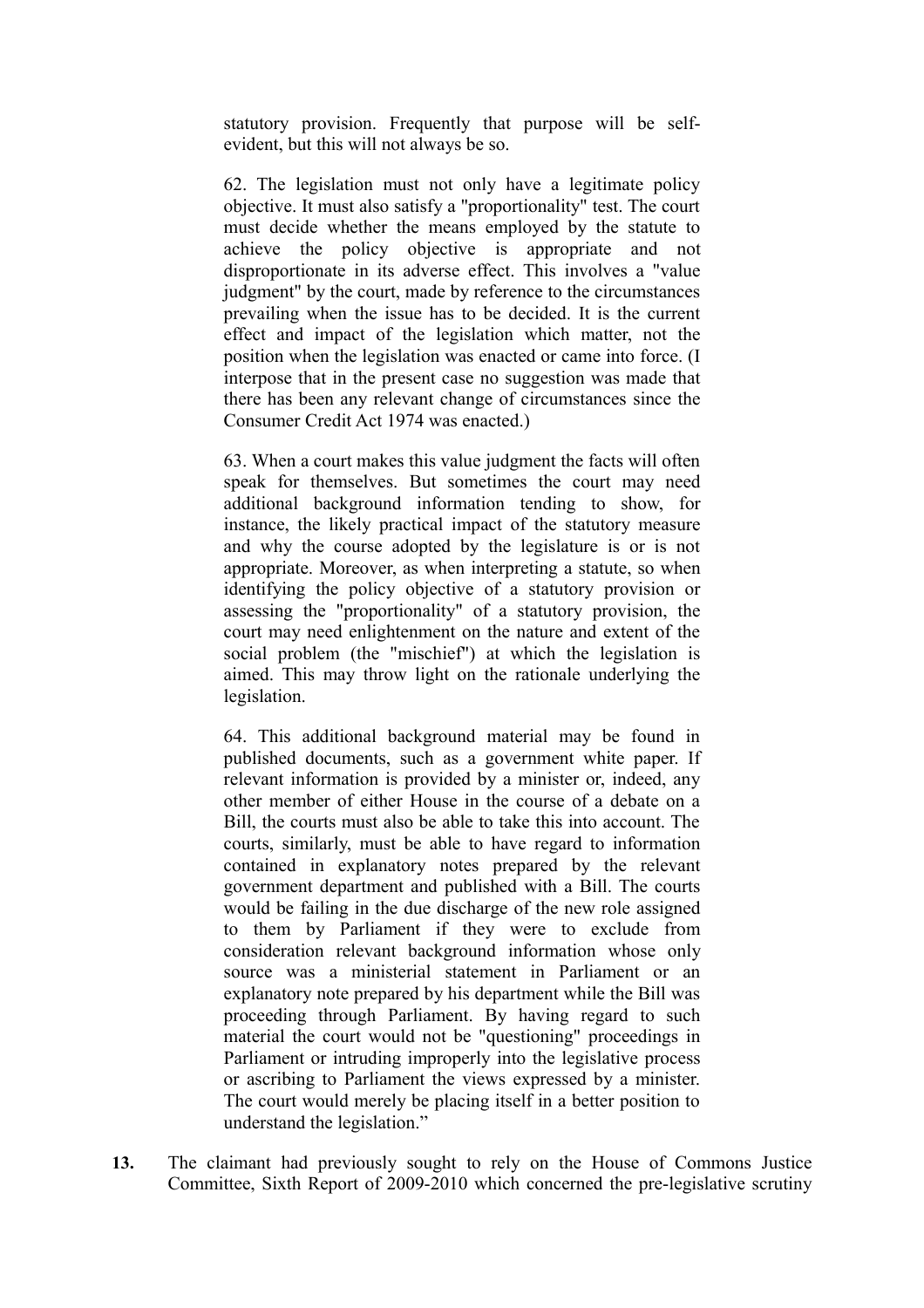of the Draft Civil Law Reform Bill HC 300-1 of 2009/10. After intervention by the Office of Speaker's Counsel who wrote to me on  $26<sup>th</sup>$  July 2016 the claimant no longer sought to do so and I understand that discussions resulted in an agreed way forward. In the event, I was referred only to the debates about the Administration of Justice Act 1982 in the House of Lords and to one ministerial written answer in the House of Commons. The rest of the material is extra-parliamentary although some of it was published by the Ministry of Justice in its consultation about the Draft Civil Law Reform Bill which I will deal with below. The material from the debate was within the last part of the citation from Lord Nicholls, above, and the ministerial statement was drawn to my attention simply to show that there is no material within it which explains a change in government policy which led to a reform of the FAA being abandoned. I am sure that it is appropriate to have regard to this material and note that it was all (including the Justice Committee's Report) judicially considered by Eady J and the Court of Appeal in *Swift v. Secretary of State* to which I shall return below: see [2014] QB 373 at [34] for a reference to the work of the Justice Committee by the Court of Appeal, and [35] for a reference to the Ministerial written answer.

- **14.** The FAA was enacted in 1976. It followed a review by the Law Commission in 1973 which recommended that damages for bereavement should be made available to spouses of deceased people, LC Report No. 56, HC 373. That recommendation was not adopted. In 1978 a further review by the Pearson Commission made the same recommendation in preference to an award of damages for "loss of society" which would be measured according to the degree of the loss which could be proved. The Government did not adopt that recommendation in its entirety either, but did enact s.1A of the 1976 Act, introduced by the Administration of Justice Act 1982.
- **15.** The first observation I make is that the FAA is not a general statement of policy which applies to all those who suffer bereavement. It concerns only damages actions where death is caused by an actionable tort, generally negligence or breach of an actionable statutory duty. It is not about what bereaved people generally should receive, but about what tortfeasors should pay to those affected by the tort. Those who die as a result of the fault of another where a civil action is brought for damages under the FAA represent a very small proportion of the population. Almost everyone who suffers bereavement receives no compensation of any kind. Secondly, although some of these awards may be paid out of public funds because the state employs people who may accidentally cause death for which the state is liable as employer, bereavement damages are not a form of state benefit. State liability, where it arises, is an unintended consequence of the carrying out of other activities and not the result of any decision to confer a benefit. A tort claim is a private law claim and not a public law claim.
- **16.** Bereavement damages are designed to compensate for the pain and grief caused by the death of a person whom the law treats as having been loved by the claimant. The effect of the measure is to require the tortfeasor who has caused the death of the deceased to compensate that loss by the payment of a sum fixed by Parliament in addition to paying any financial losses caused by the death to any person who is a dependant within s.1. The common law also allows a claim for compensatory damages for psychiatric injury caused by the death to any secondary victim who can satisfy the common law control mechanisms one of which is a test of relationship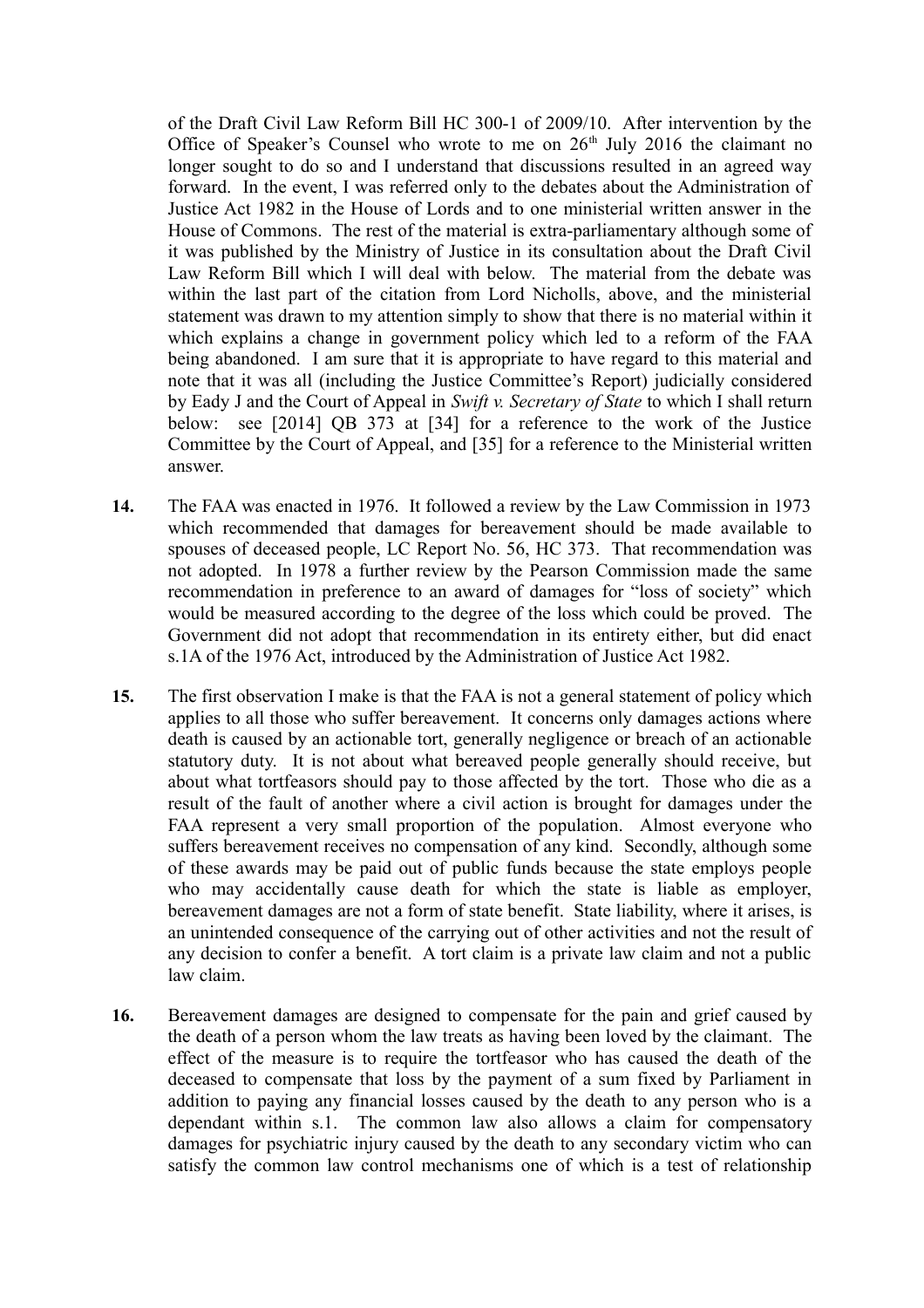proximity. The law in 1982 had by then recognized such claims only when brought by a parent or spouse of the deceased (leaving rescuers aside), see *Mcloughlin v. O'Brien* [1983] 1 A.C. 410, per Lord Wilberforce at 417F. That case was argued in February and decided in May of 1982 while the 1982 Act was proceeding through Parliament. It is not likely to be coincidental that Parliament reflected the common law relationship criterion as it was then understood, when allowing a new a claim for damages for grief, or bereavement, which the common law did not. The common law had moved on by the time of *Alcock v. Chief Constable of South Yorkshire* [1992] 1 AC 310, decided in 1991, which stated the position as it then stood as follows:-

"The class of persons to whom a duty of care was owed as being sufficiently proximate was not limited by reference to particular relationships such as husband and wife or parent and child, but was based on ties of love and affection, the closeness of which would need to be proved in each case; that remoter relationships would require careful scrutiny; and that a plaintiff also had to show propinquity in time and space to the accident or its immediate aftermath."

- **17.** The Civil Partnership Act 2004 extended both dependency and bereavement claims to civil partners. In 2013 Parliament passed the Marriage (Same Sex Couples) Act 2013. This had the effect that the range of people who could claim bereavement damages was increased because same-sex marriages were now accorded equal status as opposite-sex marriages. This removed the discrimination which had been found to exist by the High Court in *Wilkinson v. Kitzinger and others* [2006] EWHC 2022 (Fam), although the Court then held that it was justifiable. This development shows that the state has attached considerable importance to the need to recognize relationships by enabling everyone who wishes to live together as a couple to be accorded the same ability to acquire a public acknowledgement of their commitment.
- **18.** A dependency claim under s.1 requires proof of both a prescribed type of relationship with the deceased and of a dependency. It has been said that the existence of the relationship creates a presumption of dependency and Eady J in *Swift v. Secretary of State for Justice* [2012] EWHC 2000 (QB) at [12] said that actual dependency did not have to be proved under s.1 of the FAA. That is right as a matter of construction of s.1, but the qualifying dependant will only recover the proved value of the dependency or other benefit which s/he actually expected to receive from the deceased. If there is no actual dependency or lost benefit there will be no loss and the claim will fail even if brought by an eligible claimant. A claim for bereavement damages requires only proof of the existence of a much more limited class of relationship subsisting between the claimant and the deceased at the date of death. No proof of loss is required. Thus a husband who is in acrimonious divorce proceedings with his wife at the date of her death and who has come to hate her will be entitled to claim damages for bereavement. He will recover the statutory sum which will be the same as that recovered by a loving husband whose life has been torn apart by the loss of his wife. Some of those who are distressed by a death will be undercompensated by the modest sum of money payable under s.1A, others, who are not so greatly distressed by it, may be overcompensated. None of them will have to prove the actual quality of their love for the deceased, as they would if bringing a common law damages action for psychiatric injury as a secondary victim.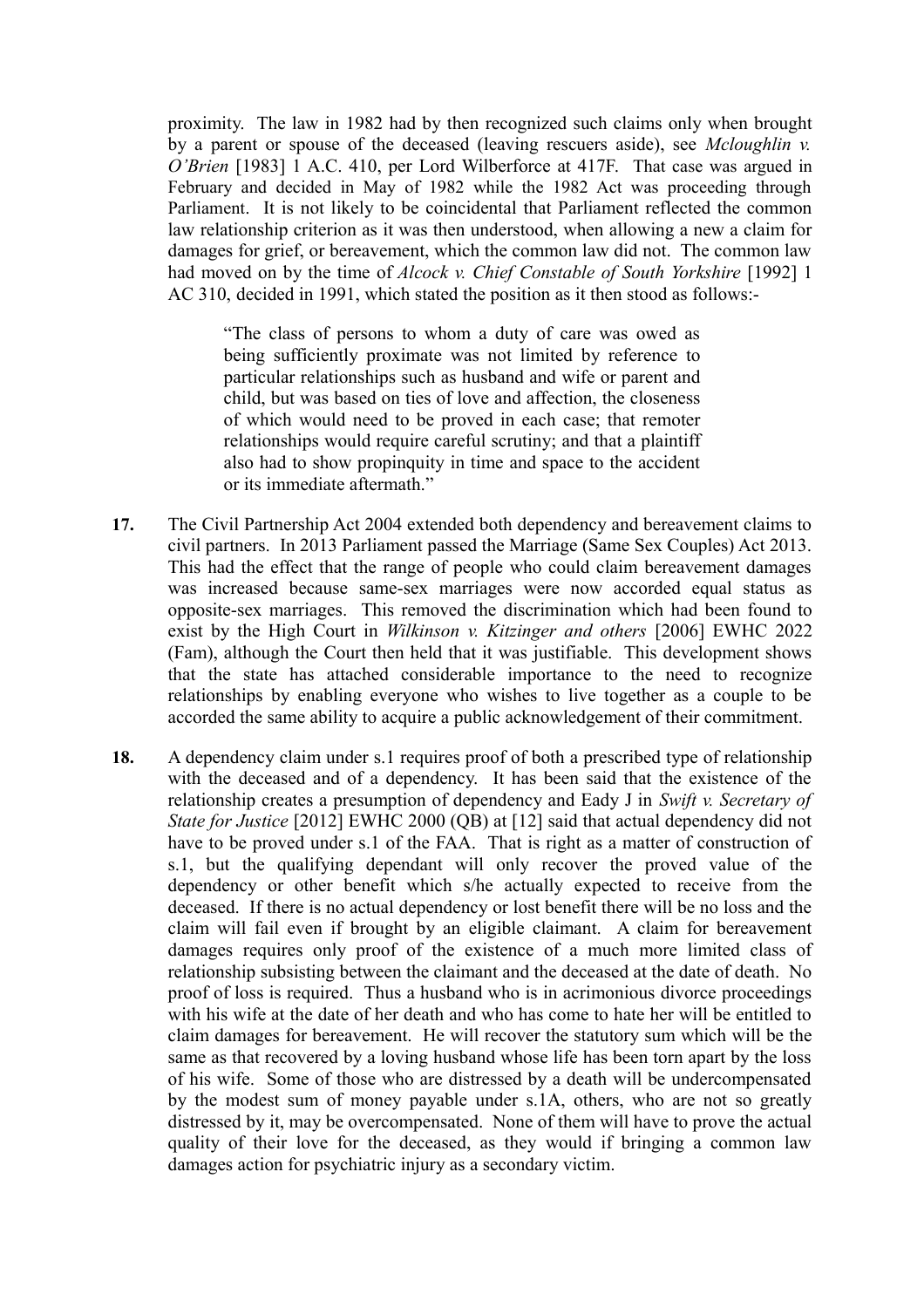- **19.** The 1982 Act extended the availability of the dependency claim to 2 year + cohabitees but not the bereavement claim. The reading down declaration seeks to rewrite the statutory scheme by construing s.1A as if it had included 2 year + cohabitees when it did not then, and did not in 2004 and 2013 when Parliament included civil partners and the surviving partner in a same sex marriage respectively.
- 20. The 1982 Act was debated in the House of Lords on 30<sup>th</sup> March 1982. Lord Hailsham LC said this:-

"After all, bereavement is a very definite fact about human life. Loss of society, the society one gets from one's nearest and dearest, is very much a matter of degree, kind and arguability. Bereavement is a fact. It is caused by death. You can say what it is and when it happens. You can describe it, therefore, by the name which it has. I believe that the Law Commission was right – on the assumption that you accept the philosophy of what I am going to argue about on subsequent amendments – to keep the name as it is."

**21.** Lord Scarman, who was that the time participating in the preparation of the judgments in *McLoughlin v. O'Brien,* spoke not on behalf of the Government but as a serving Judge. He said this:-

> "I hope that the Committee will stick with the word "bereavement". It illustrates exactly what this conventional award, which is now introduced, is intended to deal with. It is compensation for grief. It is not loss of society. It is loss of a person by death. It is very limited. It is very conventional. It amounts only to a recognition by the state that in such a situation as this, the fact of bereavement should qualify for some sympathetic recognition."

**22.** It appears to me that Lord Scarman accurately and succinctly expressed the policy of the new provision and confirms what a court would deduce in any event from the plain words of the 1982 Act. It is apparent from the choice of a standard sum and the very limited class of persons who may claim it that the policy of the Act was not to engage in any exercise of assessing the extent of the loss which any individual claimant had actually suffered. This is for good reasons. It is an act of cruelty in the aftermath of a death to require the widow or widower to give evidence to explain (perhaps under challenge) how important the deceased was to him or her. In some cases the court may conclude that the claimant did not miss the deceased as much as was claimed and award a low sum. In others the opposite conclusion will justify a higher sum. Parliament clearly concluded that this exercise would exacerbate grief rather than compensating it and adopted a provision which prevents it. The policy also addresses the impossibility of evaluating the loss of a loved one in money terms. It is not an appropriate judicial exercise to attempt to measure and put a price on the love which two people shared. The corollary of this approach is that the conventional sum is fixed at a modest level. To require tortfeasors to pay very large sums without proof of loss would also be unsatisfactory. Psychiatric harm cases by secondary victims do require proof of the extent of the lost relationship but that is because they may be very much more substantial and justice requires proof of loss before payment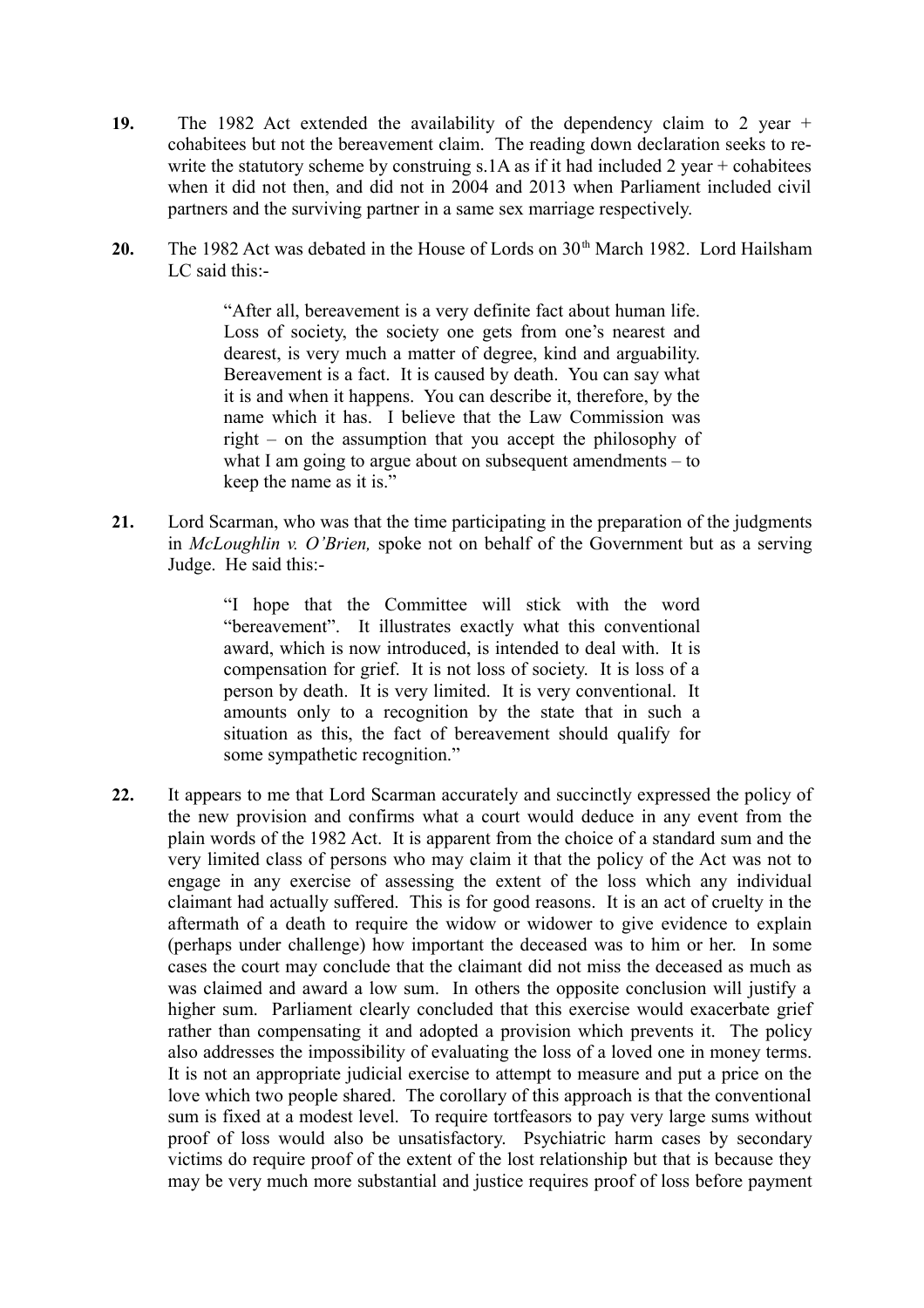of very large damages. A 2 year + cohabitee would be able to maintain a claim of this kind if proof of this kind of harm could be adduced, as well as a dependency claim under s.1.

- 23. The extension of the dependency claim under s.1 to 2 year + cohabitees was achieved by an amendment during the second reading of the Bill. No such amendment was made or proposed to the draft s.1A. The distinction thus created (now said to be discriminatory) was not discussed in Parliament at all. Therefore, for reasons which were not explained, a 2 year + cohabitee was treated equally with a spouse in s.1 but not in s.1A. On ordinary principles of statutory construction the court looks for the intention of Parliament in creating this distinction when construing s.1A. While it may be the historical fact that no-one thought about it, it may equally be the fact that the justification of the different treatment struck the proposers of the Bill as so obvious it did not need explanation. The state of the common law on psychiatric harm to secondary victims may have played a part. I would infer that the reason for the distinction is to be found in the perceived need to confine bereavement damages far more narrowly than dependency damages. This is consistent with the policy to award the bereavement damages on proof of an easily and objectively verifiable status to avoid an intrusive enquiry. The claimant either was or was not married to the deceased at the date of death and either was or was not the parent of a child who died as a minor without marrying (it is not necessary for the purposes of this analysis to consider the consequences of the illegitimacy of a deceased child, but they tend to confirm it). The adoption of a 2 year qualifying period of cohabitation was a somewhat rough and ready attempt to replicate a similarly objective criterion in the case of unmarried couples. This may have been thought acceptable where the claim is for financial loss, but perhaps not in the case of bereavement damages. At all events, it appears to me that it is not open to the court to conclude that Parliament simply made a mistake. Whatever the reason for the distinction, it was deliberately made.
- **24.** The Law Commission in its Report "Claims for Wrongful Death" (No. 263, 1999) recommended a substantial broadening of the classes of claimant who could recover bereavement damages. This included a recommendation that  $2$  year  $+$  cohabitees should be entitled to an award. The Report acknowledged the need to avoid inquiries into the quality of relationships and expressed the view that a fixed qualifying period of relationship would have this effect. Although s.1A was visited by Parliament by the Civil Partnership Act 2004 to equiparate civil partnerships with marriages, the recommendation in the Report was not adopted at that time. However, in 2007 the Government published a Consultation Paper "The Law of Damages" CP(R) 9/07 which recommended that the extension to include 2 year + cohabitees should be made. After consultation this became policy and a Draft Bill was published called "Civil Law Reform: a Draft Bill" (Cm. 7773, December 2009). The Draft Bill would have added these two classes of persons who could benefit from an award of bereavement damages:

"(aa) …a person who had been living with the deceased as the deceased's husband or wife or civil partner for a period of at least 2 years ending with the date of the death;

(ab) ….a child of the deceased who was aged under 18 at the date of the death;"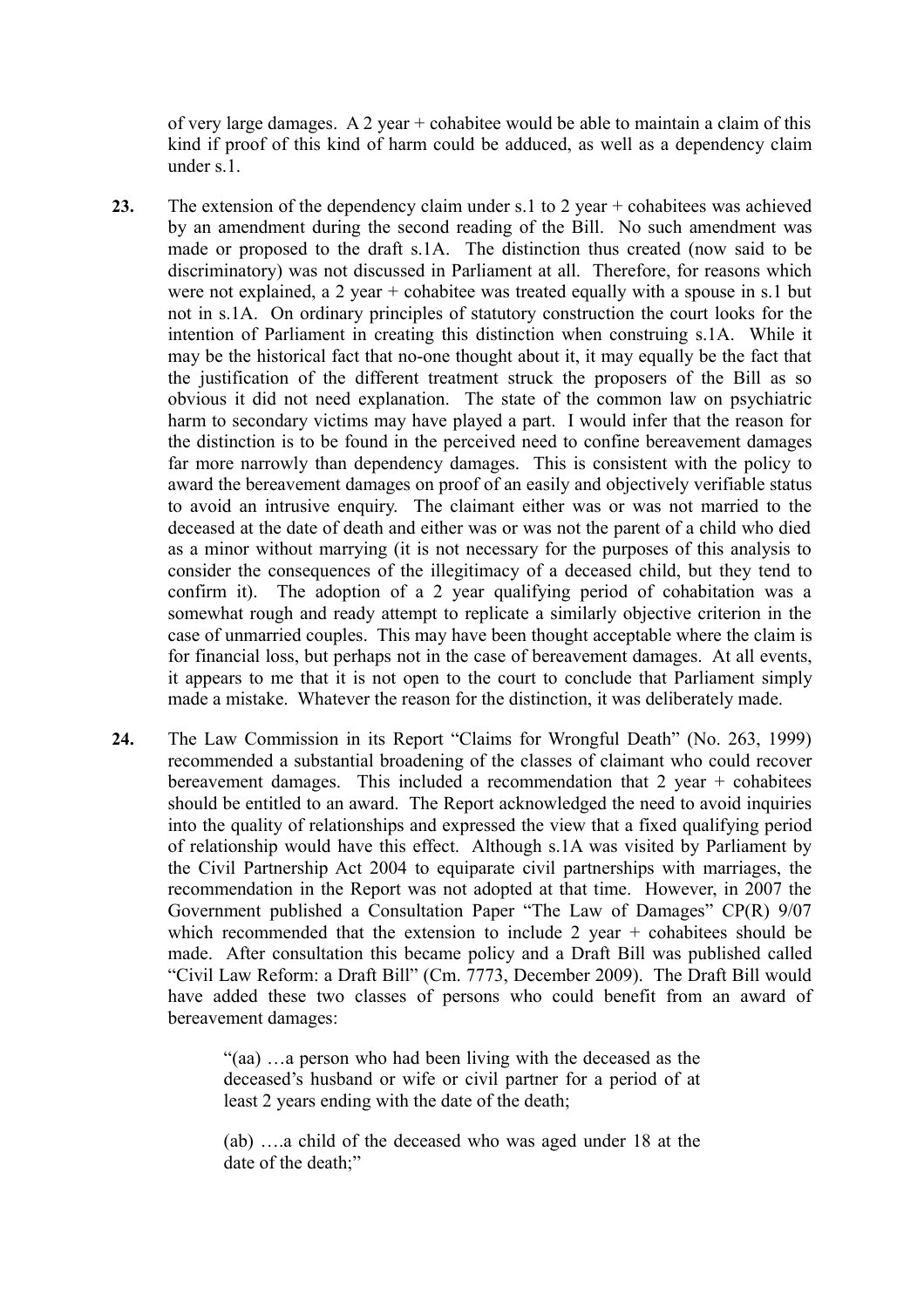**25.** The incoming government in May 2010 decided not to proceed with the Draft Bill. No detailed reason was given. Jonathan Djanogly MP Parliamentary Under-Secretary of State for Justice in a written statement  $10^{th}$  January 2011, HC Deb. Col.8WS said:-

> "In the present financial situation we need to focus our resources on delivering our key priorities."

- **26.** The Draft Bill contained other provisions concerning damages under the FAA, and damages more generally as well as others concerning interest and the regulation of barristers. Mr. Djanogly's observation does not provide any articulated reason for not introducing the amendment to bereavement damages because his observation relates to the whole Bill which was quite wide ranging. The reference to financial conditions does not assist greatly because the majority of the additional outlay would fall on insurers of other tortfeasors, rather than on the state. We do not know why the Government decided not to make this reform.
- **27.** There is no indication in any of the material that anyone ever addressed the implications of maintaining the exclusion of 2 year + cohabitees under the ECHR at any stage in the exercise. That applies to the debate in 1982 but also to all subsequent reform suggestions.

# **28. Social attitudes and conditions in the United Kingdom in 2016**

- **29.** The change in the types of relationship which are recognised by the state from opposite sex marriage alone to include civil partnership and then same-sex marriage is an acknowledgement that same-sex relationships are equally deserving of state recognition. Parliament has thus expanded the types of relationship which may give rise to a claim for bereavement damages so that they are equally available to same and opposite sex marriages. The end result is that any couple may put themselves in a position where bereavement damages may be recovered by the survivor in an action under the FAA, but they must first marry or form a civil partnership. In an exercise of this kind, as the cases I am about to review establish, the domestic courts allow the legislature a margin of discretion in taking such policy decisions and the ECtHR allows the domestic courts a margin of appreciation when they do so. These legislative changes reflect the importance which society attaches to marriage: otherwise extending it to same sex couples would not matter. Although they reflect a liberalisation of the law in one way, they do not suggest that marriage is any less valued by the state or the law than it was. Perhaps the reverse is true.
- **30.** Alongside the apparent importance of marriage which has led to its extension to same-sex couples there is evidence that it is not as popular as it was, and that no stigma now attaches to couples who live as if married but who do not marry. The Office of National Statistics in 2015 published a bulletin concerning trends in living arrangements, *Families and Households 2015*. This found that the cohabiting couple continues to be the fastest growing family type in the UK in 2015, reaching 3.2 million cohabiting couple families. The number of cohabiting couple families grew by 29.7% between 2005 and 2015. Marriage (same and opposite sex) and civil partnership also increased, but less sharply. In 1996 cohabiting couples comprised 9% of all families. In 2015 the proportion was 17%. Official recognition of relationships was very important to some, which is why civil partnerships and same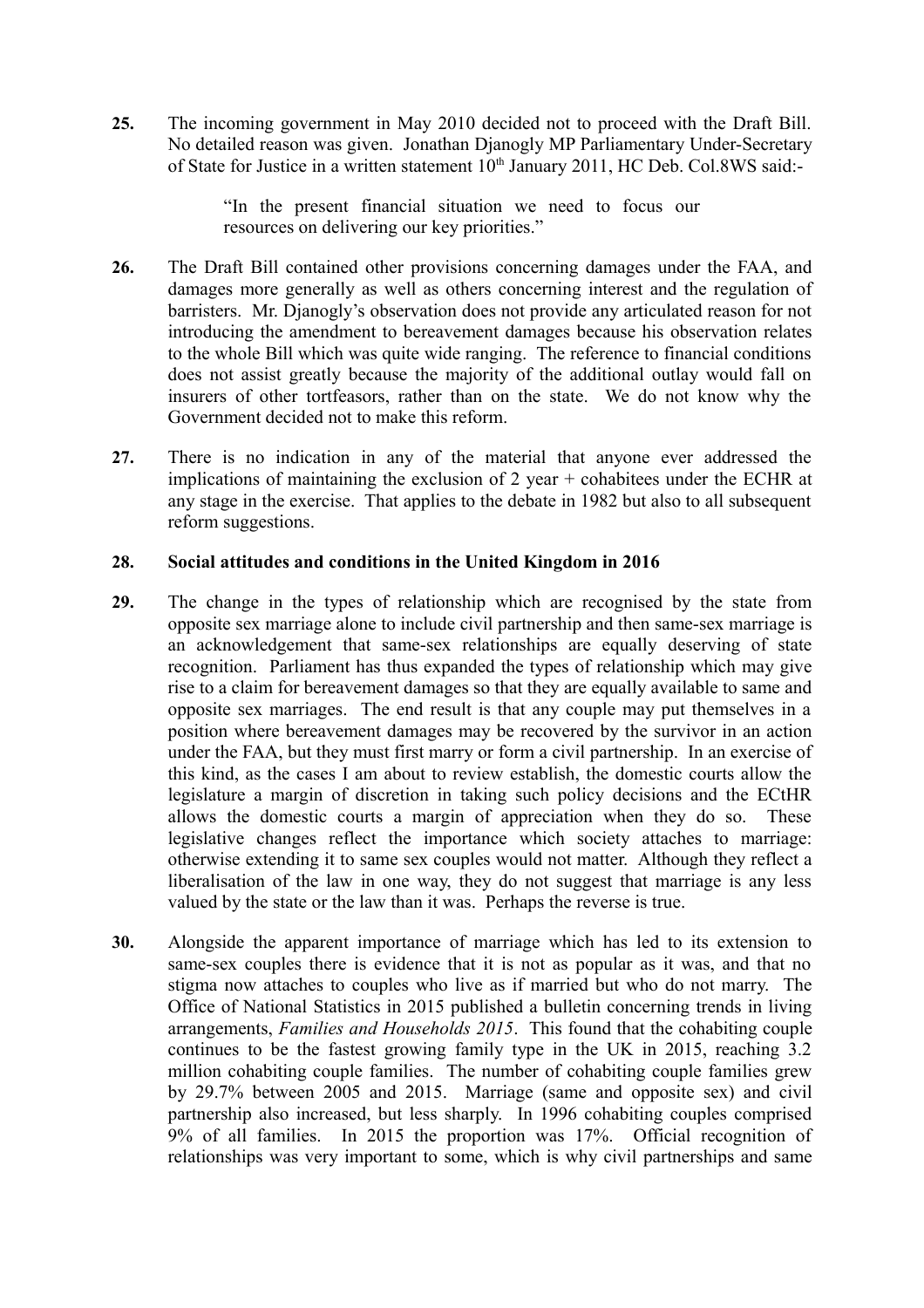sex marriages were recognised, but a smaller proportion of the population than formerly actually wanted any such thing.

- **31.** The Secretary of State has not sought to explain in evidence her opposition to this claim. She advances legal submissions designed to prevent it from succeeding, but has not said what policy considerations have caused her to take this approach. In submissions it is said that a function of the existing law is to express support for the institution of marriage. The reason for a distinction between dependency damages and bereavement damages so far as 2 year + cohabitees was not explained in Parliament in 1982, and has never been justified by anyone since, so far as the material before me shows. The Secretary of State does not justify it in evidence now: she argues that granting either of the declarations would involve an error of law.
- **32.** Further, I have no evidence about the approach taken in other Convention states to bereavement damages. I do not know whether the United Kingdom is presently out of line with some general norm or not. Either side could have presented comparative material, but neither has.
- **33.** The difficulty in identifying any policy reason for denying bereavement damages to 2 year + cohabitees is further indicated by the 2001 Criminal Injuries Compensation Scheme. One page from this appeared in the Trial Bundle. As far as I recall no reference was made to it in submissions. It is referred to only in a footnote to the Claimant's Skeleton as some support for the wording of the proposed reading down declaration which proved viable in other areas. Since that wording has operated well in s.1 of the very Act which I am considering for over 30 years, I do not need much persuasion of this from other sources. However, the Criminal Injuries Scheme does offer another insight into the Secretary of State's current position. The Tariff Scheme was introduced in 1996, and was replaced by schemes in 2001, 2008 and 2012 which are modelled on their predecessors. The Criminal Injuries Compensation Authority is an executive agency sponsored by the Secretary of State for Justice. The scheme requires the state to make payments after death or injury has been caused by the criminal (and almost invariably tortious) acts of third parties. The scheme exists because criminals are not generally insured and rarely have the means to compensate their victims. The state does not act as a quasi-insurer in these cases because the scheme calculates the award differently from a common law damages action, and in many cases less generously. However, it would be surprising on the face of it if the Third Defendant as sponsor of the Criminal Injuries Compensation Scheme tolerated a level of liability on the state which ought not to be imposed on insured tortfeasors for some sound policy reason. The 1996 tariff scheme introduced a standard award in fatal cases for any qualifying relative which was £10,000 if there was one claimant or £5,000 each if more than one. The class of qualifying relatives included persons "living with the deceased as husband and wife in the same household immediately before the date of death and who, if not formally married to him, had been so living for two years before that date." It also included children of deceased parents. Further claims for dependency and other expenses could be made but all qualifying relatives were treated equally. The term "bereavement payments" to describe this standard award was introduced in the 2012 scheme, see paragraphs 61 and 62. Again, 2 year + cohabitees are qualifying relatives and there is no distinction in this respect between qualifying relatives. Bereavement payments are not made to any person who is estranged from the deceased at the time of their death. One consequence of the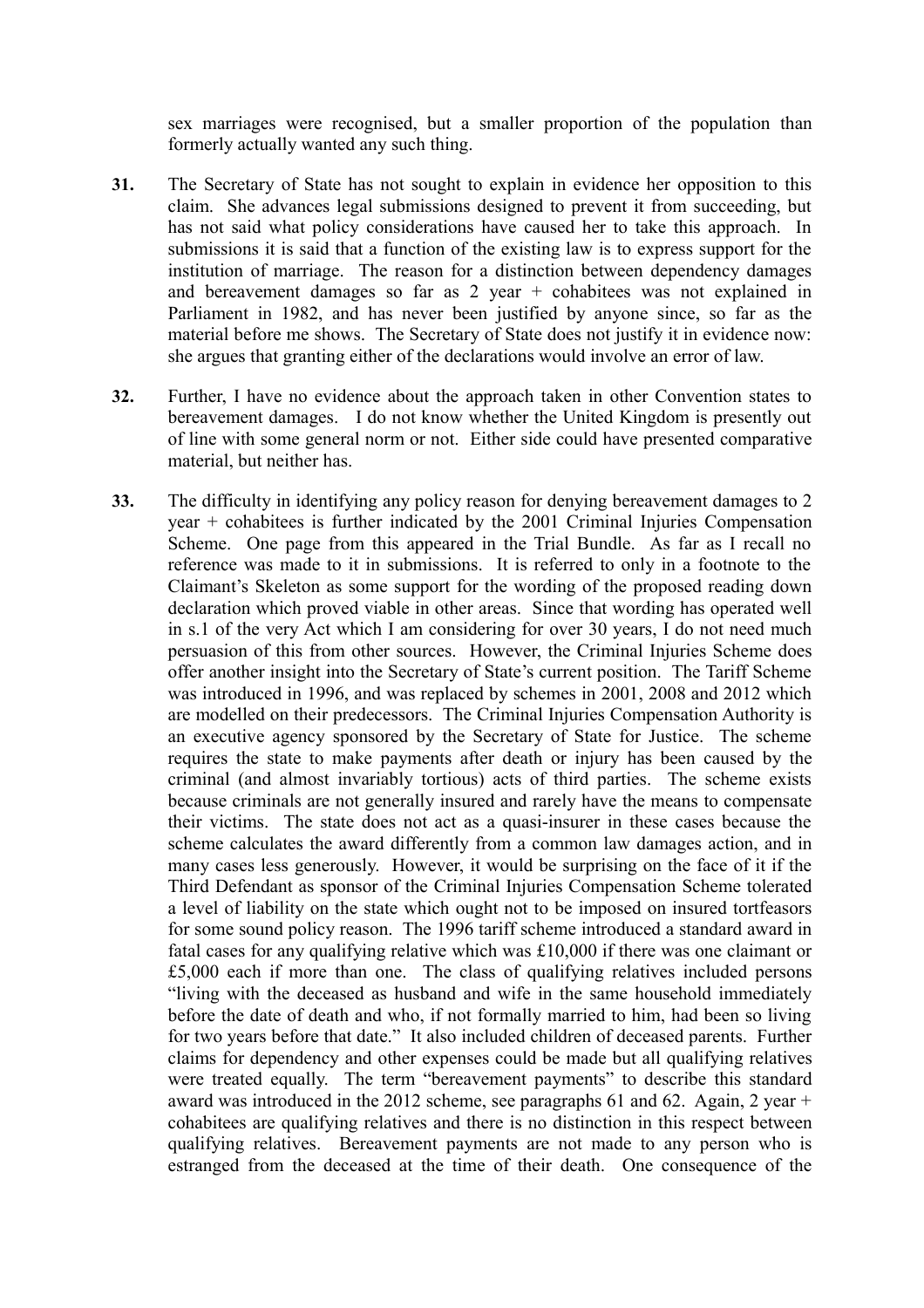absence of evidence from the Secretary of State is that I do not know what social policy requires the 2012 CICA scheme to exist in this form, while s.1A of the FAA continues to exclude 2 year + cohabitees. Certainly Mr. Djanogly's observation in 2011 does not assist. Why should the state's resources be expended on providing a form of compensation for victims of crime which insurers of tortfeasors are not required to provide, in these times of austerity?

**34.** The Ministry of Justice Response to Consultation on the Law of Damages, 1 July 2009 CP(R)9/07 recorded the fact that almost all respondents to the consultation supported the extension of the bereavement damages to  $2$  year  $+$  cohabitees, including insurers. In its formal response the Association of British Insurers said:-

> "We agree that the statutory list of people eligible to claim bereavement damages is currently too restrictive and should be extended to include children under 18 (including adoptive children) for the death of a parent; cohabitants of at least two years' duration for the death of a partner; unmarried fathers with parental responsibility for the death of a child under 18. This list should be kept under periodic review."

- **35.** The annual cost to the insurance industry of the extension to 2 year + cohabitees was estimated at £1.43m for motor claims, employers' liability claims, and public liability claims. The cost to the NHS was estimated as a little over £1m per year. The total annual outlay is the cost of meeting 206 claims at the 2009 rate for bereavement damages and would now amount to £2.67m. I think that it is fair to observe that the cost of the reform rejected by Mr. Djanogly is very modest and that there is a degree of incoherence in the Secretary of State's current position. I am not, of course, being asked to say that her position is incoherent but that s.1A of the FAA is incompatible with the ECHR, which is an entirely different thing.
- **36.** My attention was drawn to other statutory provisions to show a recognition of cohabitation as bestowing rights akin to that of marriage. These were also designed to show that recognition of cohabitation in other areas is not problematic.
	- **x)** Schedule 1 Part 1 to the Rent Act 1977 was amended by the Housing Act 1980 so that a surviving spouse who resided in the dwellinghouse immediately before the death of the original tenant became a statutory tenant. The Housing Act 1988 extended this to a person living with the original tenant as his or her wife or husband at the time of death. There is no minimum duration of the required relationship. There is a provision which determines which person will become the statutory tenant if more than one person qualifies by virtue of these two provisions. It is not necessary to go into the circumstances where that might arise, but it may be pointed out that in the present context it is quite easy to envisage a person who dies while married to one person and cohabiting with another.
	- **xi)** The Social Security Contributions and Benefits Act 1992 by s.137(1) defines "couple" as including two people who are not married to, or civil partners of, each other but are living together as a married couple "otherwise than in prescribed circumstances". Further, the Family Law Act 1996 by s.62 defines the terms cohabit and cohabitants for the purposes of the Family Homes and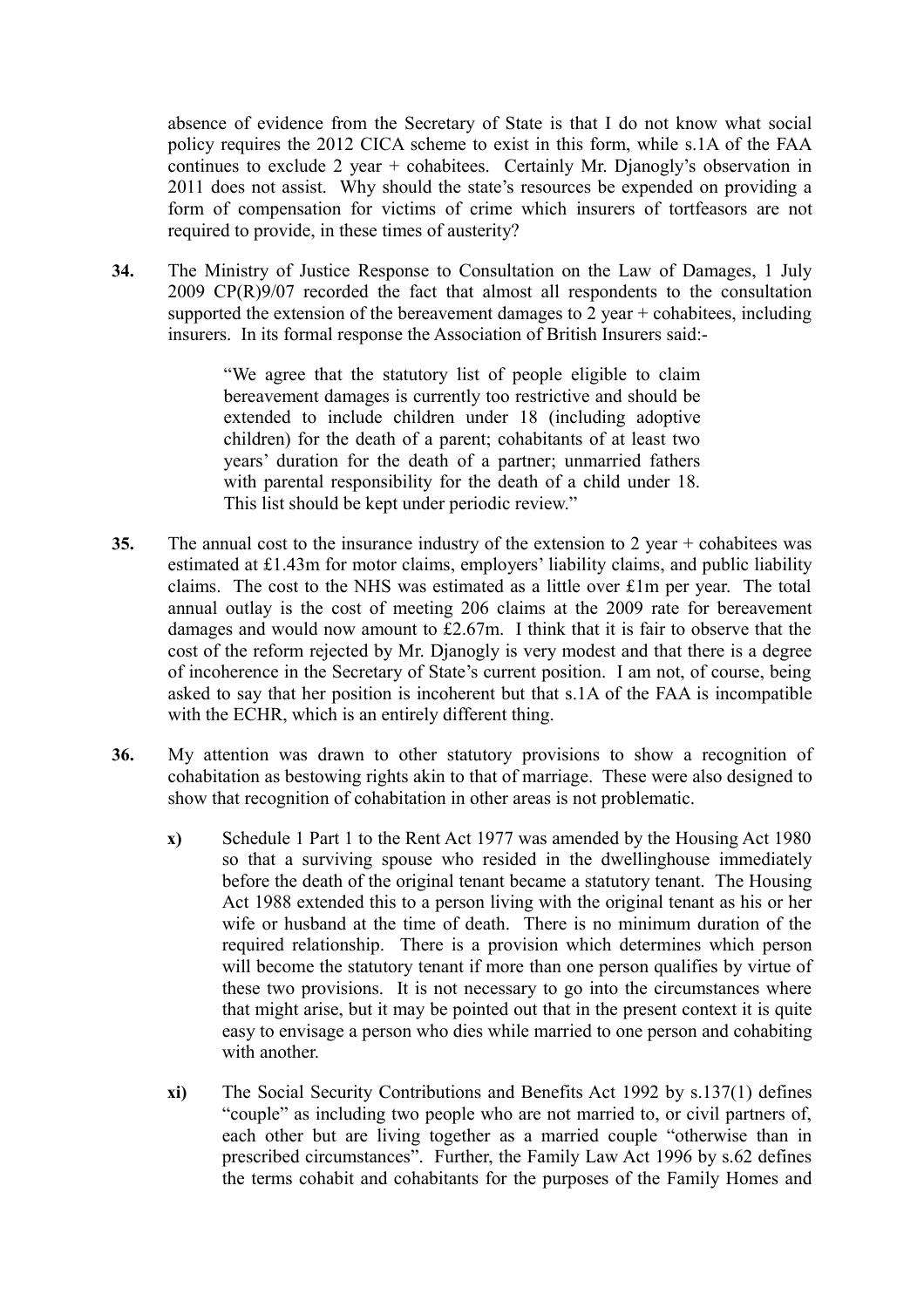Domestic Violence part of the Act. "Cohabitants" are "two persons who are neither married to each other nor civil partners of each other but are living together as husband and wife or as if they were civil partners." The provision gives cohabitants some protections in respect of the family home which are similar to those of spouses and civil partners. They may equally be made subject to non-molestation orders or entitled to the protection of the court by the making of such an order against a partner.

## **The law: three recent decisions**

- **37.** Before turning to the issues it will be useful to consider three recent decisions. In general I propose to concentrate on decisions of the House of Lords and Supreme Court about the proper approach to the HRA 1998. It appears to me that this is the prime source of principle in this area for a domestic first instance court and the territory is well covered by decisions at that level. These three decisions at lower levels are a valuable introduction to the battleground, and also to the current state of the law. Two High Court judges and the Court of Appeal on appeal from one of them in recent cases have attempted to identify and apply some of the principles expressed by the House of Lords and Supreme Court after having regard to the Strasbourg jurisprudence.
- **38.** In *Swift v. Secretary of State for Justice* [2012] EWHC 2000 (QB); [2012] PIQR P21 Eady J considered a dependency claim by a person who had cohabited with the deceased for 6 months prior to death. The claim was for a declaration of incompatibility in relation to the 2 year + cohabitee provision in s.1 of the FAA which, the claimant said, discriminated against her and violated her rights under Article 8 and, alternatively, her right not to be discriminated against under Article 14 where rights within the ambit of Article 8 were engaged. The claim failed. The court held
	- **xii)** That the claimaint had to show a direct and immediate link between the restriction on dependency claims to 2 year + cohabitees and the private or family life of the claimant. This may be shown where domestic law was in conflict with an important aspect of personal identity, or where the claim involved a most intimate aspect of private life. Family life was not involved because the claimant's family life with the deceased was at an end. The circumstances did not show such a link with private life to enable Article 8 to be engaged.
	- **xiii)** The case did not fall within the ambit of Article 8 either, for broadly the same reasons. Therefore Article 14 was not engaged.
	- **xiv)** Article 14 would not have availed the claimant anyway because the fact that she fell outside the categories of permitted claimants for dependency under s.1 of the Act did not amount to a status, and Article 14 only prevents discrimination on the grounds of status (whether a status specified in Article 14 or amounting to "other status").
	- **xv)** Finally, even if Articles 8 and 14 were engaged then exercising the value judgment described in *Wilson* referred to at [12] above, it was legitimate for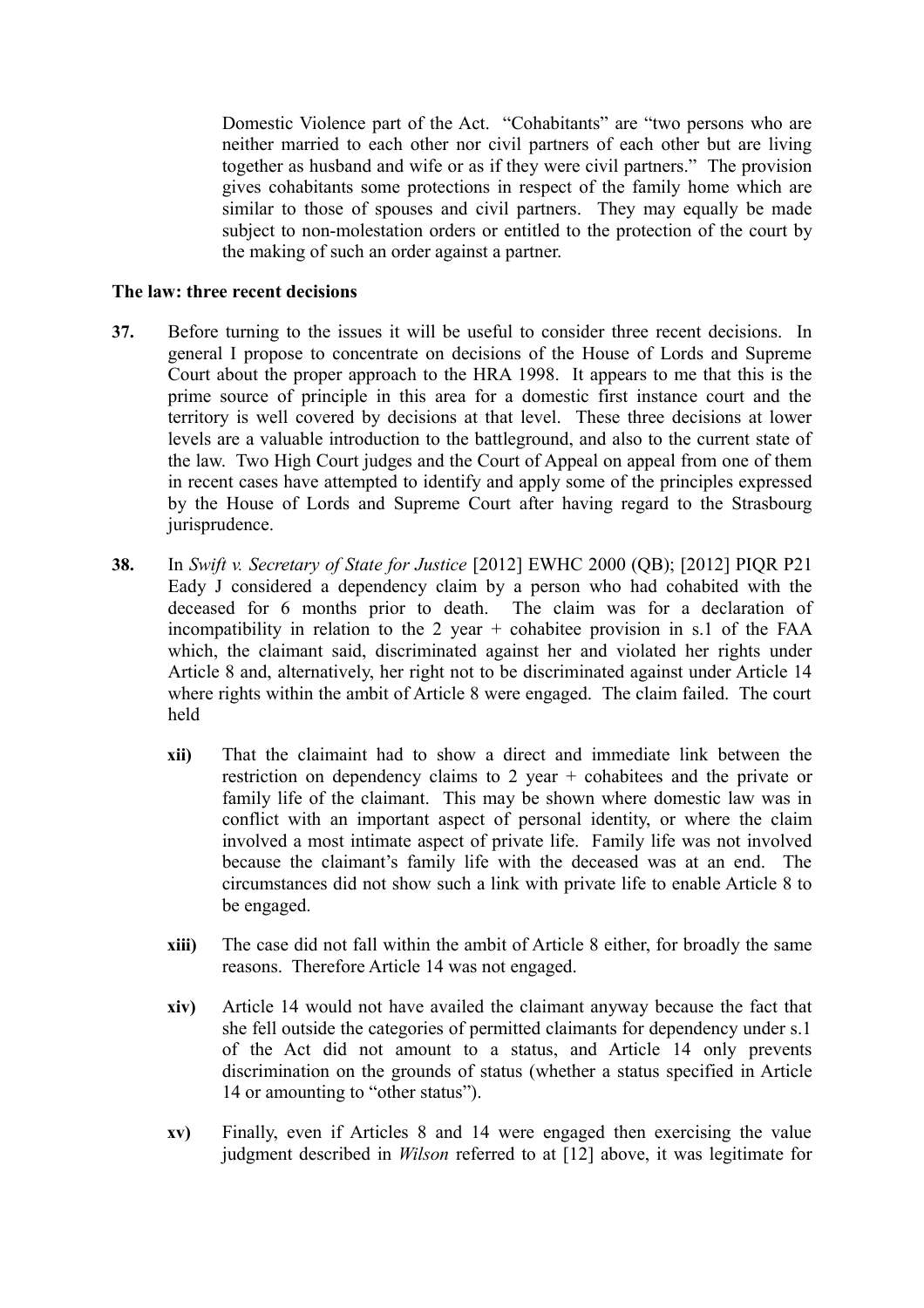Parliament to confine the liability of tortfeasors in respect of loss caused to individuals who were not the primary victims of the wrongdoing in question.

- **39.** Eady J set out the legislative history in relation to the provision with which he was concerned (s.1 of the FAA) at [15]-[22]. The Draft Civil Law Reform Bill referred to above had proposed extending the right to claim under s.1 for dependency damages to "any person not falling within any of paragraphs (a)-(g) who was being maintained by the deceased immediately before the death". Maintenance was defined as a substantial contribution in money or money's worth towards the claimant's reasonable needs. If that reform had been made the claimant in *Swift* would have been able to claim.
- **40.** A submission was made to Eady J, as it was to me, that Article 8 imposed a negative obligation on the state which required it to compensate the claimant for the loss of her dependency. The judge rejected this at [32] saying that it was inherent in the claim that it contended for the imposition of a positive obligation. Mr. Sachdeva QC, on behalf of the claimant, contends that Eady J was wrong in this respect, and relies on *Vallianatos v. Greece* (2014) 59 EHRR 12 which was decided after the conclusion of the *Swift* litigation.
- **41.** Eady J proceeded on the basis that the obligation contended for was a positive obligation and therefore set a high test for the engagement of Article 8. This is because of the cautious approach taken by the European Courts to any claim that Article 8 imposes a positive obligation on states to take particular measures. *Mosley v. United Kingdom* (2011) 53 EHRR 30 at [107]:-

"The choice of measures designed to secure compliance with that obligation in the sphere of the relations of individuals between themselves in principle falls within the Contracting States' margin of appreciation."

- **42.** Eady J applied *Draon v. France* (2006) 42 EHRR 40 at [106] and *R ( McDonald) v. Kensington and Chelsea RLBC* [2011] UKSC 33; [2011] PTSR 1266 at [15] per Lord Brown and held that a positive obligation could only fall within the scope of Article 8 if it involved a direct and immediate link between the measure sought and the applicant's private or family life and a special link between the situation complained of and the particular needs of the applicant's private or family life. He found that no such link existed. The relationship involved was that between the claimant on the one hand and the tortfeasor on the other, see [30].
- **43.** In relation to the Article 14 claim, Eady J held that the circumstances did not fall within the ambit of Article 8. He here considered family life only (not private life) and held that the provisions of s.1 of the FAA do not fall within the ambit of Article 8 for these reasons:-

"First, the family relationship giving rise to the statutory cause of action will inevitably have come to an end before the question arises. Secondly, the claimant has a continuing family life, involving her son and also her daughter from a previous relationship, but sadly that no longer involves Mr Winters. The fact that a claim under the FAA might have improved the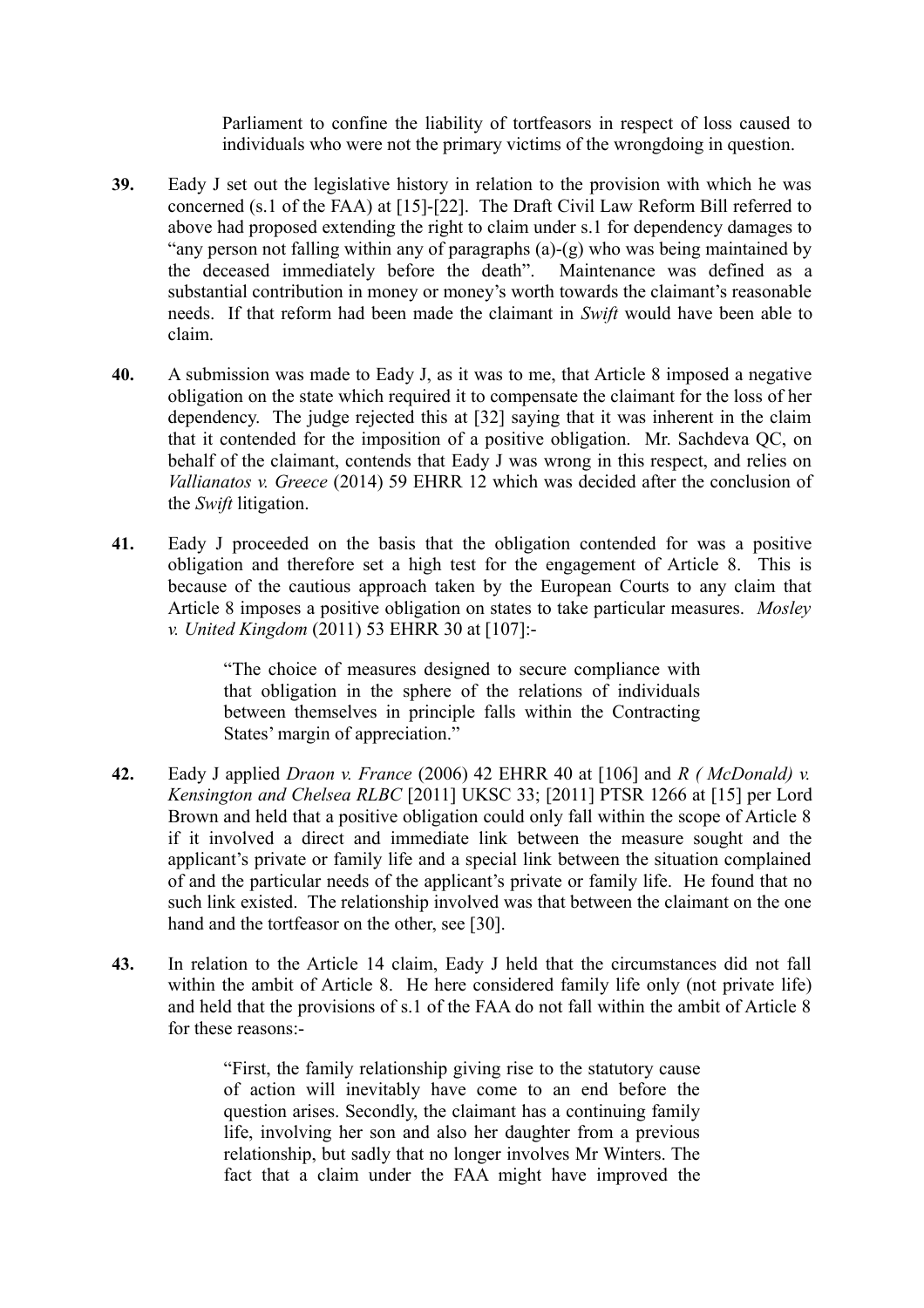current family's finances does not of itself bring the case within art.8 , as the authorities clearly show. The non sequitur would perhaps be even clearer in the case of a claimant who had cohabited with the relevant deceased prior to death but had no children (and might, or might not, have acquired a new partner). Her claim would arise (on the claimant's argument) from the previous relationship, but it could hardly be said to relate to any current family or private life for the purposes of art.8"

**44.** Eady J relied on a passage from Lord Bingham in *M v. Secretary of State for Work and Pensions* [2006] UKHL 11; [2006] 2 AC 91 at [5]. Ms. M was required to pay more in child support for the children of her former marriage as a non-resident parent now in a same sex relationship than she would have paid if she had been living with a man. Lord Bingham said that this provision did not impair in any material way her family life with either of her two families. She had less money than she might have done to spend on her new family, because she had to spend it on her old one:-

> "But this does not impair the love, trust, confidence, mutual dependence and unconstrained intercourse which are the essence of family life, nor does it invade the sphere of personal and sexual autonomy which are the essence of private life."

- **45.** Mr. Sachdeva says that Eady J was wrong in so far as he assumed that Article 8 rights could not be engaged after death because a number of cases not cited to him show that this was not so. One case which shows this was cited to him and is analysed and distinguished by him at [35] is *Serife Yigit v. Turkey* (2011) 53 EHRR 25. I shall return to this question.
- **46.** Eady J then held that the claimant in *Swift* was not being discriminated against on the ground of status since being unmarried and cohabiting for less than 2 years did not amount to a status. He dealt with this question largely by reference to the decision of the House of Lords in *R (Clift) v. SSHD* [2006] UKHL 54; [2007] 1 AC 484. The decision of the European Court of Human Rights in that case  $-13<sup>th</sup>$  July 2010 unreported, application no. 7205/07 - is not to the same effect as that of the House of Lords on the issue of status, see [62] and [63]. Eady J dealt with that at [47] on the basis that a status must be capable of being "clearly defined". *Clift* was an Article 5 case and it is accepted before me that it is not possible to read across directly to Article 8 because of the fundamental importance of the Article 5 right in a democratic state acknowledged by the European Court at [62] which is contrasted with the cautious approach to the creation of positive obligations under Article 8 to which I have already referred.
- **47.** Finally, Eady J determined that in any event any discrimination on the ground of status which could be shown was objectively justified. As appears at [56] this was significantly because of the need to "ensure that the scope of the FAA was limited to such relationships as involved a sufficient degree of permanence or dependence to justify the survivor's right to claim damages against the tortfeasor." This was a rational aim.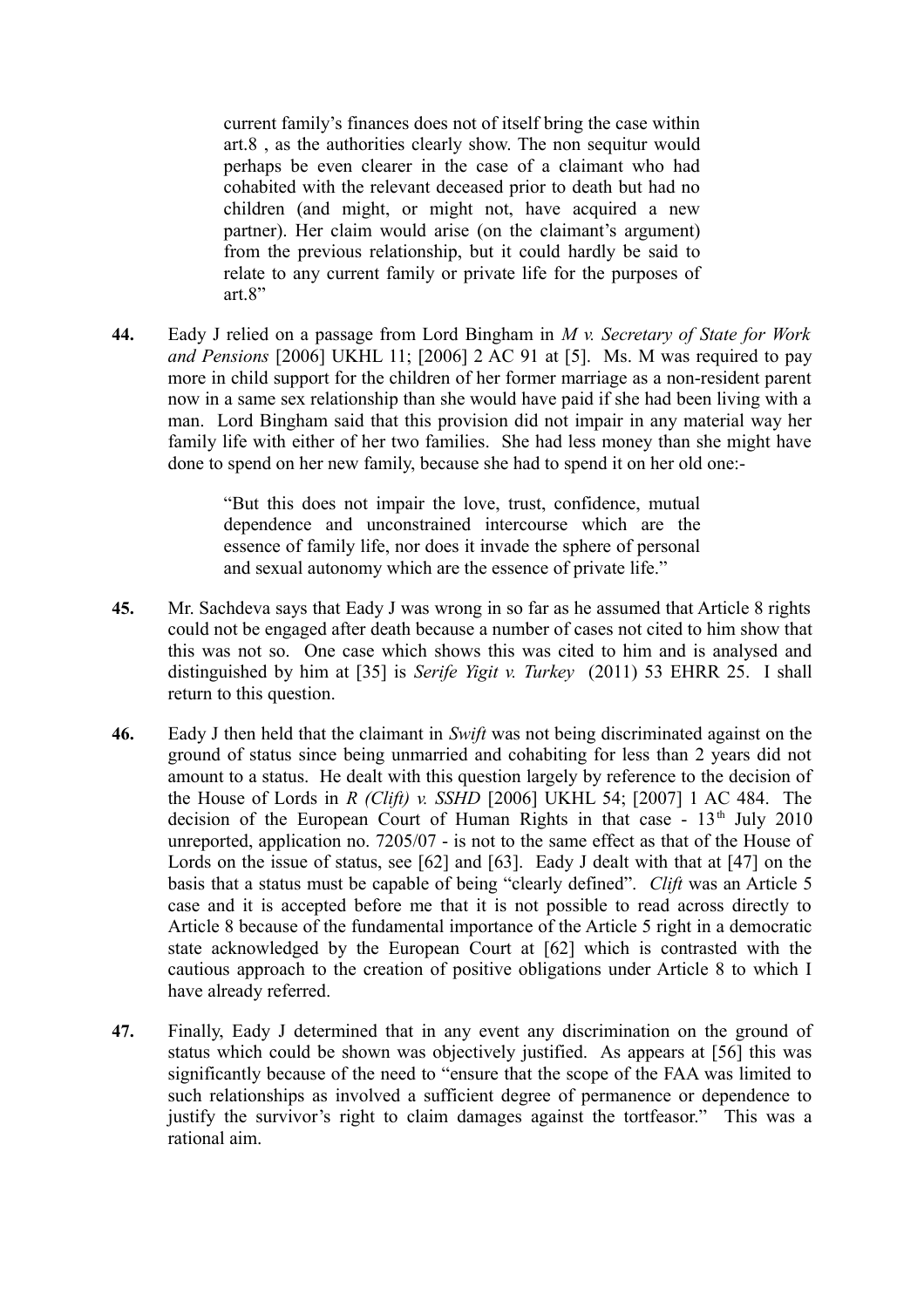**48.** In the Court of Appeal in *Swift v. Secretary of State for Justice* [2014] QB 373 the court did not address the "ambit issue" or the "other status issue" because it found that any difference in treatment was justified. In other words, only the final part of the judgment of Eady J was reviewed and upheld. Nothing was said, one way or the other, about whether he was right about the earlier issues. It was necessary to consider whether a difference in treatment had an objective and reasonable justification in that it pursued a legitimate aim and there was a reasonable relationship of proportionality between the means employed and the aim sought to be realised, see [22]. The first part of the test was agreed to be met, and the issue was proportionality on which the burden lay on the Secretary of State. The court identified what it called a "margin of discretion" which the court allows to the legislature. The difference in treatment was not founded on a "suspect" ground, see *R* (*Carson) v. Secretary of State for Work and Pensions* [2006] 1 AC 173, and not all grounds of discrimination are equally potent. This is not the same as the margin of appreciation which the European Court of Human Rights accords to domestic courts, but the same approach should be taken by the domestic court to its own legislature as the European Court described in *Draon v. France* [108]:-

> "At the same time, the Court reiterates the fundamentally subsidiary role of the Convention. The national authorities have direct democratic legitimation and are, as the Court has held on many occasions, in principle better placed than an international court to evaluate local needs and conditions. In matters of general policy, on which opinions within a democratic society can reasonably differ, the role of the domestic policy-maker should be given special weight."

**49.** This was reinforced by a citation from *Mosley v. UK* to which I have referred at [40] above. The terms of the FAA are connected to social and economic policy as Lord Hailsham's careful analysis in 1982 showed. Parliament could have chosen a requirement that the deceased and the claimant should have been living together as a married couple (in that case as husband and wife) immediately before the death, or could have chosen an arbitrary "bright line" qualifying period. In choosing the latter Parliament had made a choice which was open to it and there was no obviously right answer. At [35] Lord Dyson MR put it this way:-

> "The decision not to amend the FAA was not taken because of a late change of mind as to the merits of the proposed amendments. It was taken simply because the Government had to focus its resources on other matters. But the question is not whether the existing law is unfair and could be made fairer. Nor is it whether the existing law is the fairest means of pursuing the legitimate aim referred to at para 23 above. Rather, the question is whether the existing law pursues that aim in a proportionate manner. The Strasbourg jurisprudence does not insist that a state pursues a legitimate aim in the fairest or most proportionate way. It requires no more than that it does so in a way which is proportionate. There may be a number of ways in which a legitimate aim can be pursued. Provided that the state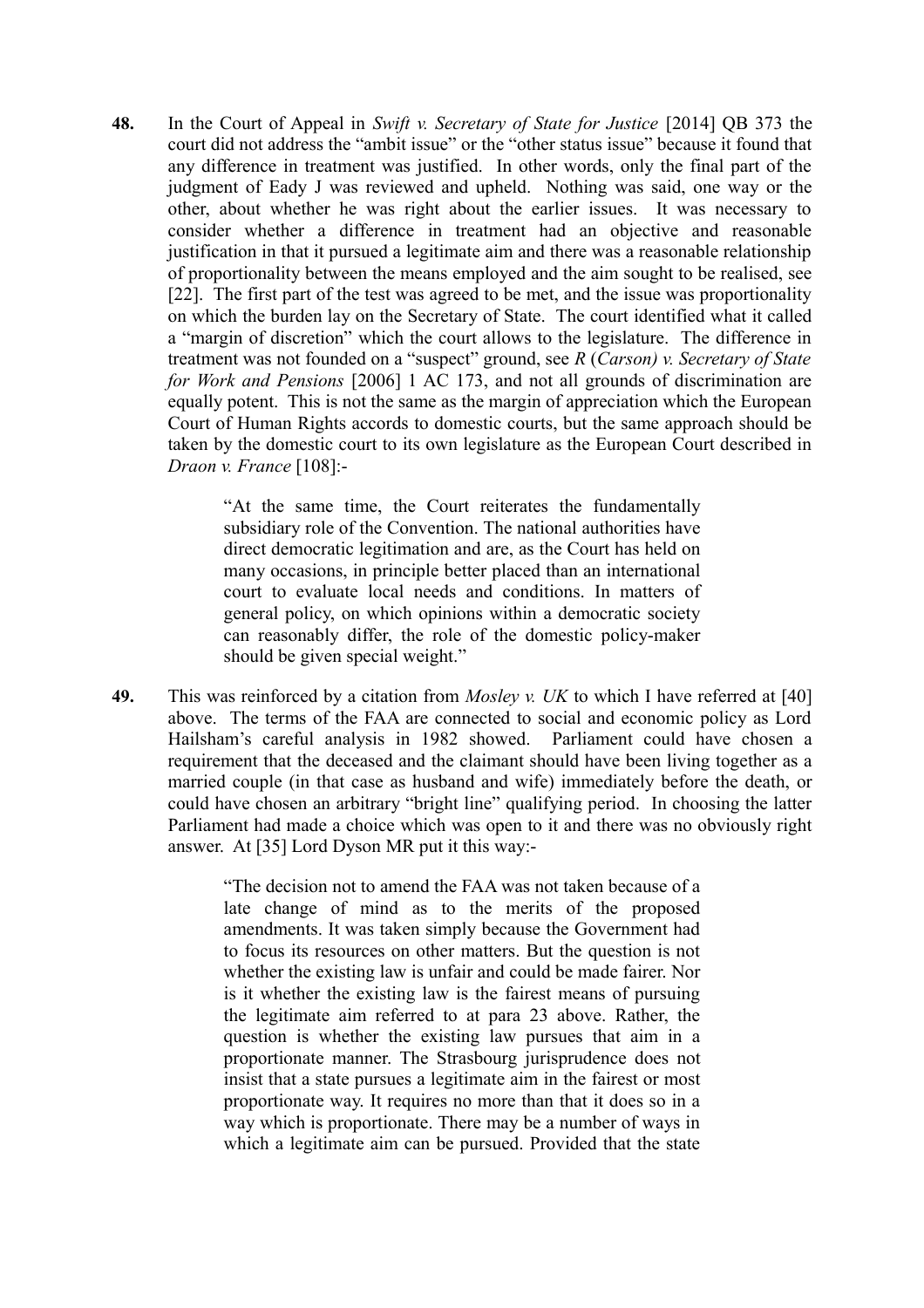has chosen one which is proportionate, Strasbourg demands no more"

- **50.** The third recent case is the decision of Andrews J in *R (Steinfeld and Keidan) v. Secretary of State for Education* [2016] EWHC 128 (Admin). The claimants were an unmarried opposite sex couple. They did not wish to marry, but they did wish for state recognition of their relationship by civil partnership. S.3(1) of the Civil Partnership Act 2004 provides that civil partnership is only available to same sex couples. This was because it was enacted at a time when same sex couples could not marry, and was designed to afford them a degree of official recognition. It was not amended to make civil partnership available to opposite sex couples when the Marriage (Same Sex Couples) Act 2013 was enacted. Its future as a status was to be reconsidered in the light of the universal availability of marriage. The claimants did not want to marry because they had deep rooted and genuine ideological objections to what they consider to be the historically patriarchal nature of that institution. They could marry if they wished and did not rely on any difference between marriage and civil partnership which would make the latter status any different from the former. They had a conscientious objection to marriage. The claimants did not rely on a positive obligation to create an institution which recognises their relationship to which they had no conscientious objection. They relied instead upon the argument that having created such an institution they could not be denied access to it on the ground of their sexual orientation. Same sex couples could choose which name they required the state to give to their union, whereas opposite sex couples could only marry. There was no legitimate aim to be served by maintaining the difference. They therefore applied for a declaration of incompatibility in respect of the 2004 Act which, they said, had become unlawful when the 2013 Act came into force.
- **51.** The judge dismissed the claim and gave permission to appeal. She held there was some other compelling reason why the Court of Appeal should consider the case because it raised issues of wider public importance. She said that she had applied decisions of the House of Lords and the Supreme Court in deciding what the threshold test is for the application of Article 14 read with Article 8. She held that there was a realistic prospect of success in arguing that the approach of the English court in *Wilkinson v. Kitzinger* [2006] EWHC 2022 (Fam) should be reconsidered in the light of developments in Strasbourg (particularly *Vallianatos,* a decision which is at the forefront of Mr. Sachdeva's submissions).
- **52.** Andrews J's treatment of the test for the "ambit issue" was subjected to close scrutiny in argument by Mr. Sachdeva and Mr. Blundell who appeared for the Secretary of State. I have received written submissions in reply from the claimant's team on the same question. I do not propose to decide whether she accurately derived the test from the decisions of the House of Lords and Supreme Court but to attempt to state the test myself. Particular criticism of Andrews J's formulation is made by Mr. Sachdeva in relation to her paragraphs [25] and [39] where she refers to the "core values" of Article 8 which she said were stated by Lord Bingham in the passage from *M.v SSWP* quoted above at [43]. She said:-

"25. In order to invoke Article 14, a person does not have to go as far as to show that a substantive Convention right has been violated, but they must establish that a personal interest close to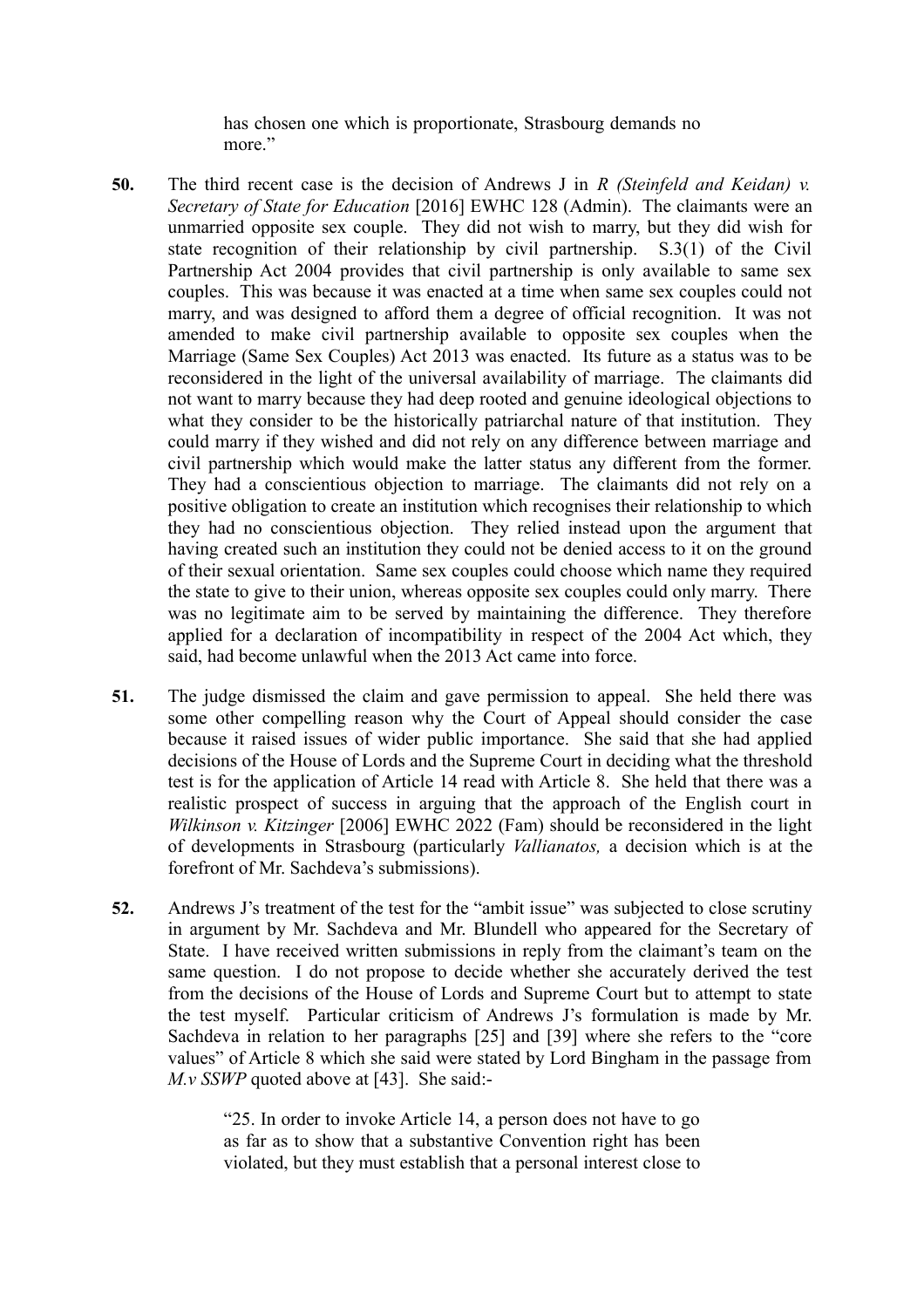the core of such a right is infringed by the different treatment complained of.

"39. ….The denial of a further means of formal recognition which is open to same-sex couples does not amount to unlawful state interference with the claimants' right to a family life or private life, any more than the denial of marriage to same-sex couples did prior to the enactment of the 2013 Act. There is no lack of respect afforded to any specific aspect of the claimants' private or family life on account of their orientation as a heterosexual couple. Thus the statutory restrictions complained of do not impinge upon the core values under either limb of article 8 to the degree necessary to entitle the claimants to rely on article 14. The link between the measures complained of an their right to enjoy their family and private life is a tenuous one.

"53. [Having explained the *Ullah* principle] There is no decision of the ECtHR which comes anywhere near suggesting that where a couple is able to enter into a legal relationship according full protection to all the values falling within or close to article 8 (such as marriage) there is nevertheless state interference with the core values protected by their rights to family and/or private life under that article because they cannot enter a different form of legal relationship which would afford them the same rights as marriage."

**53.** Andrews J at [25] cited Lord Bingham in *Clift*, cited above, at [12]-[13] who explained what the House had decided in *M v. SSWP* also cited above about the applicability of Article 14. He said:-

> "Although different members of the House used different language, and the outcome vividly illustrated the difficulty which may arise in applying the principles to a concrete case, none of these opinions was criticised as inaccurate or incomplete, and I do not think any purpose will be served by repeating those opinions or citing passages from them. Plainly, expressions such as "ambit", "scope" and "linked" used in the Strasbourg cases are not precise and exact in their meaning. They denote a situation in which a substantive Convention right is not violated, but in which a personal interest close to the core of such a right is infringed. This calls, as Lord Nicholls said in *M*, at para 14, for a value judgment. The court is required to consider, in respect of the Convention right relied on, what value that substantive right exists to protect."

**54.** As to what the core values Article 8 exists to protect, Andrews J correctly in my judgment cited Lord Walker of Gestingthorpe in *M v. SSWP.* I consider that this passage is of key importance in deciding the engagement/ambit issue in the present case. I shall return to a fuller consideration of *M* but set this out now because it is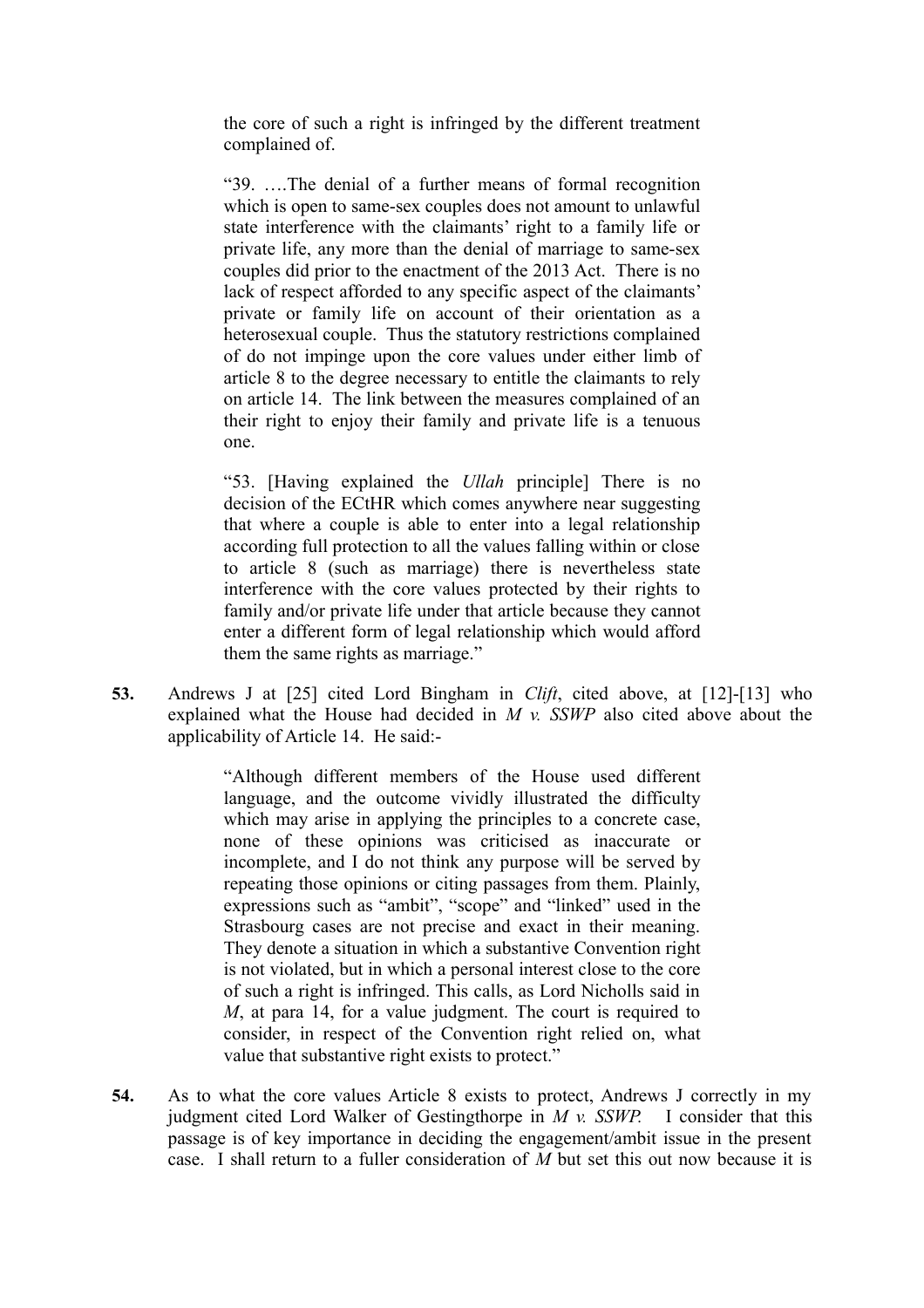central to understanding the role of Article 8, and the role of Article 8 in conjunction with Article 14:-

"82 Ms Monaghan submitted that since the concept of respect for private and family life is so wide and multifaceted, your Lordships should be ready to conclude, in considering a complaint under article 14, that any alleged act of discrimination is within the ambit of article 8. But if that were right virtually every act of discrimination on grounds of personal status (gender, sexual orientation, race, religion, and so on) would amount to a breach of article 14, since these are all important elements in an individual's private life. There would be little or no need for the wider prohibition in article 1 of the Twelfth Protocol on discrimination in the enjoyment of any legal right.

"83 My Lords, in my opinion that is not the effect of the Strasbourg case law which I have attempted to summarise. The European Court of Human Rights has taken a more nuanced approach, reflecting the unique feature of article 8 to which I have already drawn attention: that it is concerned with the failure to accord *respect*. To criminalise any manifestation of an individual's sexual orientation plainly fails to respect his or her private life, even if in practice the criminal law is not enforced (*Dudgeon v United Kingdom 4 EHRR 149* and *[Norris v Ireland](http://login.westlaw.co.uk/maf/wluk/app/document?src=doc&linktype=ref&context=14&crumb-action=replace&docguid=I1094C160E42811DA8FC2A0F0355337E9) [13 EHRR 186](http://login.westlaw.co.uk/maf/wluk/app/document?src=doc&linktype=ref&context=14&crumb-action=replace&docguid=I1094C160E42811DA8FC2A0F0355337E9)*); so does intrusive interrogation and humiliating discharge from the armed forces (*Smith v United Kingdom 29 EHRR 493* and *Lustig-Prean v United Kingdom 29 EHRR 548*). Banning a former KGB officer from all public sector posts, and from a wide range of responsible private-sector posts, is so draconian as to threaten his leading a normal personal life (*Sidabras v Lithuania* 42 EHRR 104). Less serious interference would merely not have been a breach of article 8; it would not have fallen within the ambit of the article at all.

84 Similarly the cases in which article 14 has been considered in conjunction with the family life limb of article 8 were all (whichever way they were ultimately decided) concerned with measures very closely connected with family life: *Petrovic v Austria* 33 EHRR 307 (parental leave), *Mata Estevez v Spain* (social security benefit for surviving spouse) and *Fretté v France* 38 EHRR 438 (adoption). By contrast *Logan v United Kingdom* 22 EHRR CD 178 (the CSA case) is an example of unsuccessful reliance on a much more remote link (financial resources to visit absent children)."

#### **The Issues: engagement of Article 8**

#### **Submissions**

**55.** The claimant first submits that Article 8 is directly engaged and makes 5 points.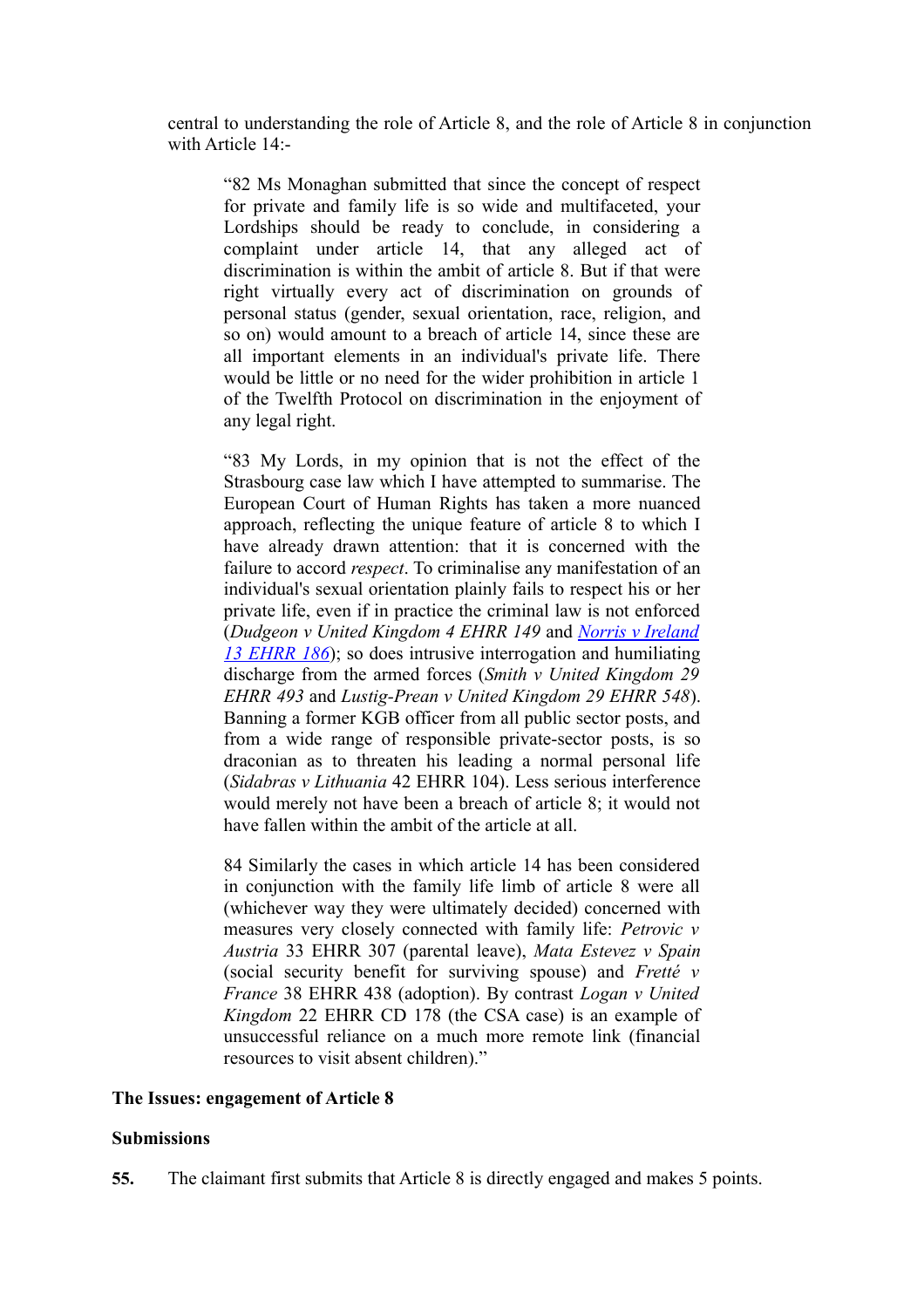- **xvi)** Article 8 exists to protect private life which includes the right to establish and develop personal relationships, and family life which is concerned with the existence of family ties and does not require links by marriage or sanguinity. The claimant's relationship with the deceased and her grief at its loss falls within both private and family life. Their decision not to marry falls within the personal sphere protected by Article 8 as an expression of autonomy and selfdetermination.
- **xvii)** The purpose of bereavement damages is to acknowledge and recognise the grief caused by the loss of a close family member. It is not simply a matter of money. The claimant's exclusion from this means of vindicating her loss deprives her of society's acknowledgement of it, implies that it is less than that experienced by survivors of marriages, and interferes with her personal autonomy in a way for which there is no justification.
- **xviii)** The fact that her claim relates to a relationship which is ended because of the death is immaterial. *Pannullo and Forte v. France* [2001] ECHR 741 (2003) 36 EHRR 42, *Ploski v. Poland* [2002] ECHR 735, *Znamenskaya v. Russia* (2007) 44 EHRR 15 and *Dodsbo v. Sweden* (2007) 45 EHRR 22 are relied on in addition to *Yigit v. Turkey* (2011) 53 EHRR 25 as cases supporting this in the Strasbourg case law. *V v. Associated Newspapers and others* [2016] EWCOP 21, a decision on reporting restrictions in domestic law, was also cited.
- **xix)** The obligation asserted is not a positive obligation. There was no positive obligation to allow bereavement damages, but having done so the state ought not to be allowed to exclude unmarried couples from the ability to recover them. This contention relies on *Vallianatos v. Greece* at [75]. It is a similar contention to that rejected by Andrews J in *Steinfeld*.
- **xx)** There is a positive obligation on the state, when it makes law, to do so in a way which respects the relationships encompassed by the private and family lives of those affected. This relies heavily on *A, B, and C v. Ireland* (2011) 53 EHRR 13, although other articulations of the same concept were cited to me. This was the case where the applicants complained that the unavailability of abortion in Ireland violated their Convention rights. There was discussion of the scope of negative and positive obligations under Article 8. The court said:-

# **"(b) General principles applicable to assessing a state's positive obligations**

247 The principles applicable to assessing a state's positive and negative obligations under the Convention are similar. Regard must be had to the fair balance that has to be struck between the competing interests of the individual and of the community as a whole, the aims in the second paragraph of art.8 being of a certain relevance.

248 The notion of "respect" is not clear cut especially as far as positive obligations are concerned: having regard to the diversity of the practices followed and the situations obtaining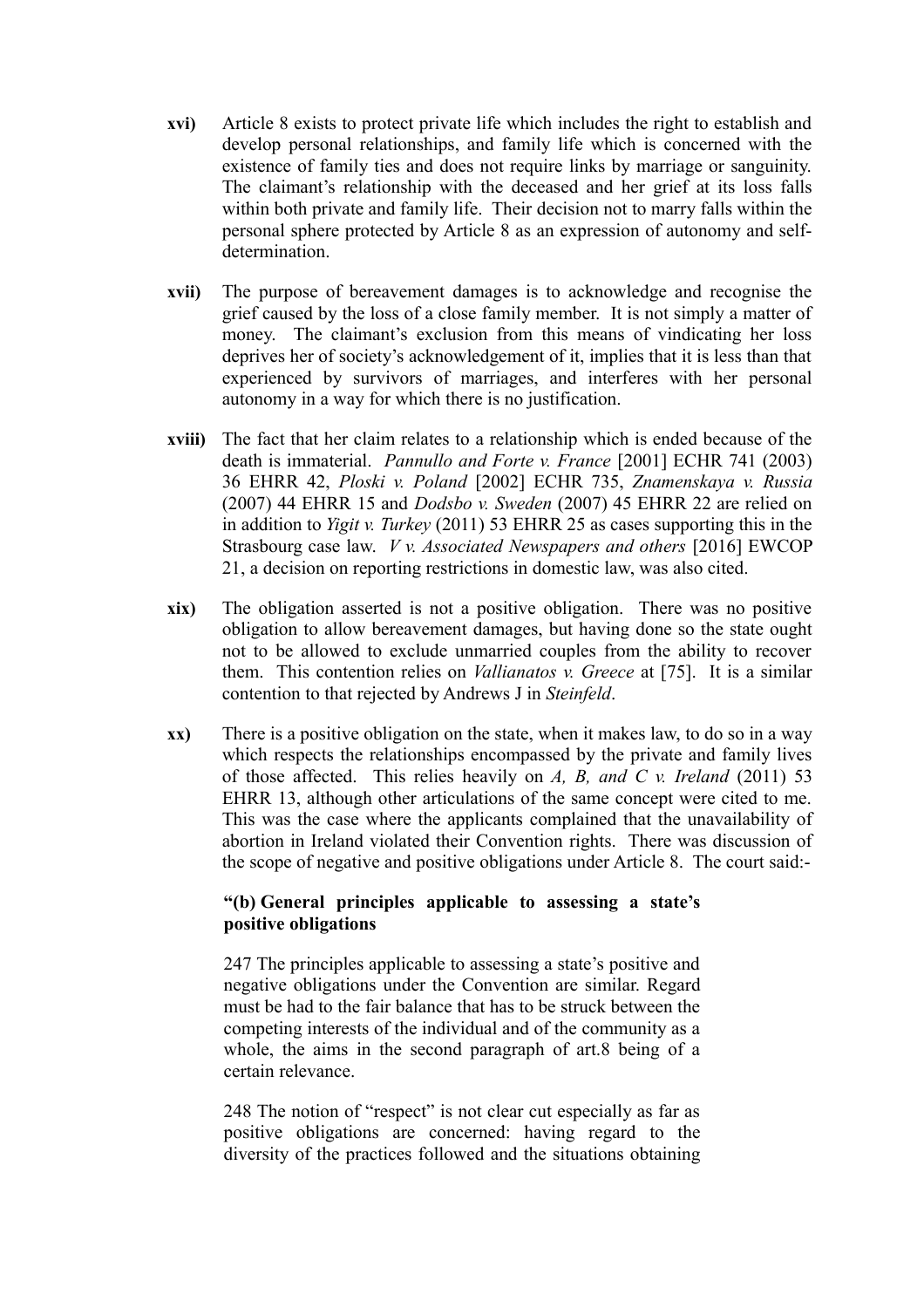in the contracting states, the notion's requirements will vary considerably from case to case.

Nonetheless, certain factors have been considered relevant for the assessment of the content of those positive obligations on states. Some factors concern the applicant: the importance of the interest at stake and whether "fundamental values" or "essential aspects" of private life are in issue; and the impact on an applicant of a discordance between the social reality and the law, the coherence of the administrative and legal practices within the domestic system being regarded as an important factor in the assessment carried out under art.8. Some factors concern the position of the state: whether the alleged obligation is narrow and defined or broad and indeterminate; and the extent of any burden the obligation would impose on the state.

249 As in the negative obligation context, the state enjoys a certain margin of appreciation. While a broad margin of appreciation is accorded to the state as to the decision about the circumstances in which an abortion will be permitted in a state, once that decision is taken the legal framework devised for this purpose should be:

"[S]haped in a coherent manner which allows the different legitimate interests involved to be taken into account adequately and in accordance with the obligations deriving from the Convention."

- **56.** The Defence denies that the claim falls within the ambit of Article 8; that the 2 year + cohabitee has "other status" within Article 14 and that the 2 year + cohabitee is in an analogous position with a person who is married or in a civil partnership.
- **57.** Mr. Blundell on behalf of the Secretary of State contended primarily that the bereavement award is not within Article 8 and the provision which denies it to 2 year + cohabitees is not within the ambit of Article 8.
- **58.** Everything else is in issue as well, but I think I detected correctly that the prime focus of the Secretary of State's submissions is as at [56] above. It is additionally submitted that the limitation which precludes her from recovering bereavement damages
	- **xxi)** Does not interfere with her Article 8 rights if they are engaged;
	- **xxii)** Is a justified interference if it is an interference;
	- **xxiii)** Does not amount to unlawful discrimination under Article 14 if it is within the ambit of Article 14 because
		- **a)** The claimant lacks status.
		- **b)** The claimant is not in an analogous position to a widow.
		- **c)** Any difference in treatment is justified.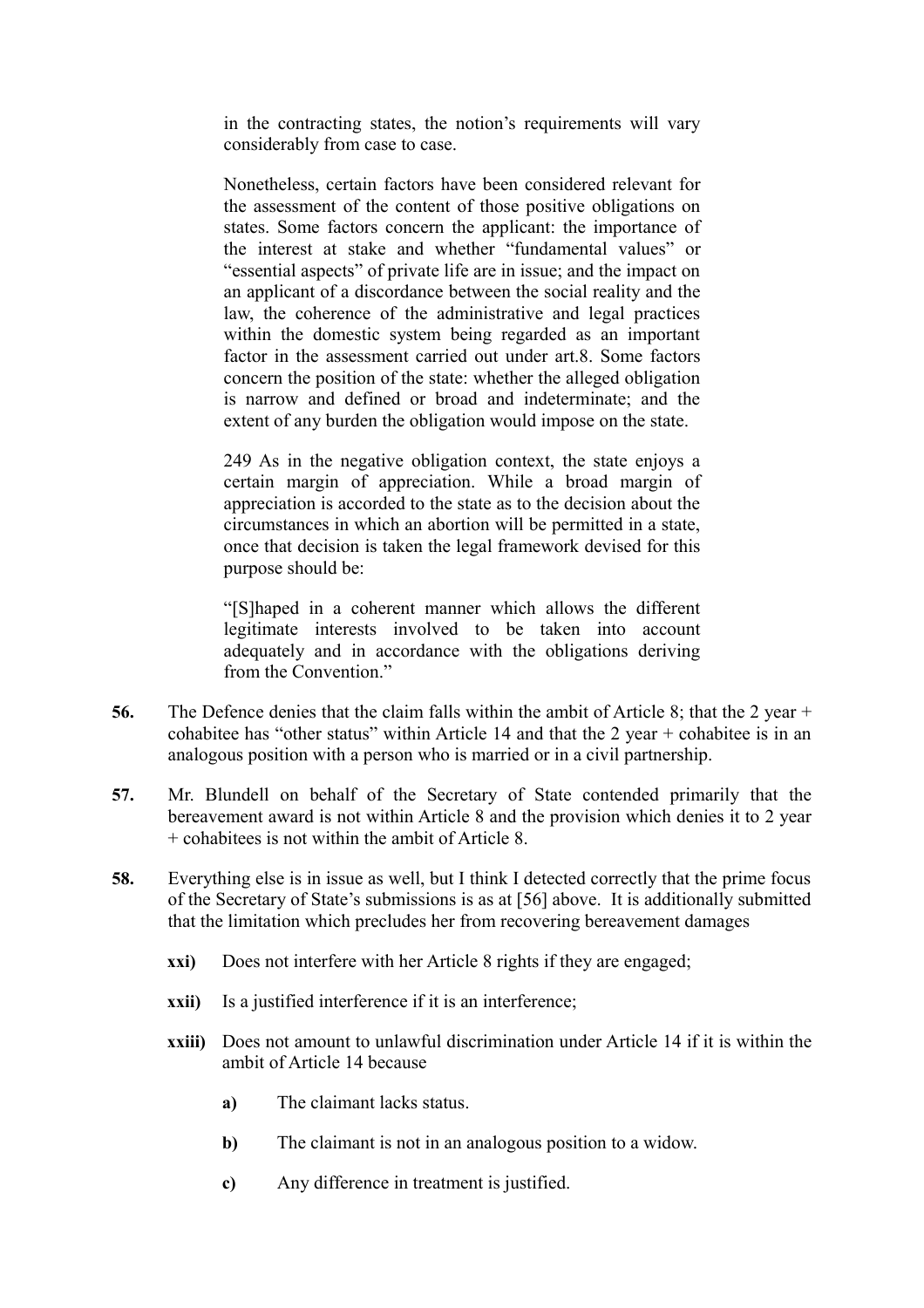- **59.** In support of his primary contention, as I have understood it to be, Mr. Blundell submits that the obligation to require a third party tortfeasor to pay bereavement damages to the claimant is plainly a positive obligation and not a negative one. This therefore involves the cautious approach identified at [40] above and the wide margin of discretion which the court extends to the legislature in matters of social and economic policy. This is particularly apparent in state benefit cases, but not confined to them.
- **60.** The need for a direct and immediate link between the extension of the availability of bereavement damages and the private or family life, and the special link between the absence of this remedy and the particular needs of the claimant's family and private life is emphasised.
- **61.** The Secretary of State relies on those parts of the judgment of Eady J in *Swift* which were not considered by the Court of Appeal and also on the decision in *Steinfeld* of Andrews J and submits that I should follow them. The submissions are not quite identical to the reasoning of Eady J. It is submitted that
	- **xxiv)** The provisions of s.1A of the FAA do not engage or conflict with an important aspect of personal identity nor does it involve a most intimate aspect of private life.
	- **xxv)** The provisions instead limit the categories of person who may make such a claim following a tort of which they were not primary victims. This is a question which can only be decided by Parliament because it involves competing interests and social policy.
	- **xxvi)** The relationship which s.1A affects is not a family relationship but a relationship between the partner of a deceased and the tortfeasor which caused the death and ended the family relationship between the claimant and the deceased.
- **62.** The bereavement award is a symbolic award to compensate in money terms for the grief caused by death. It does not seek to reflect the emotional loss or the economic loss caused by the death. That is the point of the standardised award which is the solution Parliament adopted to avoid inappropriate litigation about the value or existence of love in individual cases. Both sides rely on this observation as supporting with their respective cases. The claimant responds that it is precisely because it is about the recognition of loss by the state and not about money that the bereavement award engages Article 8.
- **63.** The family life is ended by the death and the claim cannot therefore be said to attach to the claimant's current family life at the date of claim.
- **64.** The fact that a provision may impact on the financial situation of the claimant's family is not enough to bring the claim with Article 8, see again Lord Bingham in *M v. SSWP* at [5] cited above at [43].
- **65.** The Secretary of State relies in particular on one part of the judgment of Lord Dyson MR in *Swift* at [30]. It will be recalled that the Court of Appeal did not consider the ambit or status issues but it did have to characterise the claim in order to decide what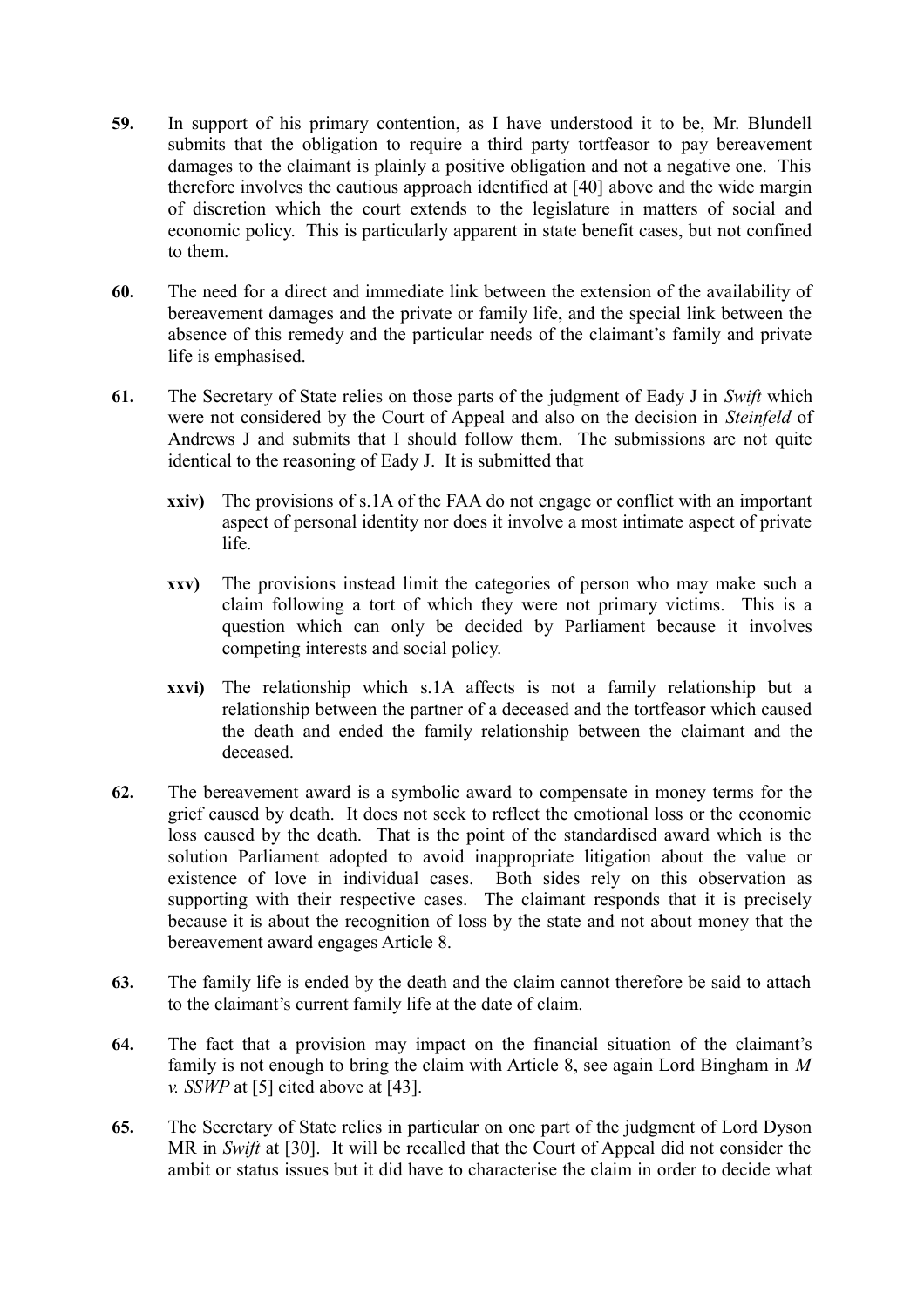margin of discretion to accord to Parliament in relation to the legislative choices that it made in enacting s.1(3) of the FAA (the requirement that a cohabitation must have subsisted for 2 years before the survivor could claim dependency damages). Lord Dyson said:-

"30 All of these factors are in play in the present case. First, the claim raises issues as to the extent of the positive obligations of the United Kingdom to provide legal remedies between individuals. Secondly, the article 8 issues raised here do not affect an important (or indeed any) aspect of the claimant's personal identity or an intimate aspect of family or private life. We are in territory which is far removed from that of the "suspect" discrimination on grounds such as sex or race and the legislature is entitled to a generous margin of discretion. Thirdly, there is no consensus across the member states as to the importance of the right of action with which we are concerned or as to the nature and duration of the relationship of dependency that it requires."

- **66.** The margin of discretion was, therefore, "generous". Unless there is a sufficient distinction between those factors in the present context of bereavement damages, that characterisation of the claim is binding on me. The Secretary of State submits that a purpose of the provision is to protect and promote the institution of marriage. Mr. Sachdeva objects to this being said because it is not pleaded and therefore verified by a statement of truth.
- **67.** The Secretary of State relies on *Yigit v. Turkey* (2011) 53 EHRR 25. In that case the Grand Chamber held that a scheme which restricted death benefits from public funds to survivors of civil marriage and not to a survivor of a religious marriage only did engage Article 8 but was not breached. This was because death benefits and testamentary dispositions are planned during life as an aspect of family life. At paragraph [102] the ECtHR held that Article 8 does not require the state to establish a special regime for a particular category of unmarried couples (those who chose a religious but not also a civil form of marriage).

## **68. Article 14: the proper approach in principle**

- **69.** In the event that reliance on Article 8 directly fails, the claimant seeks to rely on Articles 8 and 14 in conjunction. I have introduced this submission in my examination of *Swift* and *Steinfeld* above at paragraphs [37]-[46] and [49]-[53]. The structure of the analysis of Article 14 claims is found in three judgments of Baroness Hale: *Ghaidan v. Ghodin-Mendoza* [2004] UKHL 30; [2004] 2 AC 557 at [133] and [134], *AL (Serbia)(FC) v. SSHD* [2008] UKHL 42; [2008] 1 WLR 1434 at [25] and *Tigere* at [33]. These can perhaps be synthesised as follows. The following questions must be addressed:
	- **xxvii)** Do the facts fall within the ambit of one or more Convention rights?
	- **xxviii)** Was the claimant treated differently from others in analogous situations? Unless there are very obvious relevant differences between the claimant and those others it is best to move directly on to consider (iii) and (iv).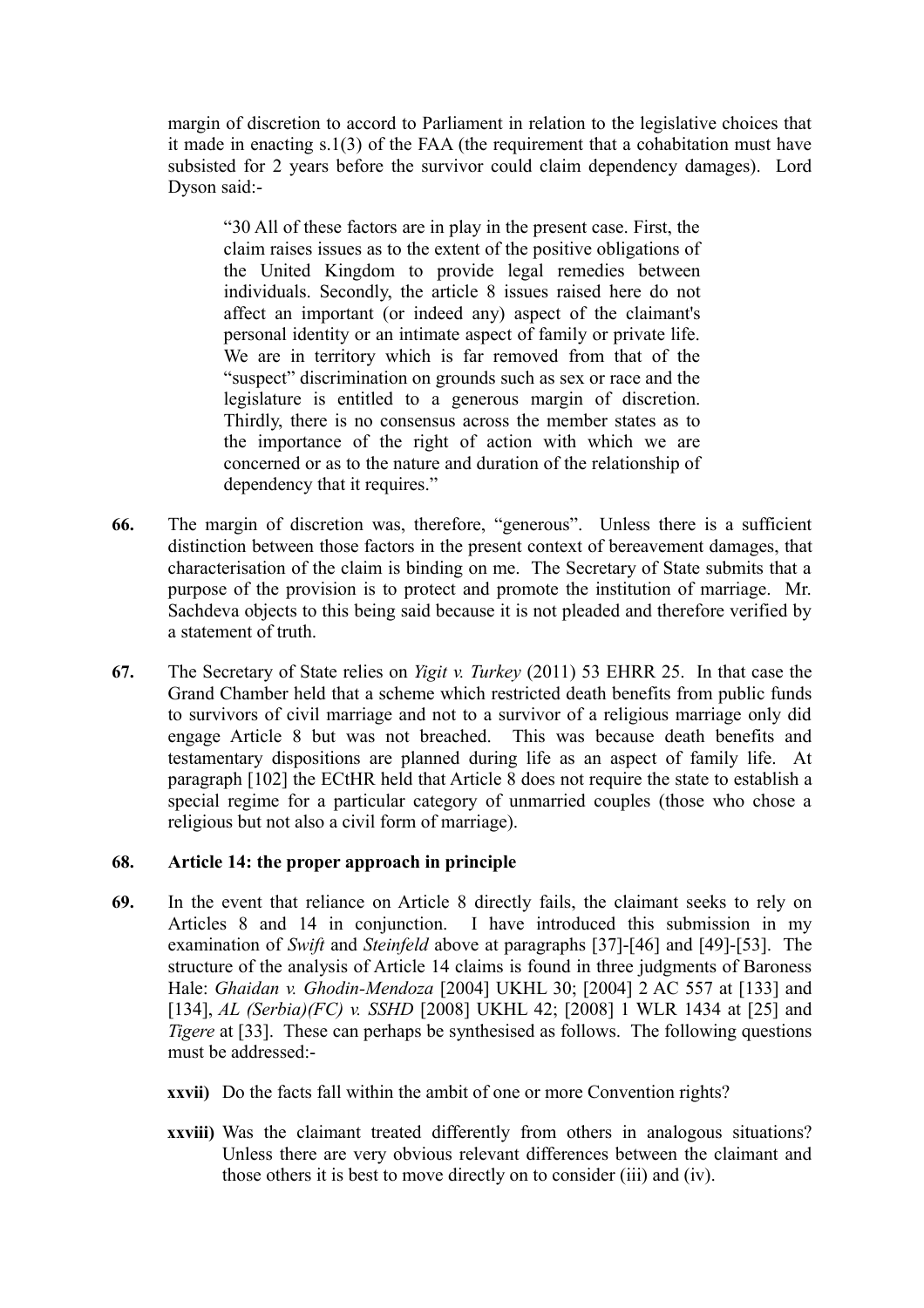- **xxix)** Whether the difference in treatment was based on one of the grounds proscribed either expressly or by inference in Article 14.
- **xxx)** Was the difference in treatment objectively justifiable? This means
	- **d)** Does the measure have a legitimate aim sufficient to justify the limitation of a fundamental right;
	- **e)** Is the measure rationally connected to that aim;
	- **f)** Could a less intrusive measure have been used;
	- **g)** Bearing in mind the severity of the consequences, the importance of the aim and the extent to which the measure will contribute to that aim, has a fair balance been struck between the rights of the individual and the interests of the community?
- **70.** The test for justification, at [67(iv)] above, is taken directly from *Tigere* at [33] per Lady Hale. *Tigere* was a case about the right to education and was an Article 14 case, and so concerned with the "ambit" of that right. I have described at [53] above a passage from *M v. SSWP* as "key" and I consider that the justification test explained by Lady Hale is also of importance in deciding what "ambit" actually means. The dissenting minority (Lords Sumption and Reed JJSC) did not express disagreement with this formulation, but expressed themselves in rather different terms.

# **The ambit issue: submissions**

- **71.** The claimant's submissions.
	- **xxxi)** I have rehearsed Andrews J and Eady J's approach to ambit in *Swift* and *Steinfeld* above and to Mr. Sachdeva's criticisms of those judgments. I will not repeat that in summarising his submissions.
	- **xxxii)** The prohibition of discrimination applies to additional rights, falling within the general scope of any Convention Article, for which the State has voluntarily decide to provide, see *PB and JS v. Austria* (2012) 55 EHRR 31 at [32].
	- **xxxiii)** Lord Wilson JSC in *Mathieson v. Work and Pensions Secretary* [2015] 1 WLR 3250 at [16]-[17] said this:-

"16. [The provisions of Article 14 are set out] It is enjoyment only of the rights and freedoms set out in the Convention which the article requires to be secured without discrimination on any of the identified grounds. The framers of the article did not wish the prohibition of discrimination to extend beyond the four corners of the other articles. A free-standing prohibition of discrimination in the enjoyment "of any right set forth by law" and indeed generally, on any of the identified grounds, was introduced much later in the Twelfth Protocol; but the UK has not signed it.

(a) Scope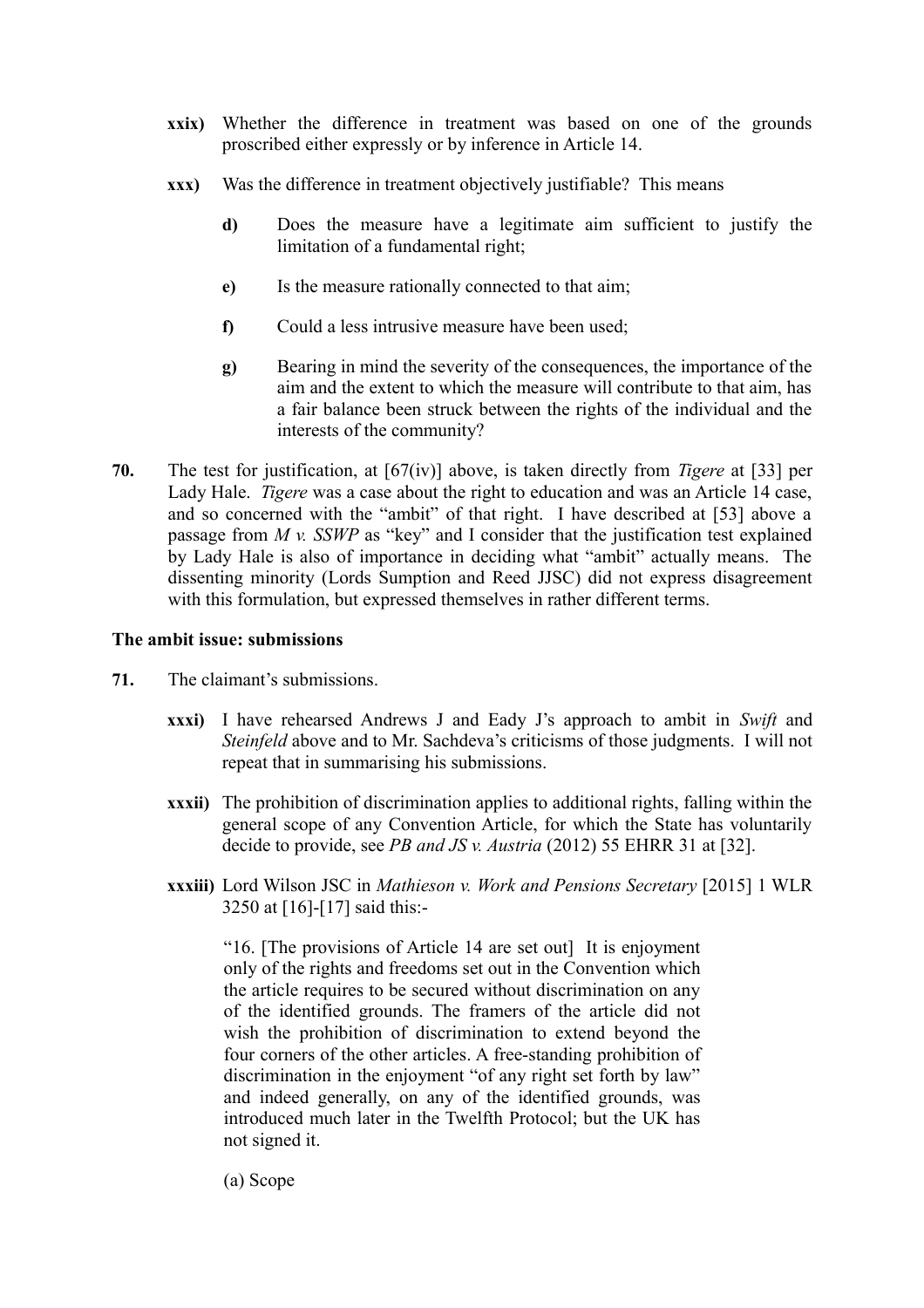17. In his invocation of article 14, Mr Mathieson therefore needs first to establish a link with one or more of the Convention's other articles. He alleges a link with either or both of Cameron's rights to "the peaceful enjoyment of his possessions" under article 1 of Protocol 1 ("A1P1") and to "respect for his … family life" under article 8. For the purposes of article 14, Mr Mathieson does not need to establish that the suspension of DLA amounted to a violation of Cameron's rights under either of those articles: otherwise article 14 would be redundant. He does not even need to establish that it amounted to an interference with his rights under either of them. He needs to establish only that the suspension is linked to, or (as it is usually described) within the scope or ambit of, one or other of them. How can a public authority's action be within the scope of an article without amounting to an interference with rights under it? *Carson v United Kingdom* (2010) 51 EHRR 369 provides an example. There the Grand Chamber of the European Court of Human Rights explained at paras 63-65 that A1P1 did not require a contracting state to establish a retirement pension scheme but that, if it did so, the scheme fell within the scope of A1P1 and so had to be administered without discrimination on any of the grounds identified in article 14. *Hode and Abdi v United Kingdom* (2012) 56 EHRR 960 provides another example. There the Court of Human Rights explained at para 43 that article 8 did not require the state to grant admission to a refugee's non-national spouse but that, if it introduced a scheme for doing so, it fell within the scope of article 8 and so had to be administered without discrimination on any of the identified grounds."

- **xxxiv)** Mr. Sachdeva points out that this decision post-dates *M v. SSWP* and *Clift* and that both decisions were cited to the Supreme Court. Andrews J, he says, appears to have followed those two decisions without regard to *Mathieson*. It is not clear that it was cited to her. He says that it shows that it is enough to show that the exclusion of the claimant from bereavement damages is linked to her rights protected by Article 8.
- **72.** The Secretary of State submits that for the same reasons relied on in relation to the engagement of Article 8 the case does not fall within the ambit of Article 8. Her submissions treat these questions as essentially the same.

## **xxxv) Decision on engagement of Article 8 and the ambit issue**

- **73.** These two questions are closely associated and I will take them together. They depend on an understanding of Article 8 and of the nature of bereavement damages.
- **74.** Article 8 guarantees respect for private and family life. This is a far more open textured provision than, for example, Article 5 which concerns arbitrary detention, or A1P1 concerning the right to enjoy possessions or A2P1 concerning education. Unless defined Article 8 could cover more or less every important aspect of life. If a person has a family life, and most do, any important event which adversely impacts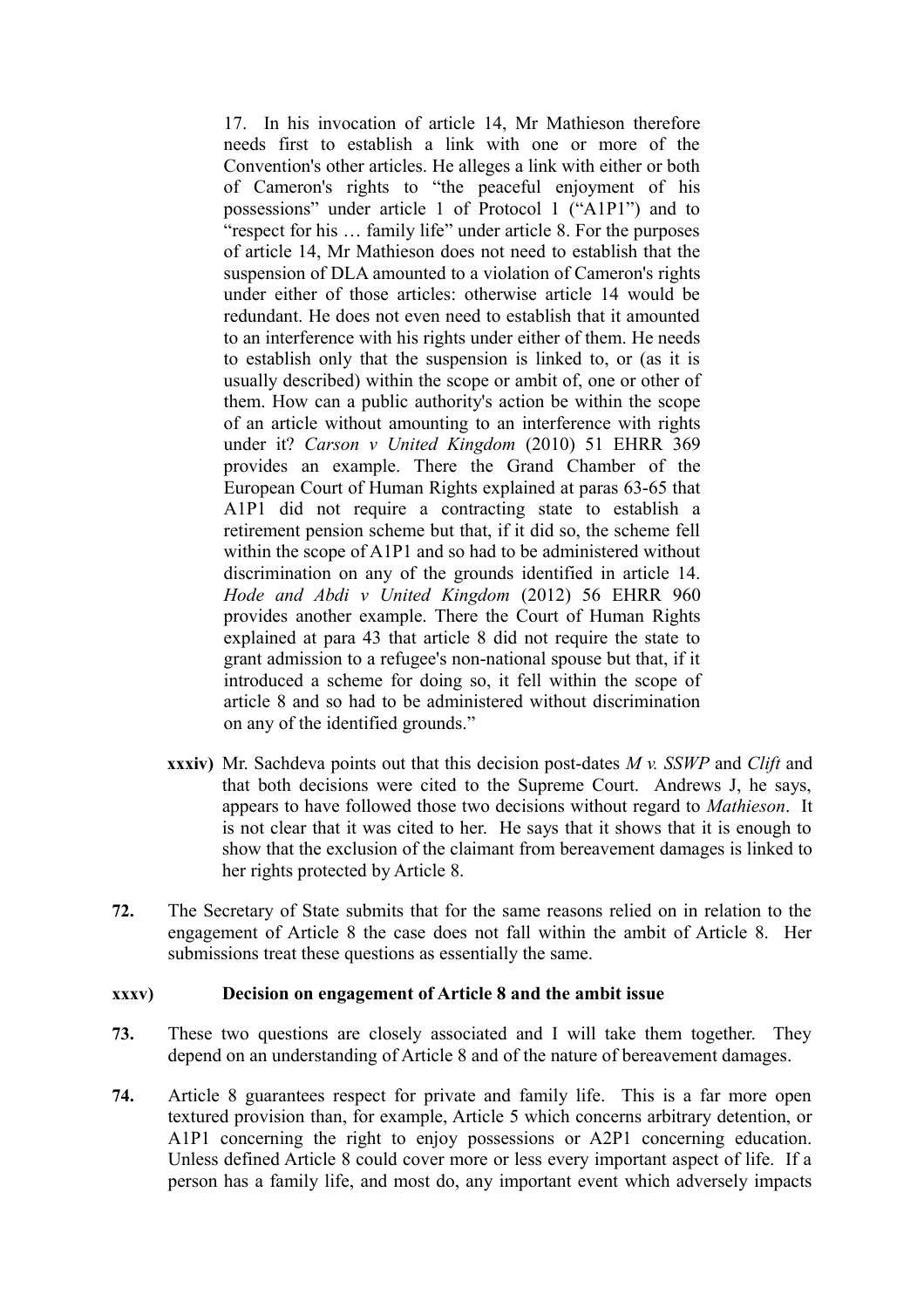on that person is likely to have some effect on family life. The same is true of private life. Definition is the key to making Article 8 effective. This involves identifying the core values of Article 8, and recalling that its prime function is to prevent intrusion by the state into family and private life unless such intrusion is justified. This is the effect of what Lord Walker said in *M* at [83] quoted at [53] above.

#### **75. The test for engagement of Article 8**

**76.** I have referred at [37] to the approach of Eady J in *Swift* to engagement of Article 8 and now set out the passage of Lord Brown in *McDonald* (a private life claim) on which the Secretary of State relied:-

> "15. Article 8 is too well known to require citation again here. There is no dispute that in principle it can impose a positive obligation on a state to take measures to provide support and no dispute either that the provision of home-based community care falls within the scope of the article provided the applicant can establish both (i) "a direct and immediate link between the measures sought by an applicant and the latter's private life" – *Botta v Italy (1998) 26 EHRR 241* , paras 34 and 35 – and (ii) "a special link between the situation complained of and the particular needs of [the applicant's] private life": *Sentges v The Netherlands* (2003) 7 CCLR 400 , 405."

**77.** In my judgment the claimant's case plainly involves a claim that Article 8 imposes a positive obligation to extend bereavement damages to 2 year + cohabitees. The cautious approach to such claims is therefore applicable. I agree with Eady J on this issue and summarise his conclusion above at [36]-[37]. I do not regard *Vallianatos v. Greece* (20140 59 EHRR 12 as being capable of affecting this decision. In that case the state had introduced a form of registered civil partnership which was available only to different sex couples and not same sex couples. Same sex couples could not marry either. The claimants did not complain that there was a positive obligation to provide for an official means of recognition of same sex relationships. They alleged instead that the state had introduced a new form of recognition of relationships of unmarried couples but had denied it to same sex couples. This meant that Article 14 and Article 8 were together engaged. It was not a case about the engagement of Article 8 directly. The court summarised this, and the law which it applied, at [70]- [76]. If the decision is analysed as an Article 14/8 decision it is easy to see how Article 14 was engaged. The availability of a form of official recognition for a relationship which is a family is within the ambit of the right to respect for family life, and the respect for the sexual orientation of the claimants is within the ambit of their private lives. The court expresses the matter in exactly that way at [73]. Further, the issue was conceded, see [71]. I do not see this decision as being relevant to the positive/negative obligation issue in relation to Article 8 in the absence of an Article 14 claim. I would follow the agreed analysis adopted in that decision expressed at [71], noting that the approach was not only agreed between the parties but also the court. In a case of this kind, where a measure which there is no Article 8 obligation to enact is said to be discriminatory the proper analysis is not to contort a positive obligation into a negative one, but to consider the case under Article 14. In Article 8 cases the outcome will often be the same because the ambit test as I will explain is not likely to produce different results from the direct engagement test in most cases.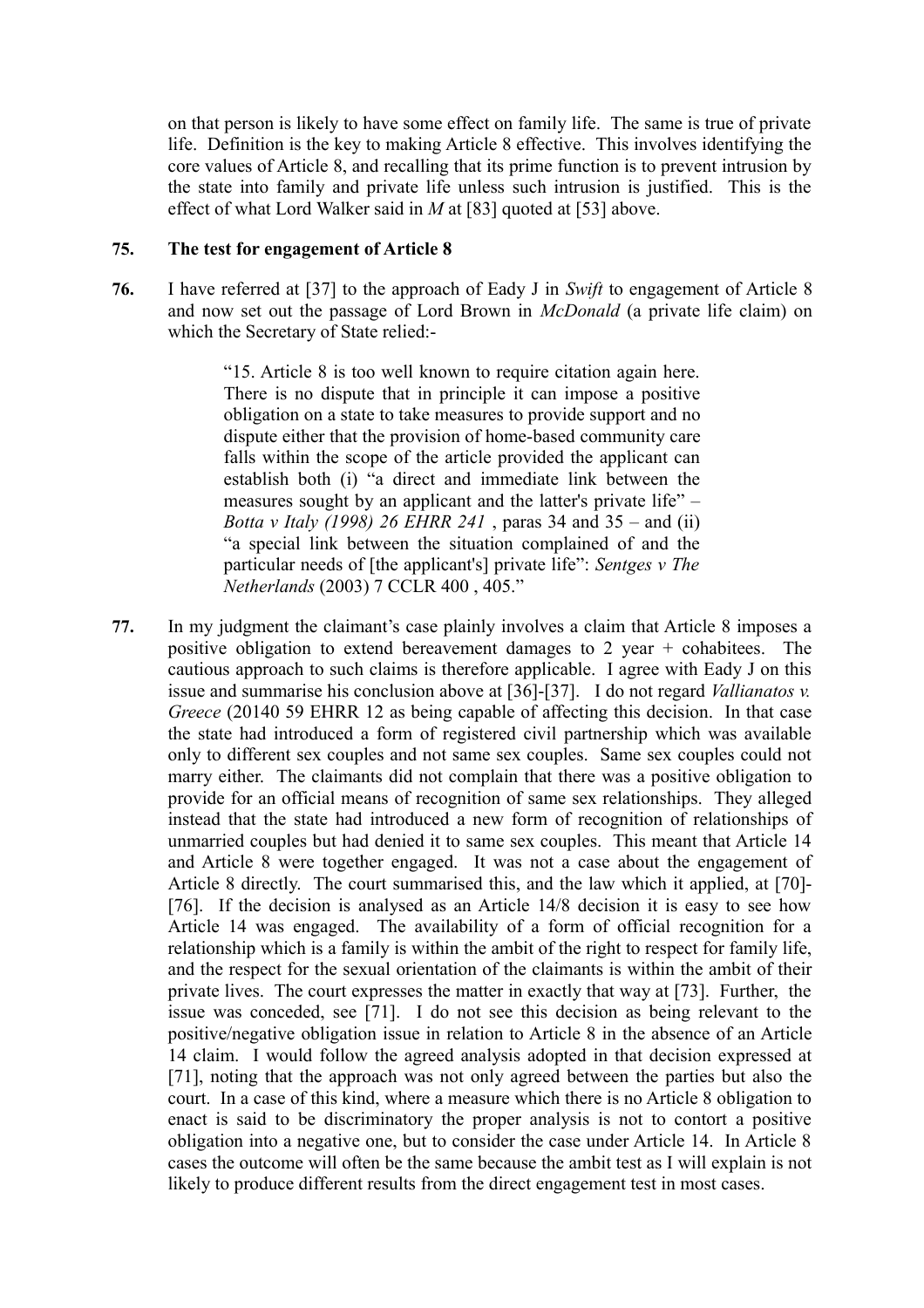- **78.** If the Claimant's case involves a positive obligation then in my judgment it does not directly engage Article 8 because there is no direct and immediate link between the measures sought by an applicant and her private or family life and no special link between the situation complained of and the particular needs of her private or family life. If there were, then the state would be required to enact a provision such as s.1A of the FAA and it is not alleged that this is the case. It has not been argued that, but for the enactment of s.1A, the UK is in breach of Article 8. This is a measure which the state could choose to enact, or not, without consideration of the direct engagement of Article 8. The question therefore is whether the measure is within the ambit of Article 8.
- **79.** I accept that the mere fact that the family life which is to be respected had come to an end by death does not mean that Article 8 (or its ambit) is not engaged. The cases cited at [54(iii)] above and relied on by the claimant establish that proposition. It would however stretch the basis of those cases to extend them to hold that the bereavement damages are paid for a purpose either directly within Article 8 or even within its ambit. In *Pannullo v. France* the issue was conceded. However, there was in that case a continuing family which wished to do something which is at the essence of family life, namely bury a member of the family within a reasonable time. A family funeral is absolutely part of the family life of those members of the family who attend it. *Ploski v. Poland* concerned a prisoner who wished to attend the funerals of his parents who died, one after the other, while he was in prison. He was refused permission to do this. The interference in private and family life was conceded. The court found no reason to reach a different conclusion. *Znamenskaya v. Russia* involved the refusal of the state to recognise the paternity of a stillborn child. Both the father and the child were dead. The government conceded that the domestic courts had erred by treating the matter as dependent on the civil rights of the dead child without regard to those of the mother. She wanted her child to be recorded as having been the child of her family with the father, and although that family no longer existed her right to recognition of it continued. *V v. Associated Newspapers* involved the Article 8 rights of the children of a family whose private and family life had been invaded by the Court of Protection when determining the capacity of a family member who had since died. In other words it affected the private and family life of persons who were still alive. The family life had not come to an end because of the death of one member.
- **80.** *Yigit v. Turkey* (2011) concerned payments from a pension retirement fund to which the deceased would have been entitled had he lived. This is perhaps the strongest case for the claimant on this issue because it concerned a claim by the widow of a religious marriage that she had been deprived of some benefits following the death of her partner because they had not chosen to contract a civil marriage in addition to the religious marriage. The claimant claimed to be subrogated to the rights of the deceased in respect of a survivor's pension and health insurance. As the survivor of a religious marriage she was entitled to compensation for the death of her partner when caused by the fault of another under Articles 43, 44 and 45 of the Code of Obligations. She was not entitled, however, to a survivor's pension and health insurance under the Social Security Act and the General Health and Social Security Act. The claim failed on Article 1 Protocol 1 and Article 14 grounds because the different treatment was justified. That same justification would have prevailed if a claim had been made under Articles 8 and 14 in combination, but no such claim was discussed. The claim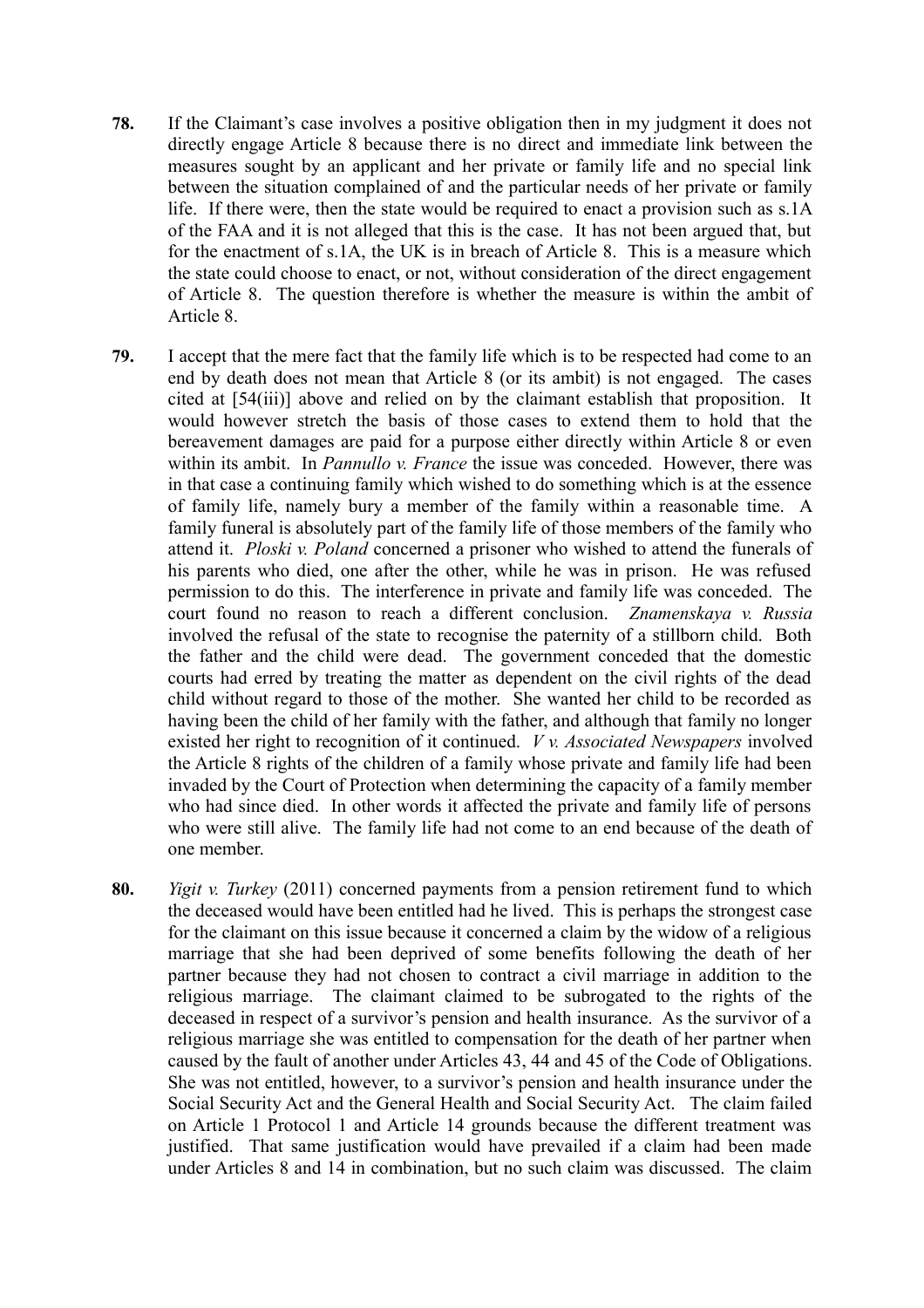also failed on Article 8 grounds. Article 8 was engaged because the subject matter of the dispute concerned financial consequences of death which are a part of family life because they are often settled prior to death. There was no appearance of interference by the state with the applicant's family life. The court noted at [100] that the essential object of Article 8 is to protect the individual against arbitrary interference by the public authorities. Eady J distinguished the case in *Swift* at [35] on the ground that inheritance rights arise for consideration before death, whereas the FAA only comes into operation following a death and thus inevitably after any relevant family relationship has come to an end. *Yigit* may also be distinguished on the ground that it did not concern the obligation of a tortfeasor to compensate the survivor for a loss personal to him or her. The case was about financial benefits which had been earned by the deceased during his life with the claimant. Whereas the operation of a state benefits scheme is a subject in which Convention rights may readily be engaged, the substantive law of tort (which in this area defines the financial obligations of wrong doers) is, on the whole, not. Further, and in any event, the finding of the Grand Chamber on Article 8 on which the claimant can rely was only that there was a family life in existence and that "questions of inheritance and voluntary dispositions between near relatives appear to be intimately connected with family life", see [95]. It therefore considered whether there was any interference with any right by conferring a particular status on civil, as opposed to religious, marriage. It held that there was not because there was no obligation on the state to recognise religious marriage under Article 8, see [102]. Article 8 may broadly be said to be engaged, but no Article 8 right existed which had been infringed. On this analysis, this decision is unhelpful to the claimant in the present case and affords no support to her claim.

#### **The nature of bereavement damages**

- **81.** Bereavement damages are (whatever the outcome of this case) payable only to the survivor of a marriage or a civil partnership, or a parent of a child. They are payable as compensation for a loss. The loss is a special kind of loss but the end result of the provision is the payment of a sum of money. The Secretary of State argues partly in reliance on *M* that the absence of a payment cannot engage Article 8. That goes too far. As I will seek to demonstrate, *M* turned, at least so far as Lords Nicholls, Walker and Bingham were concerned, on the severity of the impact of the measure. If the Child Support regime had deprived *M* of any means of supporting her second family at all, then the outcome may have been different, in that the measure might have engaged Article 8, or been within its ambit. The Secretary of State in this case submits that the family or private life of the claimant continue with or without the bereavement payment in exactly the same way as they otherwise would, except that the financial situation of the claimant is either improved to the extent of the payment or not. Her financial position has been addressed by her rights under s.1 of the FAA to claim dependency damages and she has been fully compensated for the pecuniary losses caused by the death. Because the bereavement damages are paid in respect of non-pecuniary loss (grief) her financial position is the same as it would have been had there been no death. There is therefore no impact at all on the claimant's continuing family life, or private life. The Secretary of State submits that the case is just about money.
- **82.** Mr. Sachdeva counters that the award of bereavement damages is not about money, but about recognition by society of the value of the loss of a relationship. He submits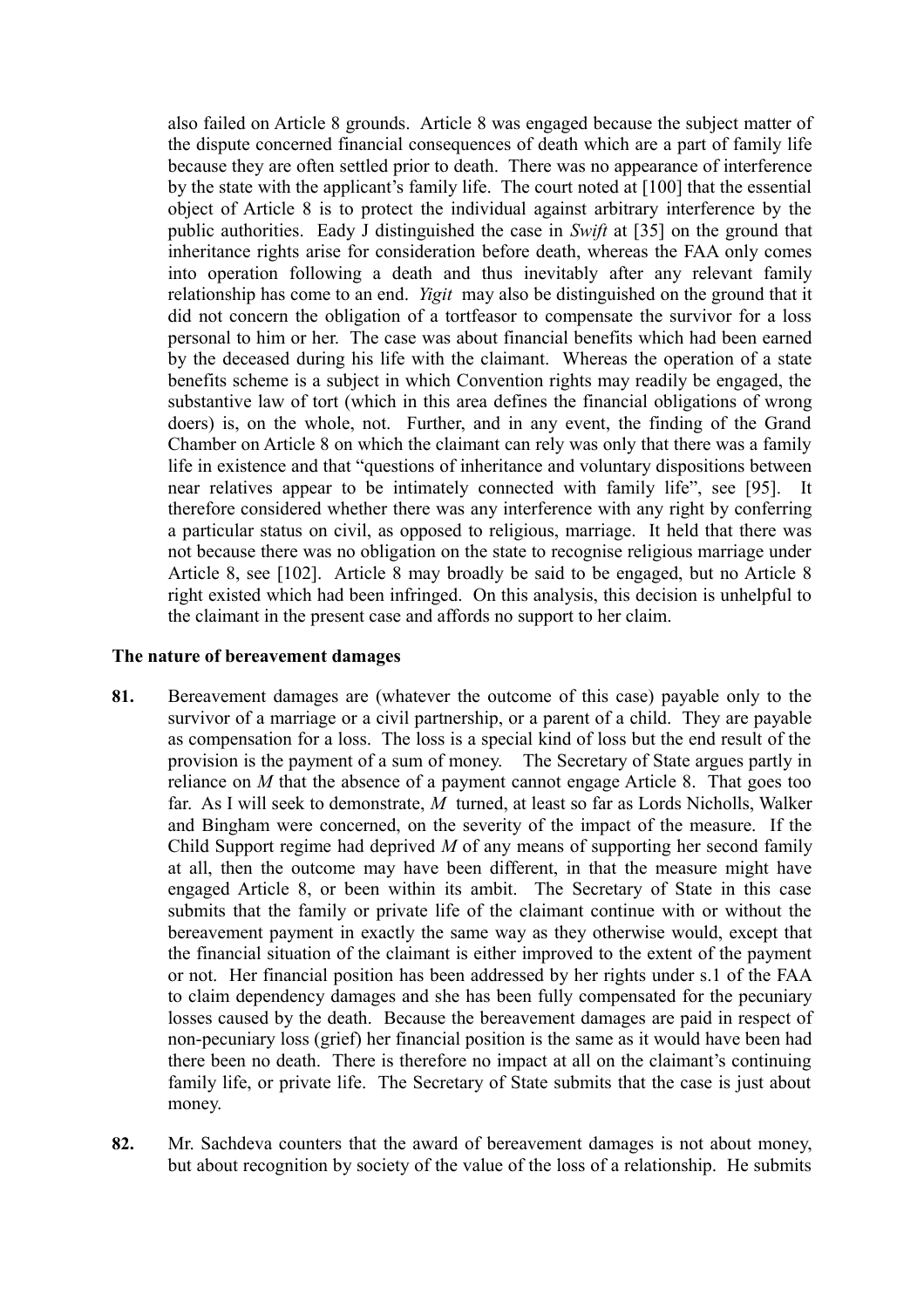that Lord Hailsham made this clear when introducing the measure by saying that it was not compensation for "loss of society" or monetary compensation for bereavement. He did not actually say this. "Loss of society" is a phrase which had been introduced into the debate from Scots Law. He said that he did not propose to enact the law of Scotland as to loss of society which he found wanting because it did not purport to compensate for grief but for "loss of society which is even more difficult to estimate". It involved a "repulsive enquiry" into how much a child was loved and "whether the parties sometimes got drunk at nights." He said that where damages for loss were concerned there should either be a fixed sum or nothing at all. He preferred the latter but was following a consensus which preferred the former. The need for a fixed or conventional sum was because "no monetary sum can adequately compensate a person for bereavement". The fact that the award was nevertheless intended to be compensatory is made clear, in my judgment, by the use in the FAA of the word "damages". As the quotation from Lord Scarman at [21] above shows, the payment is compensation for a head of loss not otherwise available at common law, namely grief. These "damages" may be claimed in an action under the FAA which is an action in tort which may be brought by dependants if liability could have been established had the victim survived. In tort claims the word "damages" has a meaning. It is a sum of money designed, so far as money can, to compensate the claimant for loss. The payment is monetary compensation for bereavement which is a fixed sum for the policy reasons explained by Lord Hailsham. In that sense only is the award a "token" or "symbolic" award. It is not an award intended to mark society's respect for the relationship which the tortfeasor has destroyed but to require the tortfeasor to compensate the individual for its loss. It is a personal payment to the individual to compensate for loss and not a payment designed to promote any continuing family life. It is not related to private life at all.

- **83.** More generally, the logical consequence of Mr. Sachdeva's argument is that the s.1A payment should be available to all surviving partners whether their loss was caused by the fault of a third party or not. Why should the state distinguish between those whose grief is caused by the fault of a third party and those whose grief is not? The loss of a loved one is not more grievous, or more deserving of society's consoling memorial, because it was caused by the negligence of an insured, affluent or public defendant who can be sued than it is if caused by pure accident, war or disease. The payment is not a mark by society of the value of the broken relationship, but is a payment required of a party who has caused a death through negligence or breach of an actionable statutory duty. It is part of the compensation payment for that fault. The state (as such) does not make any payment to anyone to compensate for the grief caused by the death of a partner, as explained at [15] above. In my judgment this is a further important difference between the present case and *Yigit v. Turkey*.
- **84.** I do not accept that denial of the award implies that the grief felt by the claimant is less valued by the state than would have been the case had she been married. The whole point of the scheme is to avoid any such judgments being made. If withholding the payment did express disapproval for her choice not to marry then it might have the humiliating effect which might engage the right to respect for private or family life. Since I do not believe that this is the case, I do not think it does. I accept that the claimant genuinely feels this way, but in assessing the applicability of Article 8 and its ambit her subjective assessment is not a reliable guide. I do not believe therefore that the scheme as it is violates the claimant's right to respect for her family or private life.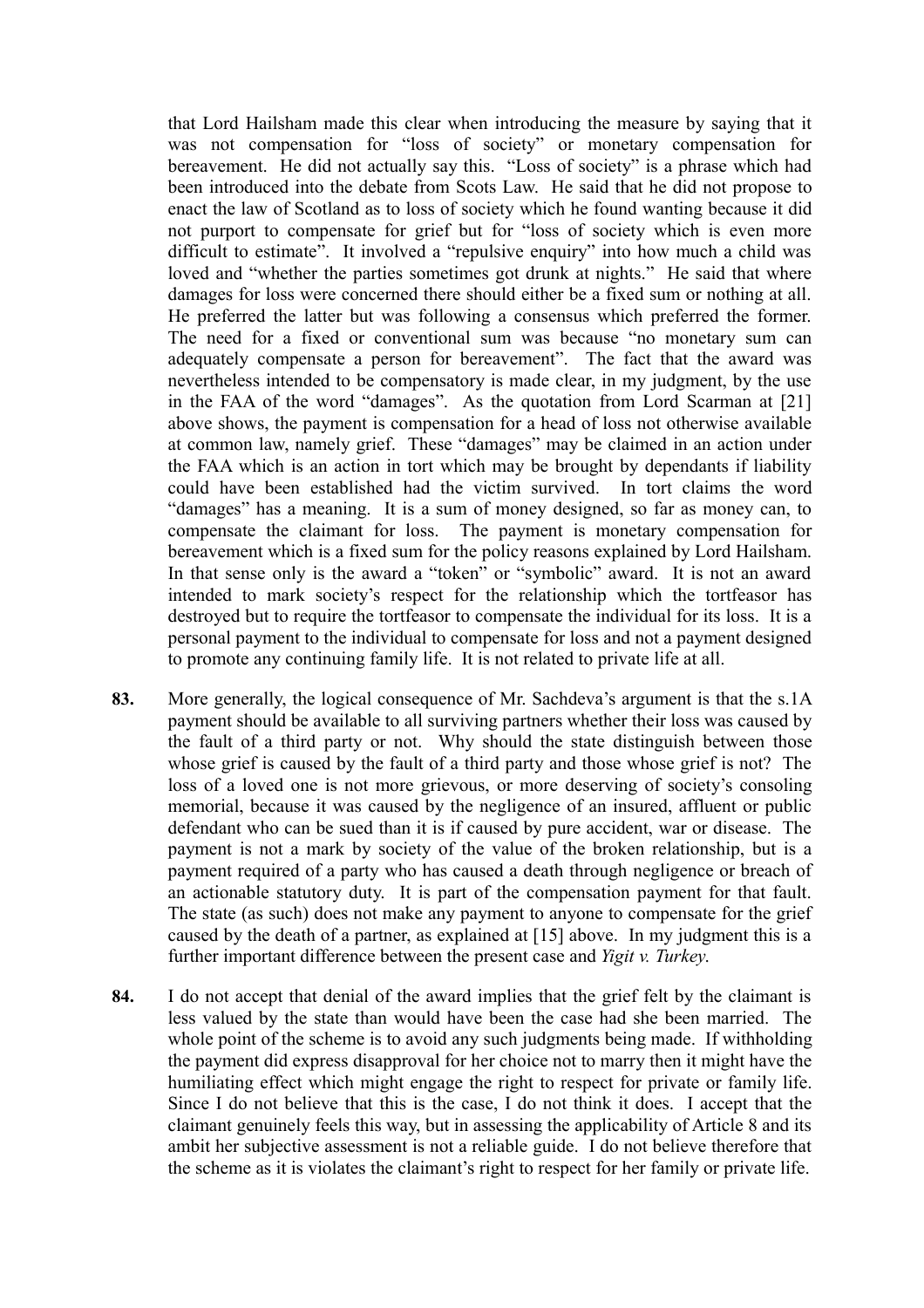**85.** It does seem to me that in order to succeed in showing that Article 8 is directly engaged the claimant would have to show that the United Kingdom would be in breach of Article 8 if it had adopted Lord Hailsham's preferred solution and decided that no bereavement damages would be allowed at all. If there were a right protected by Article 8 to bereavement damages in the event of a death caused by fault, then the failure to afford such a remedy to the claimant might violate that right. I do not believe that Mr. Sachdeva's submissions went as far as to suggest that this could be shown. Further, I consider that the level of interference involved in refusing the availability of a relatively modest payment is below the threshold of seriousness where Article 8 could in any event be engaged. For these reasons I reject the claimant's case on direct violation of a Convention right.

## **What is the correct legal test of "ambit"?**

**86.** It appears to me that the key principles are to be derived from a close understanding of *M*, *Clift,* and *Mathieson*.

# **Analysis of** *M v. SSWP*

- **87.** *M* is a striking decision. M was treated less generously than she would have been if she were in exactly the same position but living with a man rather than a woman. It is a case decided under Article 8/14 and the issue of the ambit of Article 8 arose directly for decision. It was not suggested that the scheme in question violated any substantive Article 8 right because the level of interference was not so severe as to infringe any substantive right, see Baroness Hale at [105]. Lord Bingham identified the core values of Article 8 at [5] quoted at [43] above. He said that the fact that she had £33.97 per week less than if she were living with a male partner did not impair these and therefore no Article 8 right was violated and the different treatment was not within the ambit of Article 8 either. He also expressed agreement with Lord Walker and his short speech was an explanation of the reasons why he agreed with him. I have cited Lord Walker at [53] above for his conclusion on the state of the Strasbourg cases on Article 8 and its ambit. At [60]-[61] he had pointed out that Article 8 is not the same as other Convention provisions "because of its much wider and much less well defined ambit".
- **88.** It is harder to envisage a measure which does not breach Article 8 directly but is within its ambit than is the case, for example, in respect of Article 2 of the First Protocol (right to education) as Lord Walker explains. At [84] he identifies family life cases where a direct Article 8 claim failed and Article 14 was nevertheless found to be engaged. He explained that these cases "concerned measures very closely connected with family life". These are also the cases relied upon by Baroness Hale in her dissenting judgment at [109]. At [111] she dissented on the basis that a measure whose impact was not severe enough to violate Article 8 directly, may nevertheless be within its ambit so as to engage Article 14 if it is discriminatory. The last sentence of Lord Walker's paragraph [83] is to the opposite effect and expresses the decision of the majority on this issue (I have respectfully interpolated the word [not] in square brackets which appears to me to have been omitted from the Report):-

"Less serious interference [with the former KGB officer's ability to find work] would not merely [not] have been a breach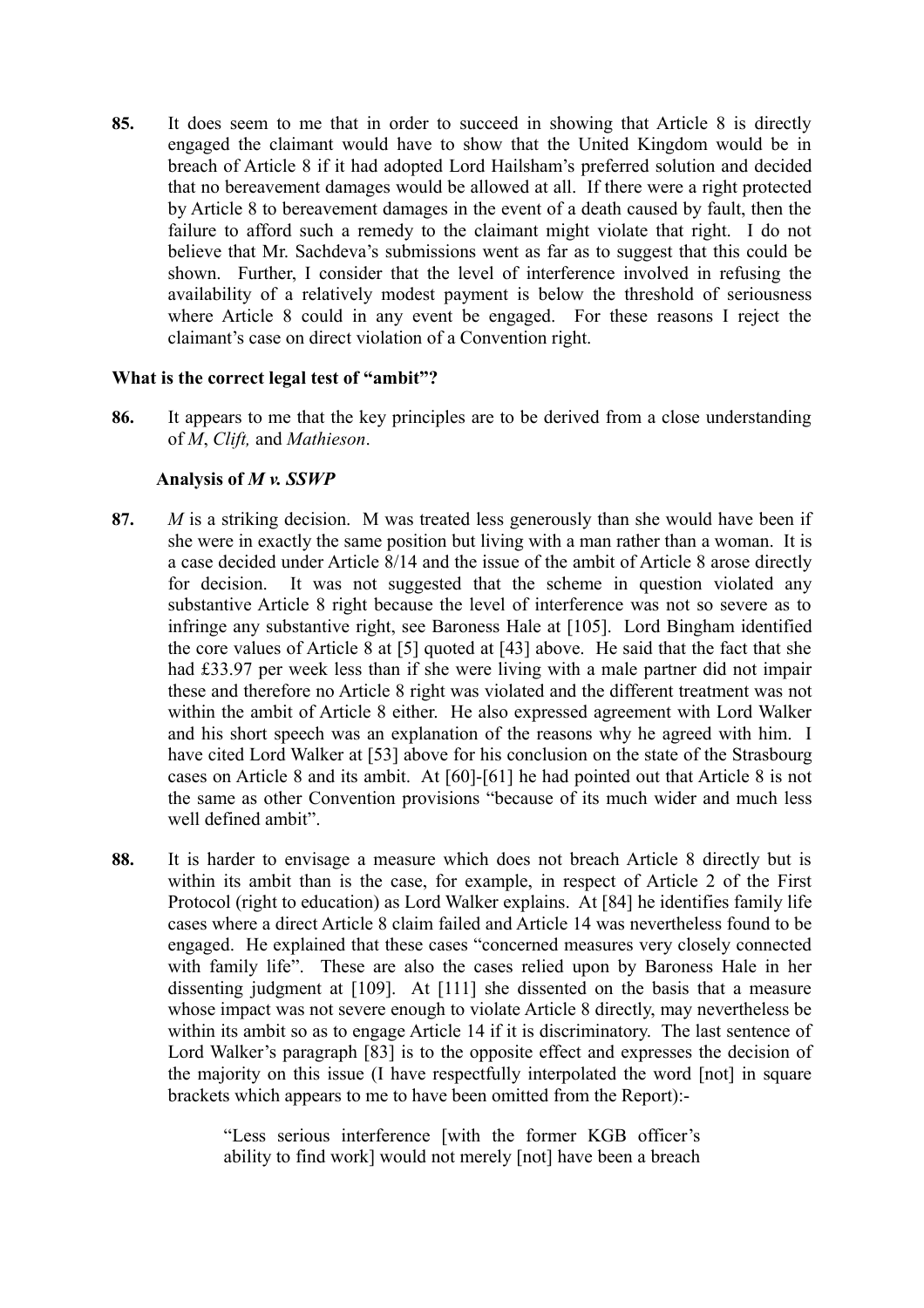of article 8; it would not have fallen within the ambit of the article at all."

- **89.** Unlike Lord Nicholls, Lord Walker at [87] was prepared to assume that the same sex partnership in which Ms. M was now living was a family for Convention purposes, and held that the child support legislation was intended to promote family life by limiting the damage caused by the breakdown of relationships between couples who have children. He said that the fact that the legislation had this aim did not involve more than a tenuous link with respect for family life. There was no link at all between the measure and the family unit involving the children, because paying child support at a higher rate did not impact adversely on that relationship. It has nothing to do with respect for her relationship with her children. Equally, the link with private life was "very tenuous indeed" see [88]. There had been no improper intrusion into private life and she had not been criminalised, threatened or humiliated. The assessment of ambit by the seriousness of the interference with family and private life, and by the extent to which the link between the measure and the family and private life was tenuous, militates against the submission, based on *Mathieson*, that any link at all will suffice.
- **90.** Lord Mance and Lord Nicholls both held that the new family of Ms M was not a family protected by Article 8 because of the state of Strasbourg jurisprudence at the time about same sex relationships. However, they both held that but for this question the Child Support Act 1991 was one of the modalities of one of the rights guaranteed by Article 8 (respect for family life) and thus within the ambit of Article 8, see Lord Nicholls at [19] and Lord Mance at [127]. Neither held that the measure was within the ambit of the right to respect for private life, see Lord Nicholls at [31]-[32] and Lord Mance at [157]. Lord Nicholls used the "seriousness" test at [32] to reject the private life claim, and Lord Mance at [157] evaluated the link between the measure and the right in order to determine whether it was tenuous. Lady Hale dissented in the result and held that the scheme was within the ambit of Article 8. Therefore on this issue the majority of opinions disagreed with the reasoning of Lord Bingham and Lord Walker and held that the child support scheme fell within the ambit of the right to respect for family life. This presents a difficulty in simply following *M v. SSWP*. Nevertheless, the majority of judges considered that it was necessary to test the link between the claimed Article 8 right and the measure either by reference (a) to the seriousness of the impact on the right, or (b) by whether the link was, or was not, tenuous, or (c) both. No judge in the majority held that any link at all will suffice.

# **91.** *Clift v. SSHD*

- **92.** *Clift* involved Article 5 and is not directly on point for that reason. However, at [13] Lord Bingham was attempting to state the law on the "ambit issue" as it had been left in *M*. I have cited that paragraph at [52] above in the context of explaining why Andrews J considered that she was simply applying decisions of the House of Lords when she explained the threshold for the application of Article 14 in Article 8 cases. Mr. Sachdeva criticises paragraph [13] of Lord Bingham in his submissions in reply. He says
	- **xxxvi)** That it plainly does not reflect the ratio of *M*. He says that there is nothing to suggest that Lord Bingham intended to narrow the test for ambit or to change previous jurisprudence.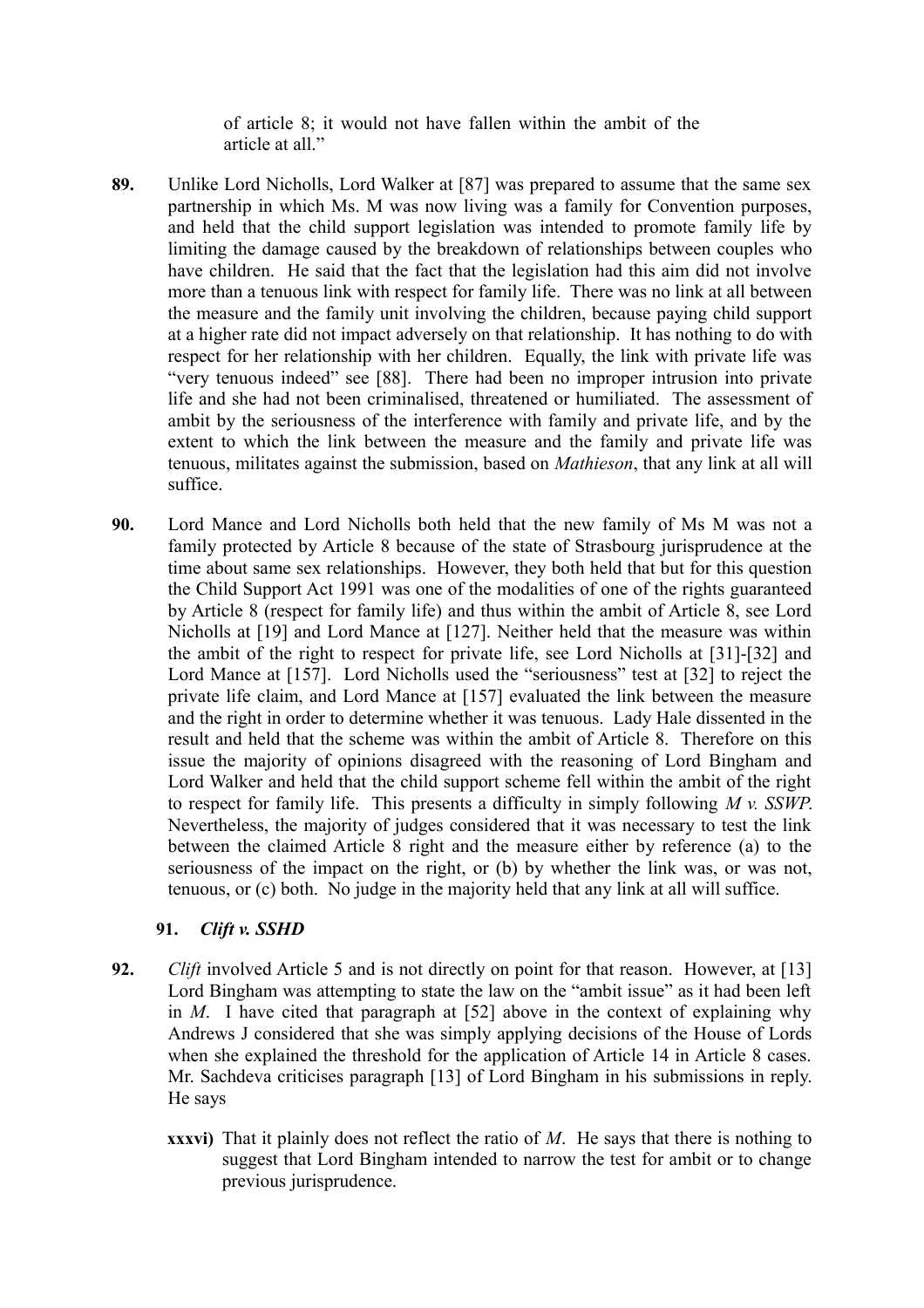- **xxxvii)** That it was not part of the reasoning because Lord Bingham held that there was a sufficient link between the early release scheme and the core value protected by Article 5.
- **xxxviii)** That the Bingham test would only catch facts close to the core of the substantive right and that "appears to exclude facts on the periphery of the substantive right, and certainly excludes facts outside the periphery of the substantive right. As a test for the involvement of Article 14 it simply cannot be correct."
- **93.** Lord Bingham approached *Clift* by deciding three issues. The passage under discussion is part of his reasoning on the first issue which was whether the appellants' applications for early release came within the ambit of Article 5. Paragraph [13] identifies the test to be applied in principle in deciding that question. Lord Bingham decided it in principle and on authority, see [19]. In my judgment it plainly is part of the reasoning. Lord Hope agreed with Lord Bingham and added some observations only on the second issue, as did Lady Hale. Lord Carswell agreed with Lord Bingham. Lord Brown was also in complete agreement with him and added one observation on the first issue, at [66]. He pointed out some unacceptable consequences of the submissions of the Home Secretary in that case and concluded

"It cannot be so and it is not so because the core value protected by Article 5 is liberty and, where the penal system includes a parole scheme, liberty is dependent no less upon the non-discriminatory operation of that than on a fair sentencing process in the first place."

**94.** In these circumstances, it is simply not open to me to say that the unanimously agreed approach to the "ambit test" set out in *Clift* at [13] is wrong. It is plainly part of the reasoning of the House on the first issue in that case. As I have said, the decision in *M v. SSWP* was not altogether easy to analyse and the House in *Clift* was required to extract its meaning and then apply it. Paragraph [13] performed that exercise. I do not accept either that it is inconsistent with Article 14 because it excludes consideration of matters which are peripheral to Convention rights. Lord Walker in *M* rejected a submission very similar to this when made by Ms Monaghan QC in the passage at [83] quoted at [53] above. The distinction he makes is between serious interference with private life and less serious interference and between measures closely connected with family life and those which are "much more remote" or less "tenuous". Lord Mance in *M,* as I have pointed out, rejected the suggestion that the child support scheme was within the ambit of the claimant's private life because the link between it and that right was "tenuous in the extreme" [157].

## *Mathieson v. SSWP*

**95.** I therefore turn to *Mathieson v. SSWP* to see whether it supports Mr. Scahdeva's submission that reliance on *M* and *Clift* without consideration of this later case is an error made by Andrews J in *Steinfeld* which I should not repeat. The passage relied on is Lord Wilson JSC at [16] and [17] quoted at [69(iii)] above. In *Mathieson* the claimant succeeded in establishing that the discrimination was within the ambit of Article 1 of Protocol 1 of the Convention (enjoyment of possessions). This was conceded. The Supreme Court did not decide whether it also fell within the ambit of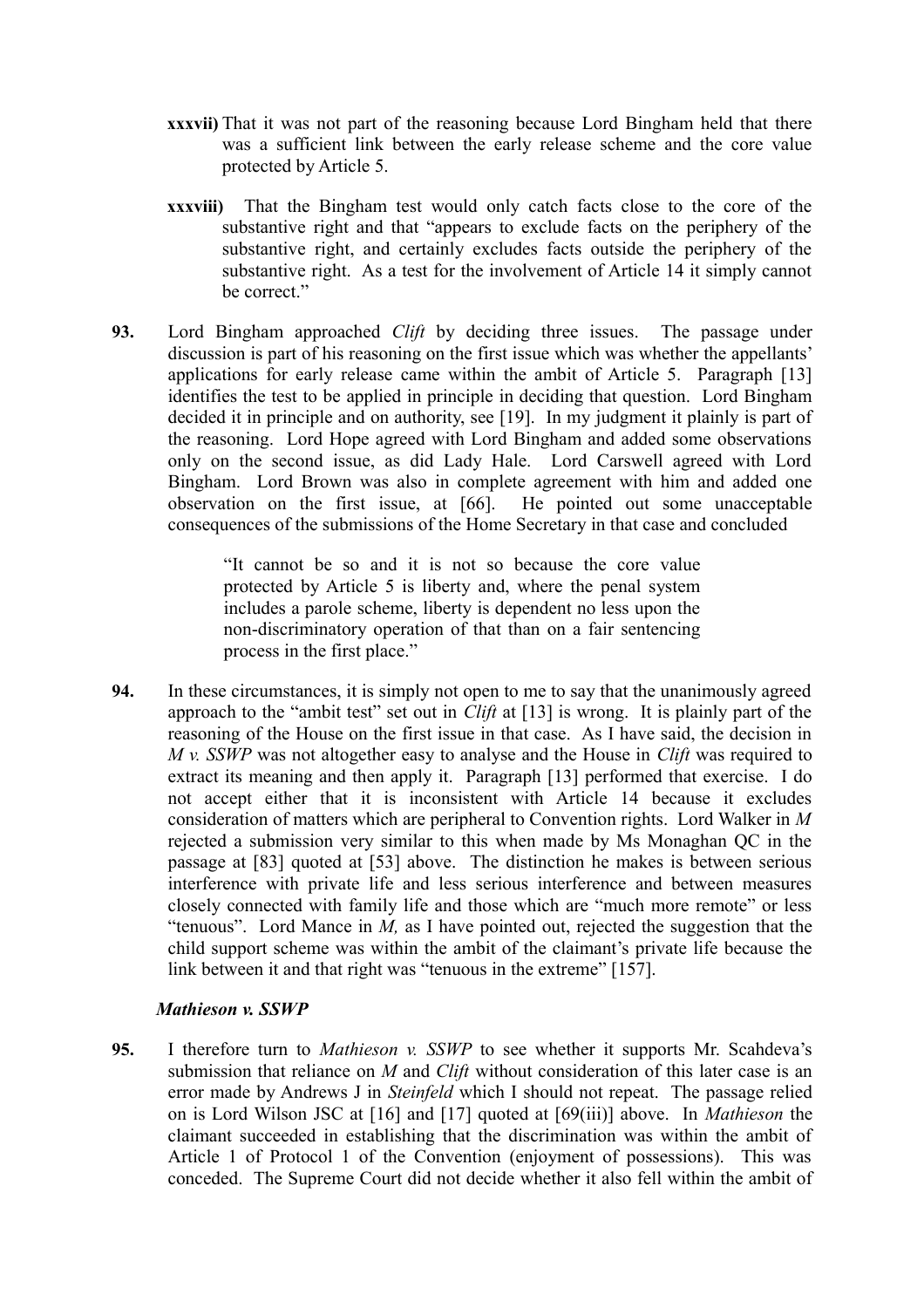Article 8 which was disputed. Lord Wilson JSC proceeded on the basis of the concession and did not decide any issue relating to scope. His summary of the proper approach to scope, or ambit, cannot in these circumstances be regarded as changing the law. In particular, it cannot be taken to change the law in relation to Article 8 where no decision was made. It was not necessary for the Supreme Court to decide this issue: see [48(b)] per Lord Wilson JSC in *Mathieson.* Article 8, as I have attempted to explain, presents particular problems in defining its ambit and I consider that following a case in which the issue did not arise for decision would be a recipe for error.

## **96. Conclusion on ambit test**

**97.** For these reasons I conclude that the law on ambit for Article 8 purposes is that stated in *M* as explained by Lord Bingham in *Clift*. Had Lord Wilson JSC intended to disagree with that he would have made that explicit. It is common ground that there must be a link to a Convention right. The question is what the nature of the link should be (will a tenuous one suffice) and, particularly in Article 8 cases, what is the value to which the link must relate.

# **98. Decision on ambit issue**

- **99.** Is the scheme within the ambit of Article 8 so as to engage Article 14? The argument here is that the scheme is one of the modalities by which the state respects family and private life and having introduced it there is an obligation to apply it without discrimination. In the context of Article 8 whose rights have a very wide ambit it does not seem to make much difference whether the scheme must be "close to its core values" or "linked to a substantive right", as long as any such link must be real rather than tenuous, and the suggested infringement sufficiently serious. For the reasons given above I do not consider that Andrews J fell into error in following *M* and *Clift* without modifying the result of those decisions to take *Mathieson* into account. As I have explained, if a measure does not engage Article 8 it will often fall outside its ambit for the same reasons. In my judgment this is the case here. I accept the submissions of the Secretary of State on this issue. The claimant expressly submits that the case is not about money but about recognition of her relationship. That being so, once I have concluded that the bereavement damages regime does not indicate any disapproval by the state of the way that she and the deceased chose to live, the complaint does not achieve the level of serious impact required to put it within the ambit of Article 8. Alternatively, the absence of a right to compensation for her grief from the Trust is only tenuously linked to respect for the family life which she enjoyed with the deceased and not linked at all to her private life. This conclusion appears to be in line with the principles set out in the key passage of Lord Walker's speech in *M* at [53] above.
- **100.** This decision is also consistent with the 4 stage test for justification of discrimination for the purposes of Article 14 which I have extracted from Lady Hale's judgment in *Tigere*, see [67 (iv)] and [68] above where I comment that it is important for determining the meaning of "ambit" as well as deciding whether any infringement is justified. The test involves assessing the "legitimate aim" of a measure on the premise that a "fundamental right" is limited by it. That is the effect of the first stage of the test. This will obviously be the case where Article 8 is directly engaged, because the right to respect for family and private life is a fundamental right. This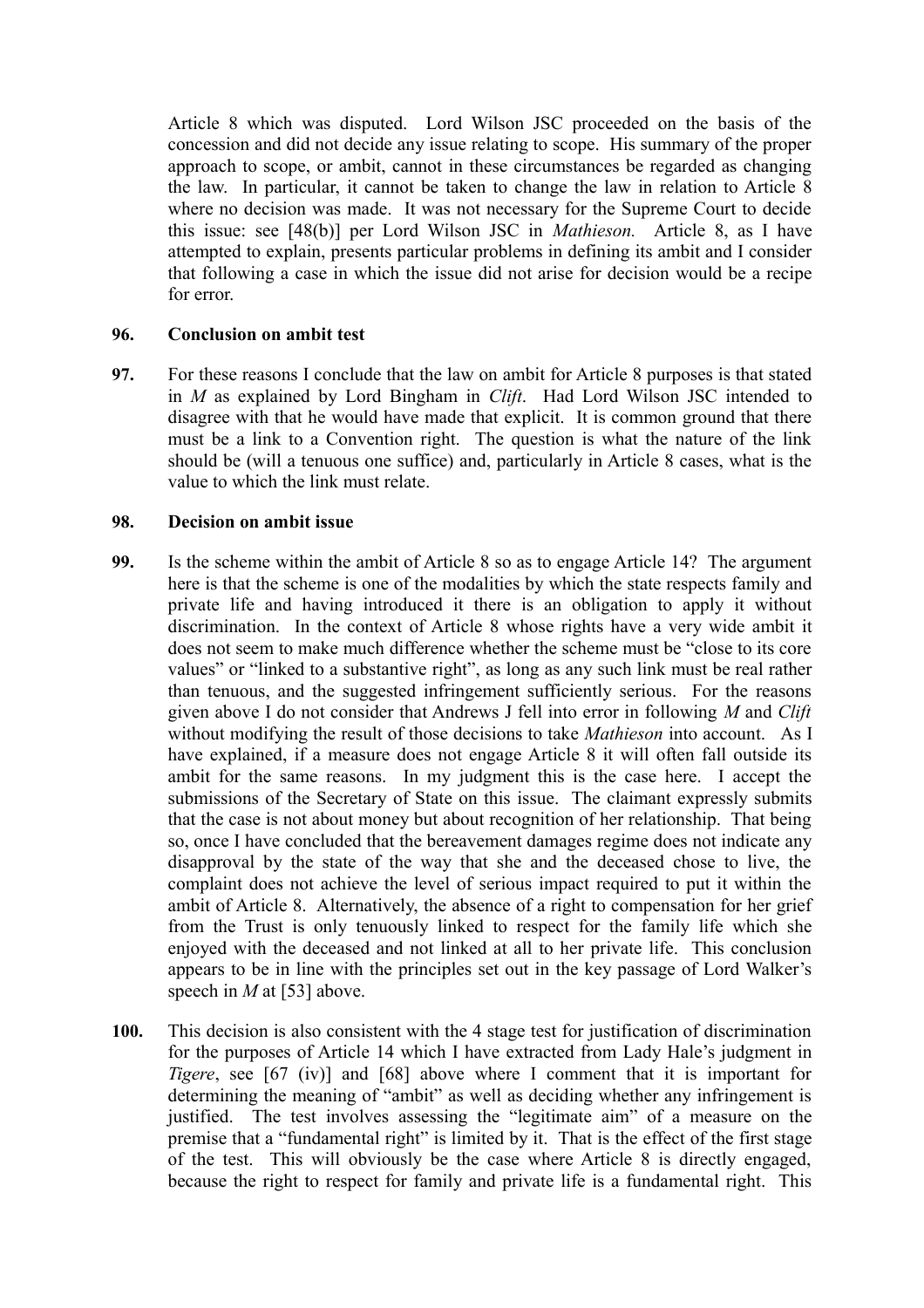test was enunciated in an Article 14 case, *Tigere*, and the presumption appears to be that whether Convention rights are directly engaged or whether the infringement is of a right which is within the ambit of an Article of the Convention, the right will be of fundamental importance. The "fair balance" test involves measuring the interests of the community against the rights of the individual and appears to me to assume that either a Convention right will be directly engaged or that something so closely connected with such a right will be involved that it should be accorded the same degree of protection.

**101.** For these reasons I have concluded that this claim does not engage or fall within the ambit of Article 8. That requires me to dismiss it. Because of the possibility that the case be the subject of an appeal I will briefly set out my conclusions on the other issues identified at [4] above.

#### **Analogous position/ status**

**102.** The claimant relies on *In Re G (Adoption: Unmarried Couple)* [2008] UKHL 38; [2009] 1 AC 173. Two passages are relied upon:-

## **xxxix)** LORD HOFFMANN:-

"7 It is clear that being married is a status. In *Salvesen or von Lorang v Administrator of Austrian Property [1927] AC 641* , 653 Viscount Haldane said: "the marriage gives the husband and wife a new legal position from which flow both rights and obligations with regard to the rest of the public. The status so acquired may vary according to the laws of different communities."

8 If being married is a status, it must follow that not being married is a status. If you claim that you are no longer or never have been married to someone, you may apply for a "declaration as to marital status" under article 31 of the Matrimonial and Family Proceedings (Northern Ireland) Order 1989 (SI 1989/677). It is true that in respect of everything except not being married, unmarried people are a somewhat formless group. But, then, so are people who are not of noble birth, and yet birth is one of the grounds upon which article 14 expressly forbids discrimination. I therefore have no difficulty with the concept of being unmarried as a status within the meaning of article 14.

9 The European Court of Human Rights does not seem to have had any difficulty either. In *PM v United Kingdom* (2005) 18 BHRC 668 the applicant complained that he was not allowed to deduct from his taxable income the payments he made for the maintenance of his daughter solely because he had not been married to the mother. The court said, at paras 27–29:

"27. … This applicant differs from a married father only as regards the issue of marital status and may, for the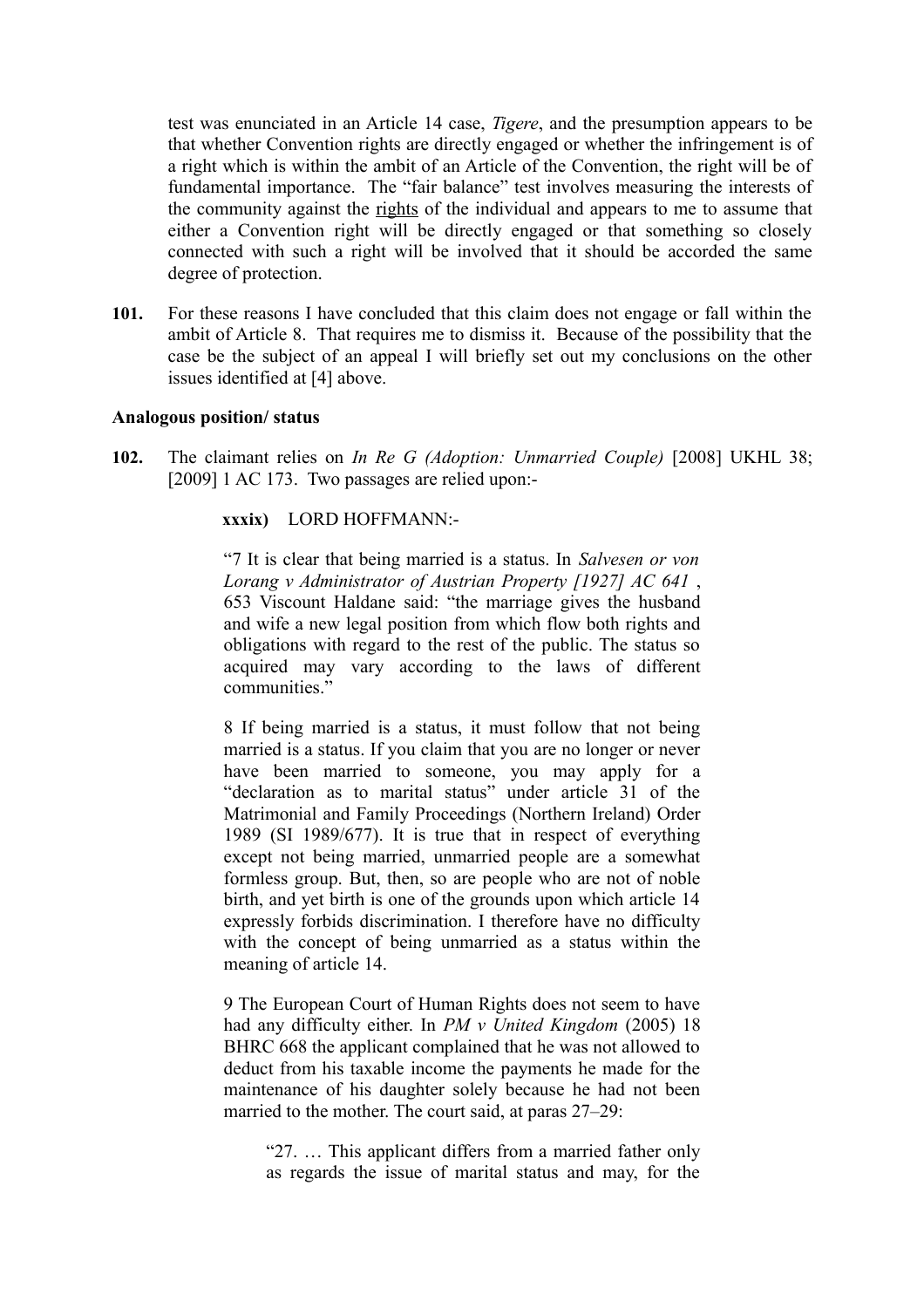purposes of this application, claim to be in an relevantly similar position.

"28. The justification for the difference in treatment relied on by the Government is the special regime of marriage which confers specific rights and obligations on those who choose to join it. The court recalls that it has in some cases found that differences in treatment on the basis of marital status has had objective and reasonable justification ... It may be noted however that as a general rule unmarried fathers, who have established family life with their children, can claim equal rights of contact and custody with married fathers … In the present case, the applicant has been acknowledged as the father and has acted in that role. Given that he has financial obligations towards his daughter, which he has duly fulfilled, the court perceives no reason for treating him differently from a married father, now divorced and separated from the mother, as regards the tax deductibility of those payments. The purpose of the tax deductions was purportedly to render it easier for married fathers to support a new family; it is not readily apparent why unmarried fathers, who undertook similar new relationships, would not have similar financial commitments equally requiring relief.

"29. The court concludes therefore that there has been a violation of article 14 of the Convention in conjunction with article 1 of the First Protocol in this case."

#### **103.** LADY HALE

"107 I share the view that lack of marital status is as much a "status" for the purpose of article 14 as is the status of marriage itself. It is understandable that family lawyers might think otherwise, as did the Court of Appeal in this case. In family law, marriage is not just a contract; it is also a status, bringing with it rights and responsibilities, not only as between the parties, but also as against third parties and the state. There is no comparable status of being an unmarried couple. But for article 14 purposes, the absence of a particular status is just as much a prohibited ground of distinction as is its presence. To family lawyers, legitimacy was also a status, in the same way that marriage was a status, whereas illegitimacy was not. But the European Court of Human Rights long ago recognised that unjustified discrimination between the children of married and unmarried parents fell within article 14: see *Marckx v Belgium* (1979) 2 EHRR 330. The same applies to discrimination between married and unmarried fathers: see *Sahin v Germany* (2001) 36 EHRR 765. It cannot seriously be argued that a difference in treatment between married and unmarried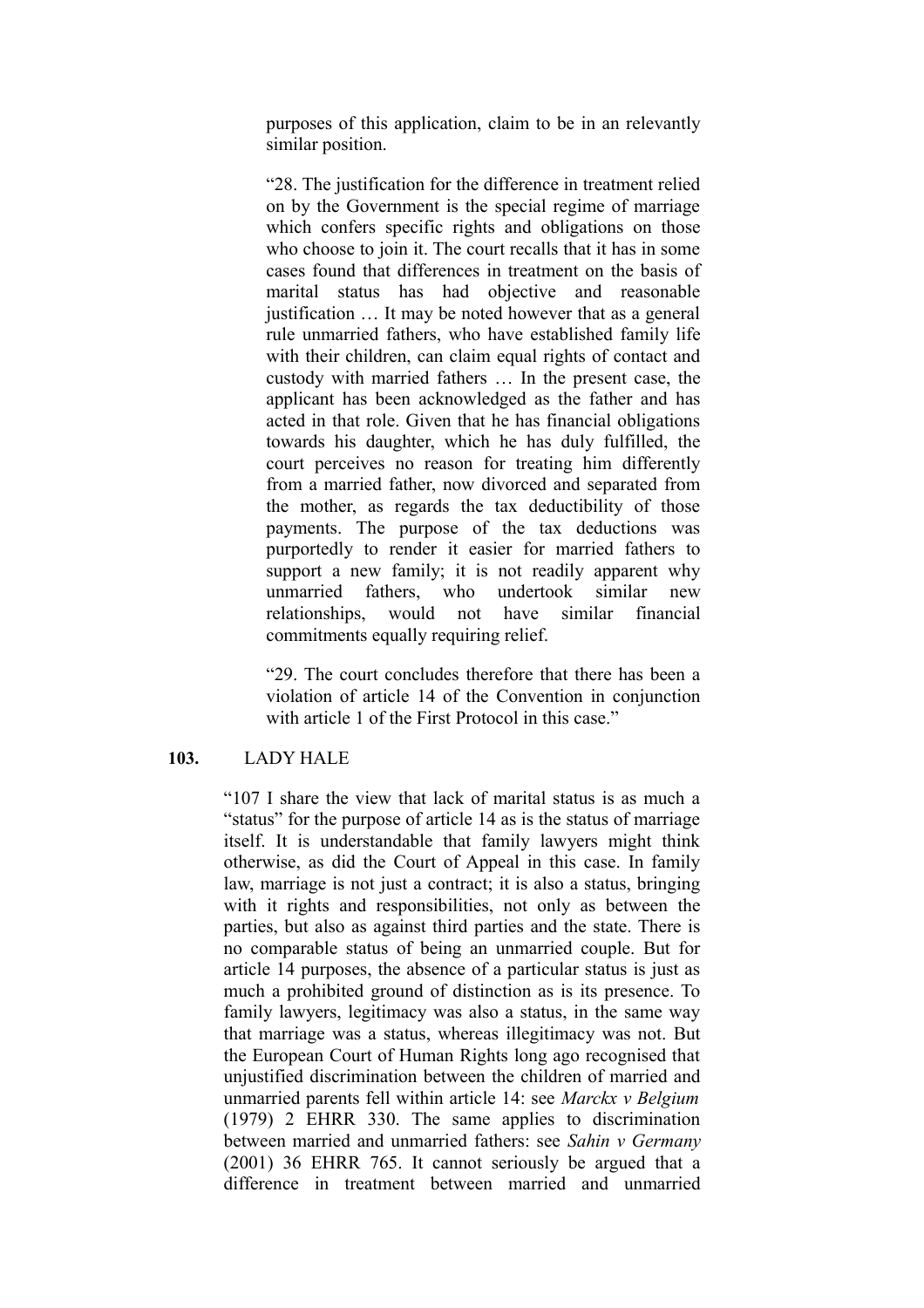couples, in relation to the right to respect for their family life, is not covered by article 14."

**104.** *R (RJM) v. SSWP* [2009] AC 311 per Lord Neuberger decided that homelessness was, for the purposes of Article 14 "other status". Eady J in *Swift* cited this decision as authority for the proposition that status or personal characteristics would generally be more concerned with who a person is rather than with what he or she does, relying on [5] and [45]. This appears to me to condense somewhat the effect of a very subtle decision. Paragraph [5] per Lord Walker does indeed refer to what people do as being less likely to amount to a "personal characteristic" capable of being "other status" but the paragraph [5] as a whole (with which Lord Neuberger agreed at [41]) reads as follows:-

> ""Personal characteristics" is not a precise expression and to my mind a binary approach to its meaning is unhelpful. "Personal characteristics" are more like a series of concentric circles. The most personal characteristics are those which are innate, largely immutable, and closely connected with an individual's personality: gender, sexual orientation, pigmentation of skin, hair and eyes, congenital disabilities. Nationality, language, religion and politics may be almost innate (depending on a person's family circumstances at birth) or may be acquired (though some religions do not countenance either apostates or converts); but all are regarded as important to the development of an individual's personality (they reflect, it might be said, important values protected by articles 8, 9 and 10 of the Convention). Other acquired characteristics are further out in the concentric circles; they are more concerned with what people do, or with what happens to them, than with who they are; but they may still come within article 14 (Lord Neuberger instances military status, residence or domicile, and past employment in the KGB). Like him, I would include homelessness as falling within that range, whether or not it is regarded as a matter of choice (it is often the culmination of a series of misfortunes that overwhelm an individual so that he or she can no longer cope). The more peripheral or debateable any suggested personal characteristic is, the less likely it is to come within the most sensitive area where discrimination is particularly difficult to justify."

**105.** Lord Neuberger at [47] said:-

"47 In reaching the contrary conclusion, the *Court of Appeal at [2007] 1 WLR 3067*, para 45 was influenced by the fact that being homeless was a voluntary choice. Ignoring the point that in some cases it may not be voluntary, I do not accept that the fact that a condition has been adopted by choice is of much, if any, significance in determining whether that condition is a status for the purposes of article 14. Of the specified grounds in the article, "language, religion, political or other opinion, … association with a national minority [or] property" are all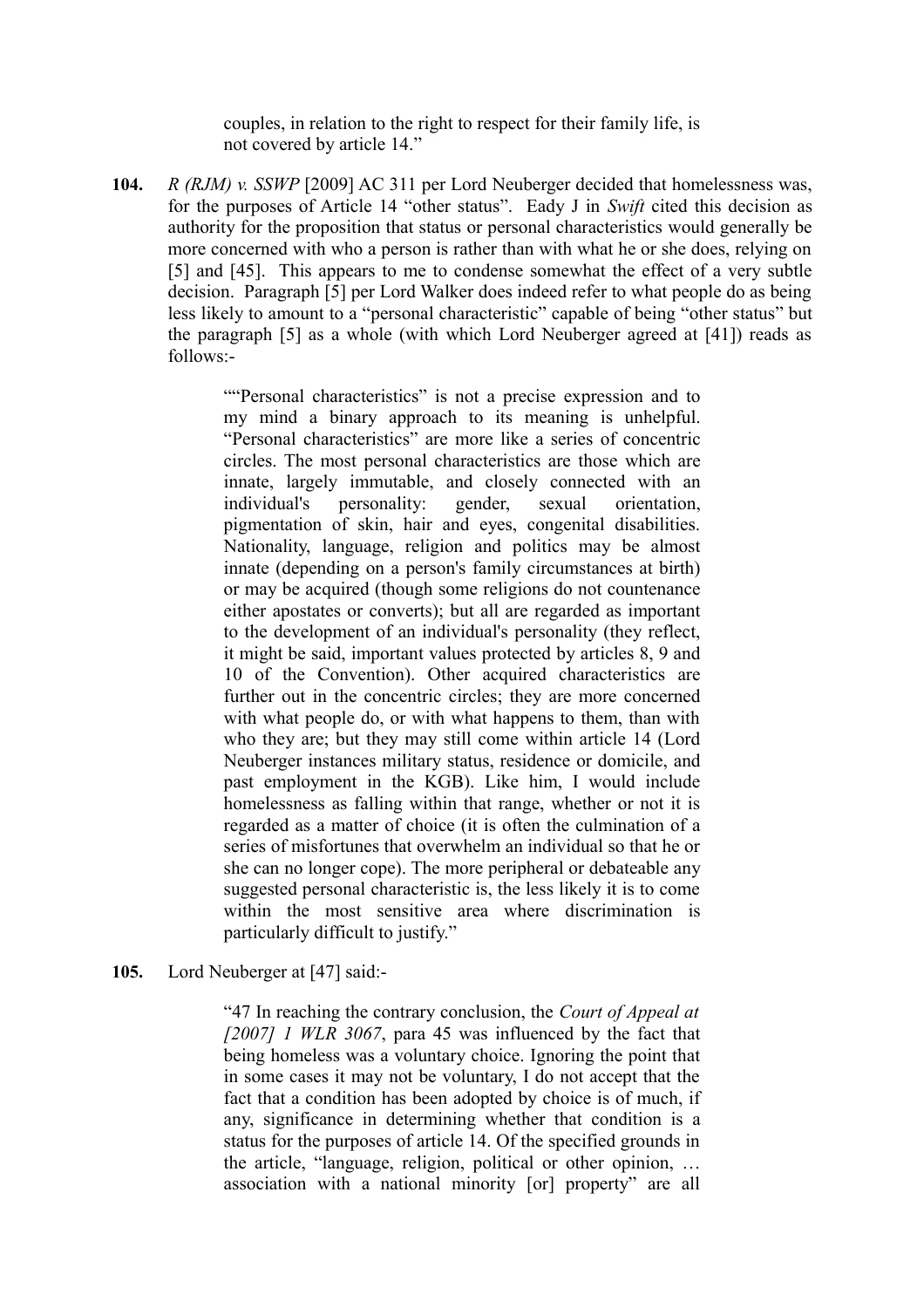frequently a matter of choice, and even "sex" can be. (And it is noteworthy that in the recent case *AL (Serbia) [2008] 1 WLR 1434*, being parentless was unhesitatingly accepted as being an "other status" under article 14.) In para 42, the Court of Appeal also considered that the fact that homelessness was not a legal status was a "significant but not conclusive point" against it being a "status" for article 14 purposes, but I do not consider that it is a telling point. After all, "political or other opinion" involves no legal status, and I doubt whether some of the other statuses specified in article 14 do so either."

**106.** The status test was further explained by Lord Wilson JSC in *Mathieson* at [21]-[23] and [60]. This decision follows *Clift* in the ECtHR which held that Mr. Clift did have status, contrary to the view of the House of Lords on that issue:-

> "It is clear that, if the alleged discrimination falls within the scope of a Convention right the Court of Human Rights is reluctant to conclude that nevertheless the applicant has no relevant status, with the result that the inquiry into discrimination cannot proceed."

- **107.** Mr. Blundell submits that the claimant has no relevant status: this relies on Eady J in *Swift*.
- **108. My conclusion on status:** It appears to me that it is clearly established by decisions binding on me that the claimant does have "other status" for the purposes of Article 14. Adopting a condition by choice is "behaviour", or "what one does" which may become a personal characteristic depending on where within Lord Walker's concentric circles around the personality it lies, see [97] above. Living in a relationship which is a status for the purposes of s.1 of the FAA and other legislation I have identified above and which Lord Hoffmann and Lady Hale have decided is a status appears to me to be a status for the purposes of s.1A of the FAA. This conclusion is reinforced by the discussion of "status" in *Mathieson v. SSWP* [2015] UKSC 47; [2015] 1 WLR 3250 which it is not necessary to set out in full. Any argument relying on the Strasbourg cases is excluded by *Yigit v. Turkey* at [78]-[80]. I do not think that Eady J had the benefit of the full citation of authority on this question which I have had and I do not think that it is open to me to follow his decision in *Swift* on this issue, which was not essential to his decision. I respectfully suggest that my analysis of *RJM* at [97]-[98] above shows that it does not support his conclusion to the extent that he suggested.

## **Analogous Position**

- **109.** The claimant contends that she is an analogous position to a widow for the purposes of the scheme overall because she does qualify as analogous for the purposes of s.1 as a claimant for dependency damages.
- **110.** The Secretary of State submits that the claimant is not in an analogous position to a widow: this submission relies on Strasbourg case law which consistently permits distinctions to be drawn between those who are married and those who are not. *Lindsay v. United Kingdom* (1987) 9 EHRR CD 555, *Shackell v. United Kingdom*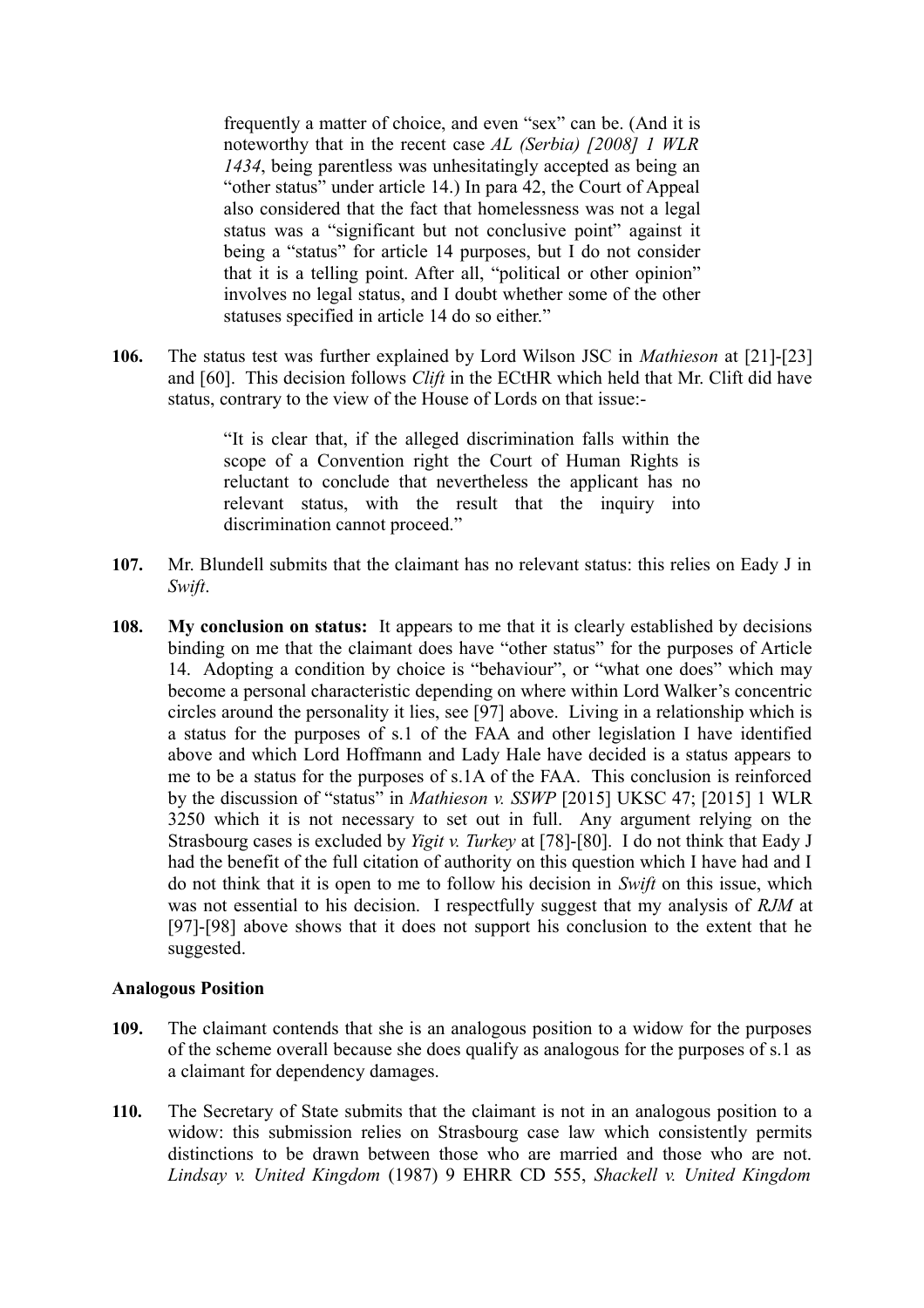(Unreported, application no. 45851/99, 27th April 2000), *Burden* v. *United Kingdom* (2008) 47 EHRR 38,and *Van der Heijden v. the Netherlands* (2013) 57 EHRR 13 all support this submission. I add *Ghaidan v. Godin Mendoza* cited above at [138] per Lady Hale, and *Vallianatos v. Greece* (2014) 59 EHRR 12 at [83]-[84]. I also note the reliance on *Van der Heijden* recently by the Court of Appeal (Criminal Division) in the UK in *R v. Suski (Dariusz Tonmasz)* [2016] EWCA Crim 24. I have noted the commentary at [2016] Crim LR 558 which suggests that *Suski* (a leave decision) was wrongly decided and that *Van der Heijden* may be ripe for reconsideration in the ECHR.

**111. Conclusion on analogous position:** It is apparent from paragraphs [40]-[41] of *R (RJM) v. SSWP* (citation above) that the question of "other status" and "analogous position" are closely linked. In my judgment the claimant is clearly in an analogous position to the survivor of a civil partnership or marriage. This really follows from my finding on "other status". That status is not simply being unmarried, because that would not necessarily imply the existence of a relationship. The point is that she had an "other status" because she was an unmarried person living with a partner in a relationship closely analogous to marriage. I accept the force of the cases cited by the Secretary of State listed at [103] above which show that the ECtHR accepts that marriage has a special status, and that those who are not married may not be in the same position as those who are. However, these do not say that a married person is not in an analogous position to an unmarried person living with another as man and wife. They say that the position is different and may justify different treatment. Having regard to Lady Hale's injunction to move swiftly on to the next question if no obviously relevant differences are immediately apparent, that is what I will do: see *AL (Serbia) v. SSHD* [2008] 1 WLR 1434 at [24]-[25]. The situations are sufficiently similar to require discrimination to be justified if any rights within the ambit of Article 8 are infringed by it. That is not a high threshold of similarity, and some differences are permitted between comparable positions which may remain analogous.

# **Justification**

- **112.** The claimant then submits that the interference with Article 8(1) is not objectively justified within the Article 8(2) qualification. On this issue the claimant contends correctly that it is for the Secretary of State to justify the interference. The claimant submits that the Secretary of State's pleaded case is unsupported by evidence and contradicted by such evidence as there is (see the statistics I set out above) and the legislative history which I have also summarised. The claimant relies as well on the lack of any rational connection between any of the goals identified and the means used to achieve them and relies on *R (Tigere) v. Secretary of State for Business Innovation and Skills* [2015] UKSC 57; [2015] 1 WLR 3820. This is also further authority for the proposition that any interference must strike a fair balance which is for the court to assess without a margin of appreciation. *R (Quila) v. SSHD* [2011] UKSC 45; [2012] 1 AC 621[58] is authority for the proposition that if the state chooses to take a sledgehammer it must at least try and identify the size of the nut so that it can show that the measure is no more than necessary to accomplish the objective.
- **113.** The claimant then submits that if there is a positive obligation the Third Defendant must show that the state has taken such steps as are reasonable in all the circumstances to discharge it. I shall not discuss this further because it seems to me to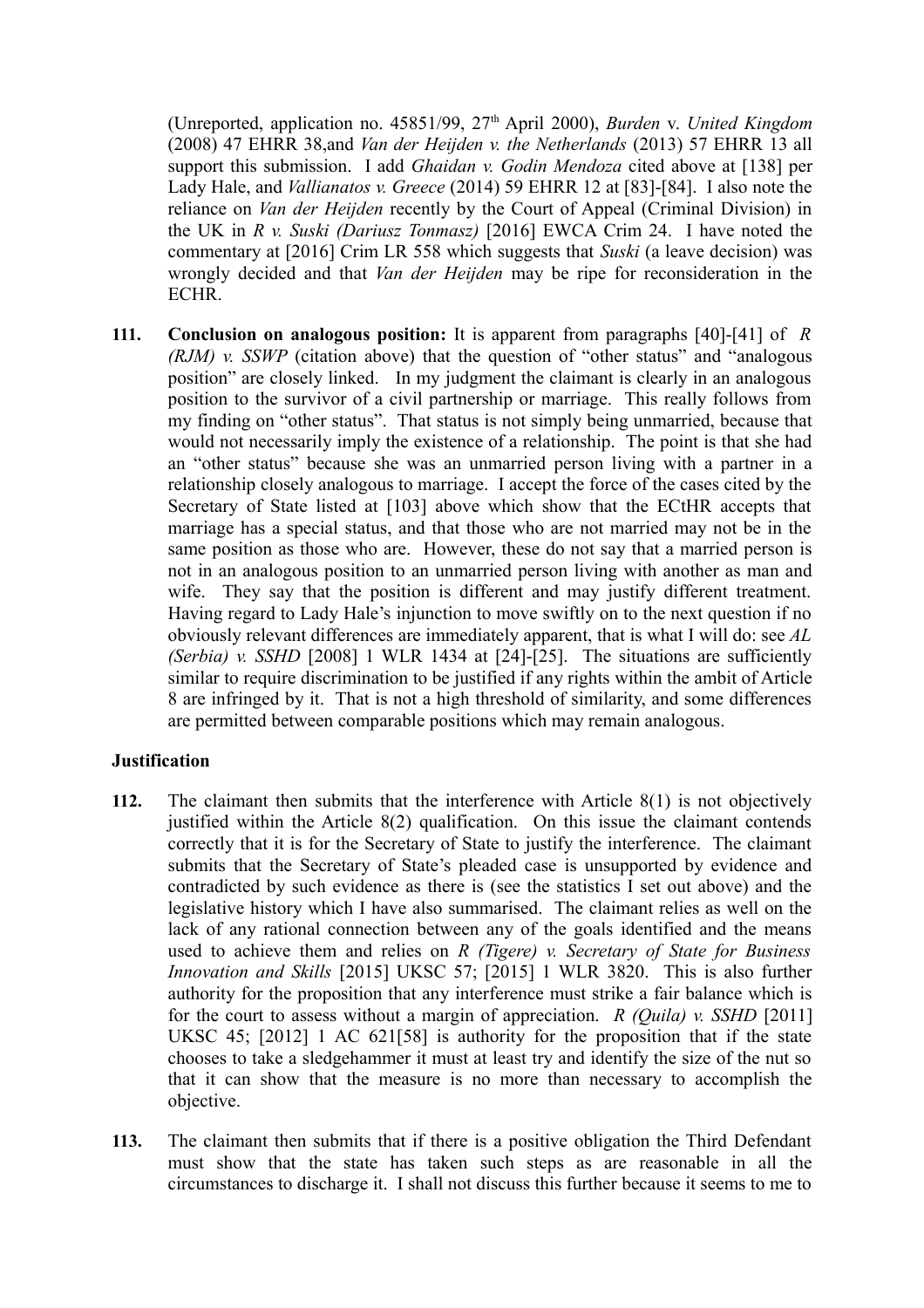be obvious that if there is a positive obligation to extend bereavement damages to 2 year + cohabitees, the state has failed to comply with it despite many opportunities to do so and much encouragement from the Law Commission, the Association of British Insurers, the editors of Kemp & Kemp and a draft bill ready to be passed which was abandoned. In 2012 the Criminal Injuries Compensation Scheme allowed bereavement damages to 2 year + cohabitees whose partners had been killed by criminals. The difference between that approach and that announced by Mr. Djanogly in 2011 in this sphere has not been explained and no rational explanation has occurred to me.

- **114.** As is apparent, the arguments on justification of discrimination under Articles 14 and 8 are much the same as they are to those advanced about whether a breach of Article 8 is justified under Article 8(2). The burden is on the Secretary of State to justify the different treatment and this requires an exacting analysis of the factual case advanced in defence of the measure, *Bank Mellat (No 2) v. HM Treasury* [2013] UKSC; [2014] AC 700. The claimant submits that this requirement, derived from Lord Sumption JSC at [20], means that the Secretary of State cannot succeed without serving evidence. In my judgment the position is not so clear. In the later case of *R (Tigere) v. Business Innovation and Skills Secretary* [2015] 1 WLR 3820 [81 B-D] per Lords Sumption and Reed JJSC discuss the relevance of evidence in cases of this kind in terms which make it clear that it is not always necessary. Although in the minority in the result, they do not seem to be stating anything controversial at that point in their judgment.
- **115.** Justification of any interference with any Article 8 right is claimed by the Secretary of State in line with the Defence. It is submitted that there is an objective justification for any discrimination for the same reasons that any interference with an Article 8 right would be justified applying Article 8(2). The Secretary of State submits that Lord Dyson in *Swift* at [42] in the Court of Appeal reached the same conclusion on Article 8(2) justification as he had done for Article 14 justification and for the same reasons. This is relied upon in support of the contention that the two questions are essentially the same particularly where the discrimination is not on one of the "suspect grounds".
- **116. Conclusion on justification.** If I am wrong about the engagement of Articles 8 and 14, I do not believe that the Secretary of State has established that the difference in treatment between the claimant and a widow in her position is justified applying the four stage test set out in [67] above, derived from *Tigere.* I have explained her position as I understand it at [30]-[34] above. I described it at [34] as having a "degree of incoherence". Why should a parent be able to recover for the loss of a child, but not the other way round? Is their love not equal, or anyway of equal value? If 2 years + of cohabitation is a "bright line" rule adequate for s.1, why not for s.1A? If it is important to any degree to ensure that  $2$  year  $+$  cohabitees do not recover bereavement damages from tortfeasors, why does the Secretary of State preside over the 2012 Criminal Injuries Compensation Scheme whereby damages of the same kind are paid out of public funds after a death caused by a crime?
- **117.** Why, in any event, does it serve any public interest to refuse to require insurers to make payments which, according to the Association of British Insurers response to the 2009 consultation, they are willing to make? If some such public interest can be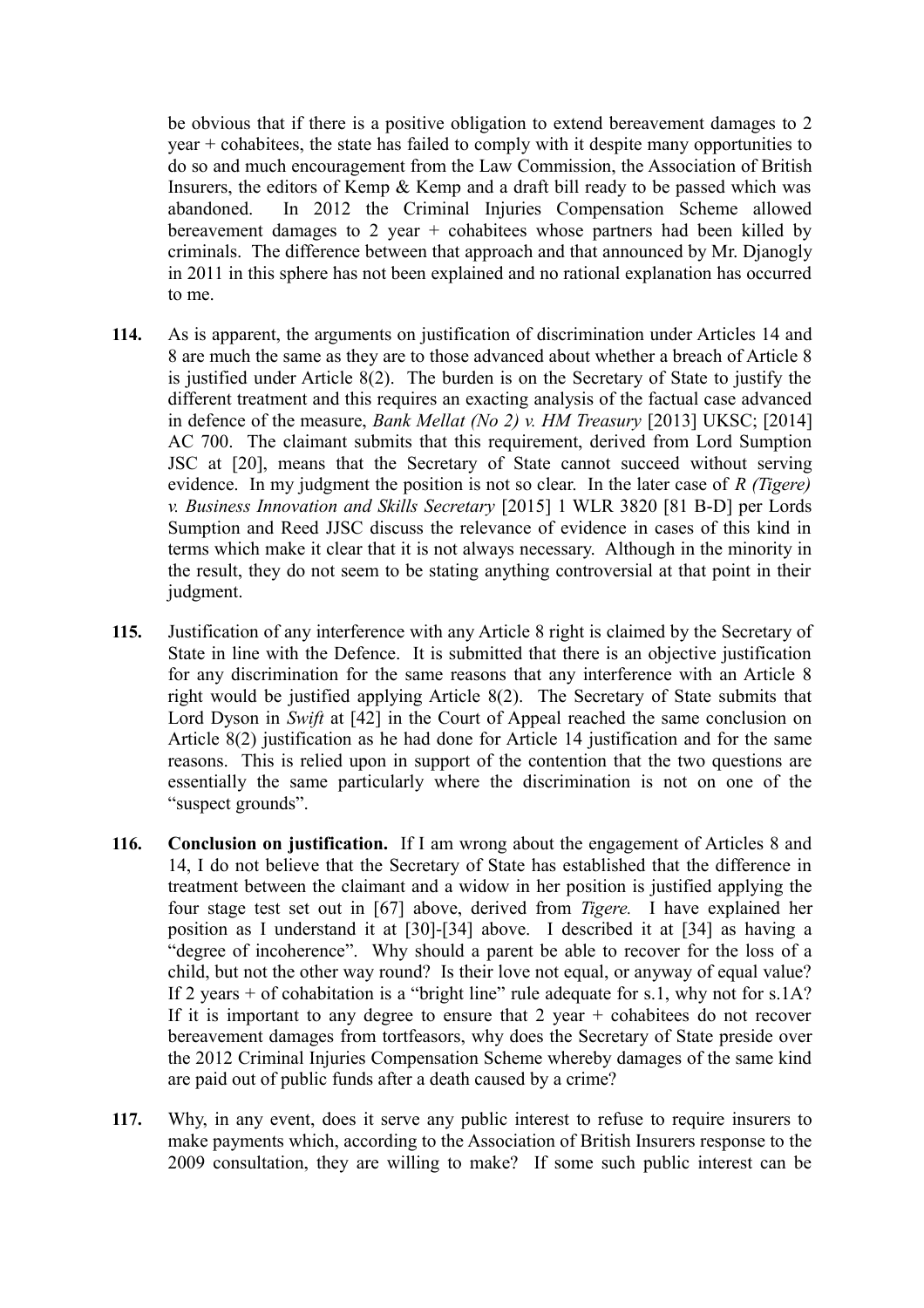found, what is the fair balance between it and the (assumed) rights of the 2 year + cohabitees to receive such payments?

- **118.** I am unable to identify any legitimate aim which would justify the limitation of the availability of bereavement damages if the law required such a justification. It is therefore extremely difficult to apply the last three stages of the test which all assume that the aim of the provision under consideration can be identified. I do not consider that the provision supports the institution of marriage in any material way. The benefit is paid only after the marriage had been ended by death. It surely is fanciful to believe that couples may weigh in the balance when deciding how they wish to live the availability of bereavement damages should one of them die as a result of the actionable fault of someone who is good for the money or insured. In the modern United Kingdom such deaths are rare and not at the top of the list of factors to be considered when deciding whether to marry or not. A life insurance policy against such a risk with a benefit of £11,800 would cost next to nothing and would be the rational response to any worry of this kind, rather than marrying when otherwise that would not be the chosen course. If the support of marriage is the aim of the provision, why is it undermined by s.1 which makes dependency damages, which are much larger, available to those who have not married? It may also be observed that the status quo which the Secretary of State seeks to support appears to undervalue the love which children have for their parents. It means that a child who loses her parents recovers nothing although her bereavement will almost inevitably be very damaging. This was justified by Lord Hailsham when proposing the 1982 Act on the basis that children would always recover under s.1 and the bereavement claim would therefore add nothing of any real value to them. This is a scarcely adequate justification given that experience has shown that many of those who claim bereavement damages also claim dependency damages. No rational policy objective has been established which is served by denying the claim to an orphan.
- **119.** In short I agree with the Law Commission, and the predecessor of the Secretary of State who sought to introduce the Draft Bill. The current law is in need of reform. This does not mean, however, that I have any power to bring about that reform. My power to grant a remedy is contingent upon a finding that the provision is incompatible with a Convention right and I have not felt able to make such a finding.

## **Remedies**

**120.** If I had found that s.1A of the FAA violates the claimant's Article 8 rights I would have made a declaration of incompatibility because even having regard to the wide power to "read down" an offending provision I would not have been able to do so. As the claimant accepted when deciding not to pursue this claim against the first and second defendants the terms of the provision are very clear. They were considered by Parliament in 1982 and 2004. The importance of marriage was underlined by the 2013 Act and it is likely that the impact of that provision was considered in relation to s.1A of the FAA. Legislation was thought necessary by the Law Commission and the government in 2009 to achieve this reform and I agree with them. Further there is a need to decide how the award is divided when there is a qualifying cohabitee and a spouse (or whether it is made at all to the spouse in those circumstances) and this involves choices to be made by Parliament and not the court. S.1A(4) of the FAA provides for the damages to be shared equally where a minor child dies and both parents claim bereavement damages. The draft Civil Law Reform Bill (Cm. 7773) in